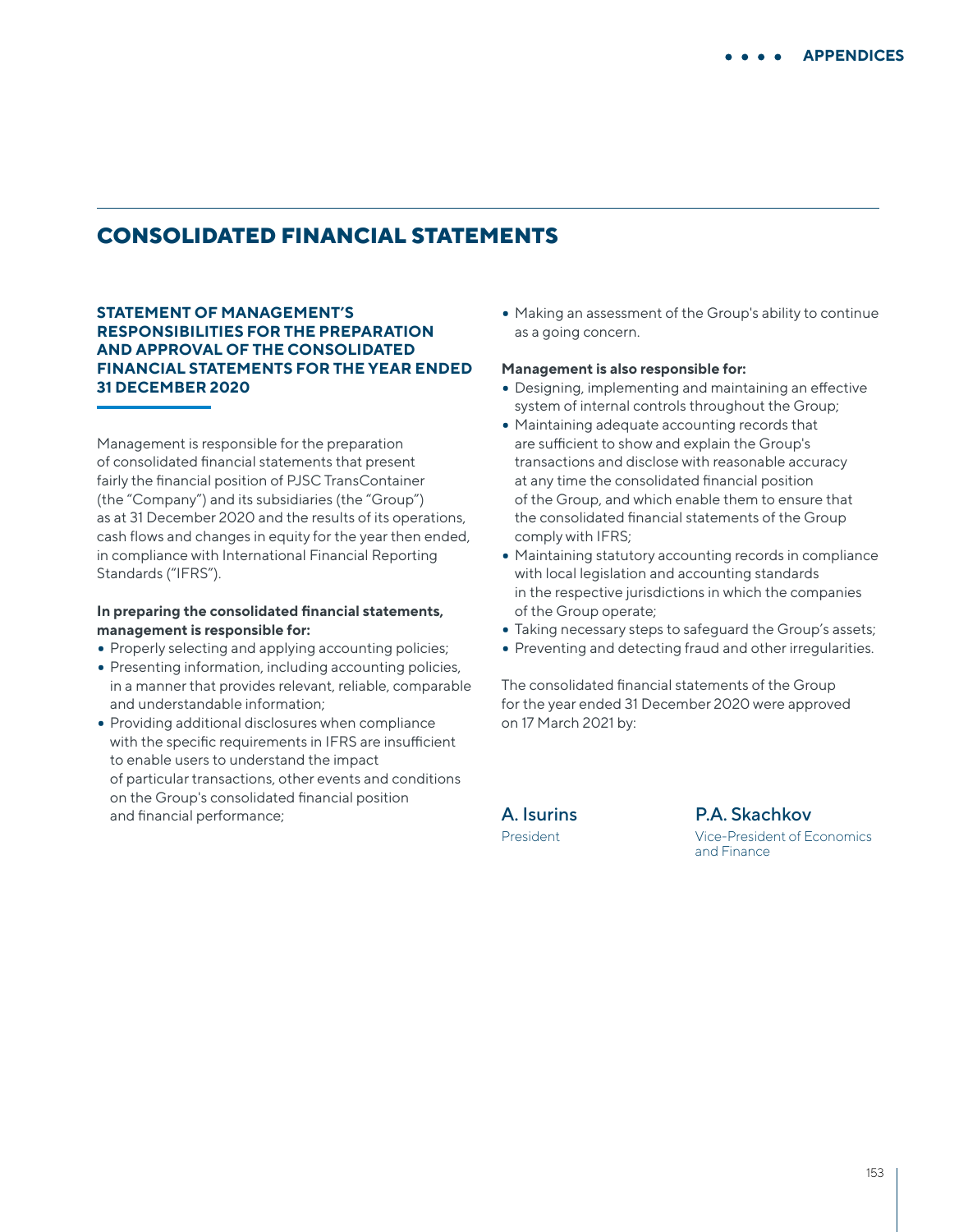

## **CONSOLIDATED FINANCIAL STATEMENTS FOR THE YEAR ENDED 31 DECEMBER 2020:**

## PJSC TRANSCONTAINER CONSOLIDATED STATEMENT OF FINANCIAL POSITION (AMOUNTS IN MILLIONS OF RUSSIAN ROUBLES)

|                                                   | <b>Notes</b> | 2020    | 2019    |
|---------------------------------------------------|--------------|---------|---------|
| <b>Assets</b>                                     |              |         |         |
| <b>Non-current assets</b>                         |              |         |         |
| Property, plant and equipment                     | 7            | 71,857  | 62,630  |
| Advances for acquisition of non-current assets    | 7            | 427     | 382     |
| Right-of-use assets                               | 17           | 1,163   | 873     |
| Investment property                               |              | 574     | 395     |
| Intangible assets                                 | 8            | 203     | 219     |
| Investments in joint ventures                     | 9            | 396     | 283     |
| Long-term loans                                   | 13           | 10,000  |         |
| Other non-current assets                          |              | 42      | 55      |
| Total non-current assets                          |              | 84,662  | 64,837  |
| <b>Current assets</b>                             |              |         |         |
| Inventory                                         | 10           | 681     | 630     |
| Trade and other receivables                       | 11           | 2,686   | 1,799   |
| Prepayments and other current assets              | 12           | 6,468   | 7,641   |
| Short-term loans                                  | 13           | 4,546   |         |
| Short-term investments                            | 13           |         | 2,900   |
| Cash and cash equivalents                         | 14           | 8,592   | 3,580   |
|                                                   |              | 22,973  | 16,550  |
| Non-current assets held for sale                  | 9            |         | 2,972   |
| <b>Total current assets</b>                       |              | 22,973  | 19,522  |
|                                                   |              | 107,635 | 84,359  |
| Total assets                                      |              |         |         |
|                                                   |              |         |         |
| Equity and liabilities                            | 15           | 13,895  | 13,895  |
|                                                   | 15           | 703     | 703     |
| Capital and reserves                              |              | 398     | (697)   |
| Share capital                                     | 15           | (1,828) | (1,949) |
| Reserve fund                                      |              | 9,341   | 36,482  |
| <b>Translation reserve</b>                        |              | 22,509  | 48,434  |
| Other reserves                                    |              |         |         |
| Retained earnings                                 | 16           | 54,469  | 18,461  |
| Total equity attributable to the Company's owners | 17           | 776     | 650     |
| Employee benefit liability                        | 18           | 902     | 988     |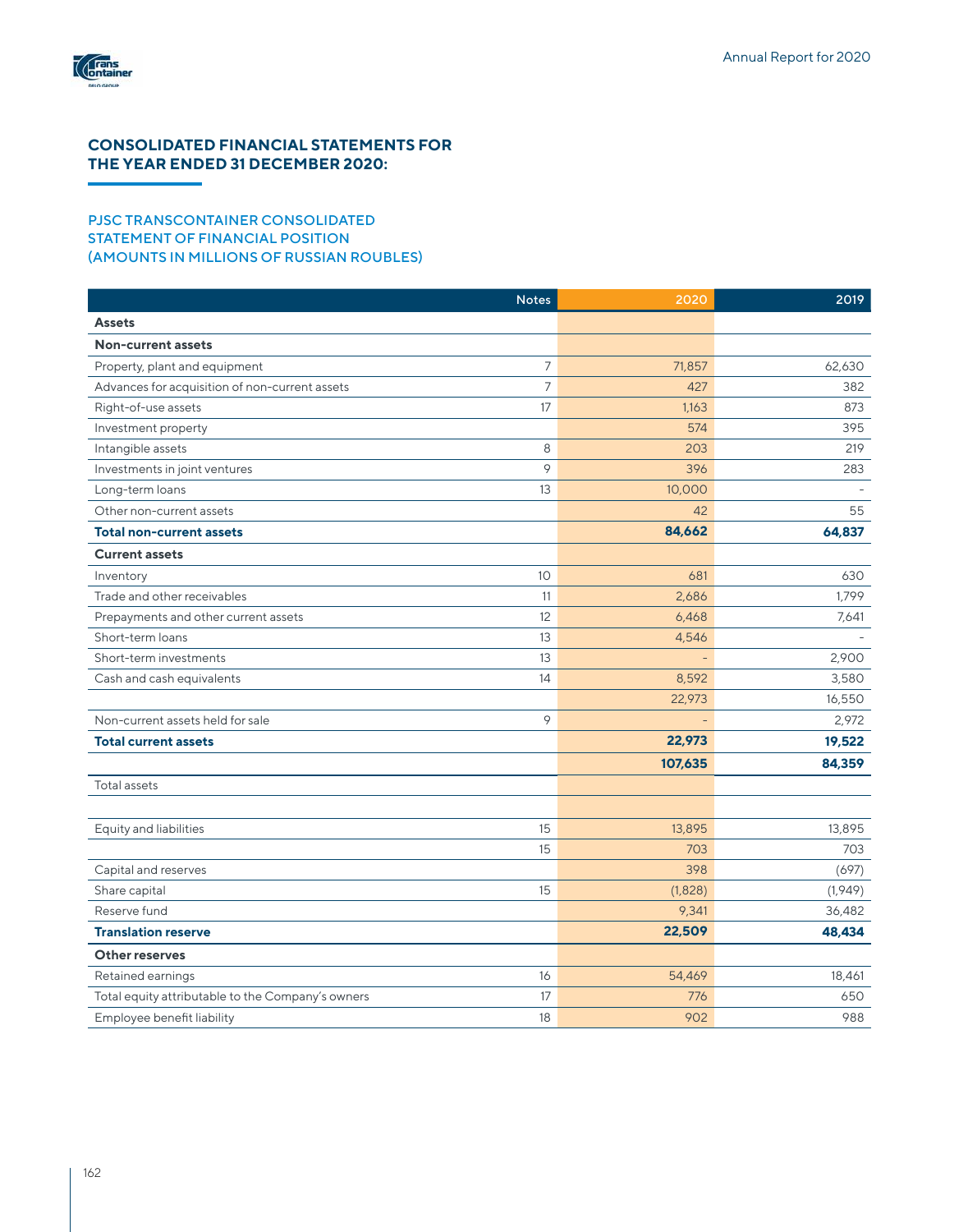|                                                     | <b>Notes</b> | 2020    | 2019   |
|-----------------------------------------------------|--------------|---------|--------|
| Deferred tax liability                              | 28           | 2,504   | 2,431  |
| Trade finance liability                             | 21           | 900     |        |
| Financial guarantee for investment in joint venture | 9            | 133     | 151    |
| <b>Total non-current liabilities</b>                |              | 59,684  | 22,681 |
| <b>Current liabilities</b>                          |              |         |        |
| Contracts liabilities                               | 19           | 7,565   | 4,590  |
| Trade and other payables                            | 20           | 1,071   | 3,133  |
| Trade finance liability                             | 21           | 6,283   |        |
| Short-term debt                                     | 16           | 3,003   |        |
| Current portion of long-term debt                   | 16           | 4,425   | 2,967  |
| Lease obligations, current maturities               | 17           | 550     | 274    |
| Income tax payable                                  |              | 460     | 139    |
| Taxes other than income tax payable                 | 22           | 474     | 410    |
| Other current liabilities                           |              | 370     | 421    |
| Settlements with employees                          | 23           | 1,241   | 1,310  |
| <b>Total current liabilities</b>                    |              | 25,442  | 13,244 |
| <b>Total equity and liabilities</b>                 |              | 107,635 | 84,359 |

# A. Isurins

President

P.A. Skachkov

Vice-President of Economics and Finance

17 March 2021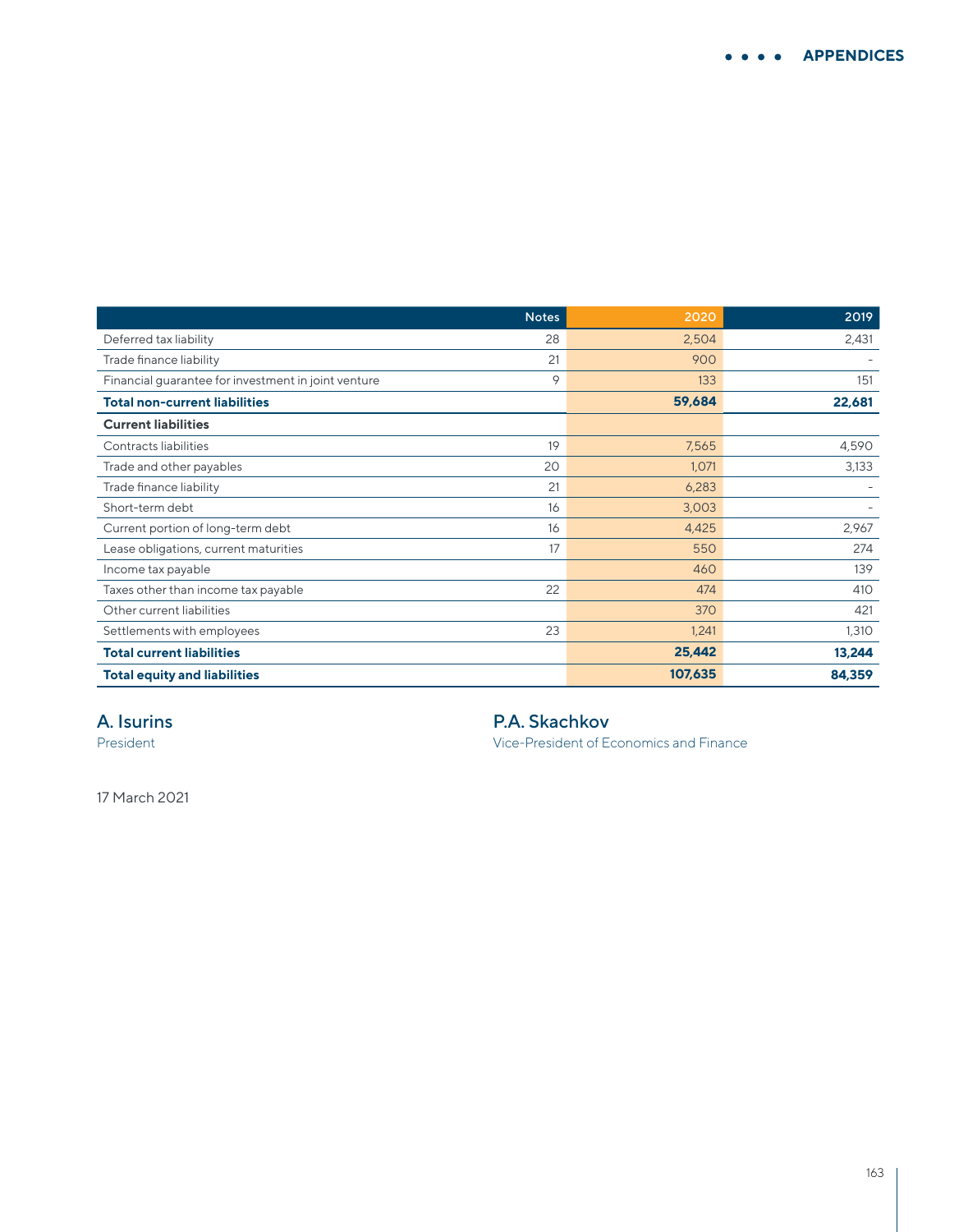

## CONSOLIDATED STATEMENT OF PROFIT OR LOSS AND OTHER COMPREHENSIVE INCOME (AMOUNTS IN MILLIONS OF RUSSIAN ROUBLES, UNLESS OTHERWISE STATED BELOW)

|                                                                                             | <b>Notes</b> | 2020           | 2019           |
|---------------------------------------------------------------------------------------------|--------------|----------------|----------------|
| Revenue                                                                                     | 24           | 103.497        | 86.179         |
| Other operating income                                                                      | 25           | 1,224          | 1,161          |
| Operating expenses                                                                          | 26           | (89, 422)      | (71, 569)      |
| Foreign exchange gain/(loss), net                                                           |              | 292            | (229)          |
| Finance expense                                                                             | 27           | (1,856)        | (1,118)        |
| Finance income                                                                              |              | 522            | 368            |
| Share of result of joint ventures                                                           | 9            | 102            | 583            |
| Gain from disposal of joint venture                                                         | 9            | 1,836          |                |
| Gain from disposal of lease rights                                                          |              | $\overline{2}$ | 14             |
| Remeasurements of investment property                                                       |              | 23             | $\overline{7}$ |
| Profit before income tax                                                                    |              | 16,220         | 15,396         |
| Income tax expense                                                                          | 28           | (3,561)        | (3,646)        |
| Profit for the year attributable to the Company's<br>owners                                 |              | 12,659         | 11,750         |
| Other comprehensive income/(loss) (net of income<br>tax)                                    |              |                |                |
| Items that will not be reclassified to profit or loss:                                      |              |                |                |
| Remeasurements of post-employment benefit plans<br>liabilities                              | 18           | 23             | (128)          |
| Remeasurements of investment property upon transfer<br>from property, plant and equipment   | 15           | 118            |                |
| Items that may be reclassified subsequently to profit or<br>loss:                           |              |                |                |
| Share of translation of financial information of joint<br>ventures to presentation currency | 9            | 883            | (349)          |
| Exchange differences on translating of other foreign<br>operations                          |              | 212            | (75)           |
| Share of other comprehensive income/(loss) of joint<br>venture                              | 9            | 3              | (3)            |
| Other comprehensive income/(loss) for the year                                              |              | 1.239          | (555)          |
| Total comprehensive income for the year attributable<br>to the Company's owners             |              | 13,898         | 11,195         |
| Earnings per share, basic and diluted (in Russian Roubles)                                  |              | 911            | 846            |
| Weighted average number of shares outstanding                                               | 15           | 13,894,778     | 13,894,778     |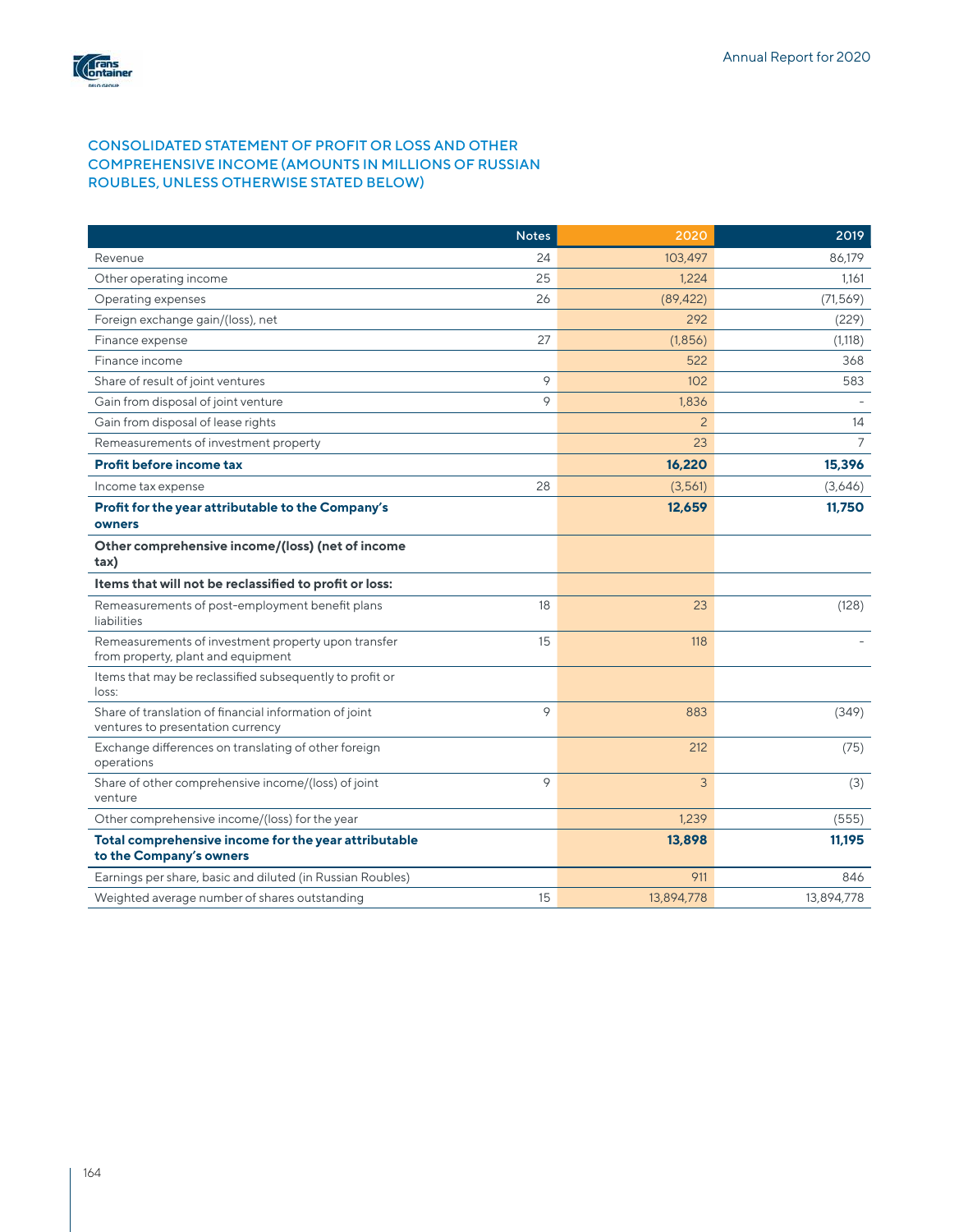## CONSOLIDATED STATEMENT OF CASH FLOWS (AMOUNTS IN MILLIONS OF RUSSIAN ROUBLES)

|                                                                      | <b>Notes</b> | 2020      | 2019      |
|----------------------------------------------------------------------|--------------|-----------|-----------|
| <b>Cash flows from operating activities:</b>                         |              |           |           |
| Profit before income tax                                             |              | 16,220    | 15,396    |
| <b>Adjustments for:</b>                                              |              |           |           |
| Depreciation and amortisation                                        | 26           | 4,569     | 3,473     |
| Change in credit loss allowance                                      |              | 44        | 11        |
| Gain from disposal of property, plant and equipment                  | 25           | (681)     | (705)     |
| Share of result of joint ventures                                    | 9            | (102)     | (583)     |
| Finance expense, net                                                 |              | 1,334     | 750       |
| Foreign exchange (gain)/loss, net                                    |              | (292)     | 229       |
| (Reversal)/loss on impairment of property, plant and equipment       | 7,26         | (64)      | 644       |
| Change in provisions                                                 |              | 75        | 409       |
| Gain from disposal of joint venture                                  | 9            | (1,836)   |           |
| Other (income)/expenses, net                                         |              | (31)      | 16        |
| Operating profit before working capital changes, paid                |              | 19,236    | 19,640    |
| income tax and interest and changes in other assets and              |              |           |           |
| <b>liabilities</b>                                                   |              |           |           |
| Working capital changes:                                             |              |           |           |
| Decrease in inventory                                                |              | 684       | 417       |
| Increase in trade and other receivables                              |              | (856)     | (739)     |
| Decrease/(increase) in prepayments and other assets                  |              | 820       | (2,914)   |
| Increase in trade and other payables and contracts liabilities       |              | 2,733     | 162       |
| Change in trade finance liability                                    | 6, 21        | 7,120     |           |
| Increase/(decrease) in taxes other than income tax                   |              | 64        | (81)      |
| Decrease in settlements with employees                               |              | (38)      | (34)      |
| Decrease in employee benefit liabilities                             |              | (51)      | (60)      |
| Net cash from operating activities before income tax and<br>interest |              | 29,712    | 16,391    |
| Interest paid                                                        |              | (1,828)   | (976)     |
| Income tax paid                                                      |              | (3, 187)  | (3,293)   |
| Net cash provided by operating activities                            |              | 24,697    | 12,122    |
| Cash flows from investing activities:                                |              |           |           |
| Purchases of property, plant and equipment                           |              | (14, 935) | (17, 257) |
| Proceeds from disposal of property, plant and equipment              |              | 14        | 679       |
| Disposal of short-term investments                                   |              | 2,865     |           |
| Purchases of short-term investments                                  |              |           | (2,865)   |
| Proceeds from disposal of joint venture                              | 9            | 5,830     |           |
| Issue of long-term loans                                             | 13           | (10,000)  |           |
| Issue of short-term loans                                            | 13           | (4,500)   |           |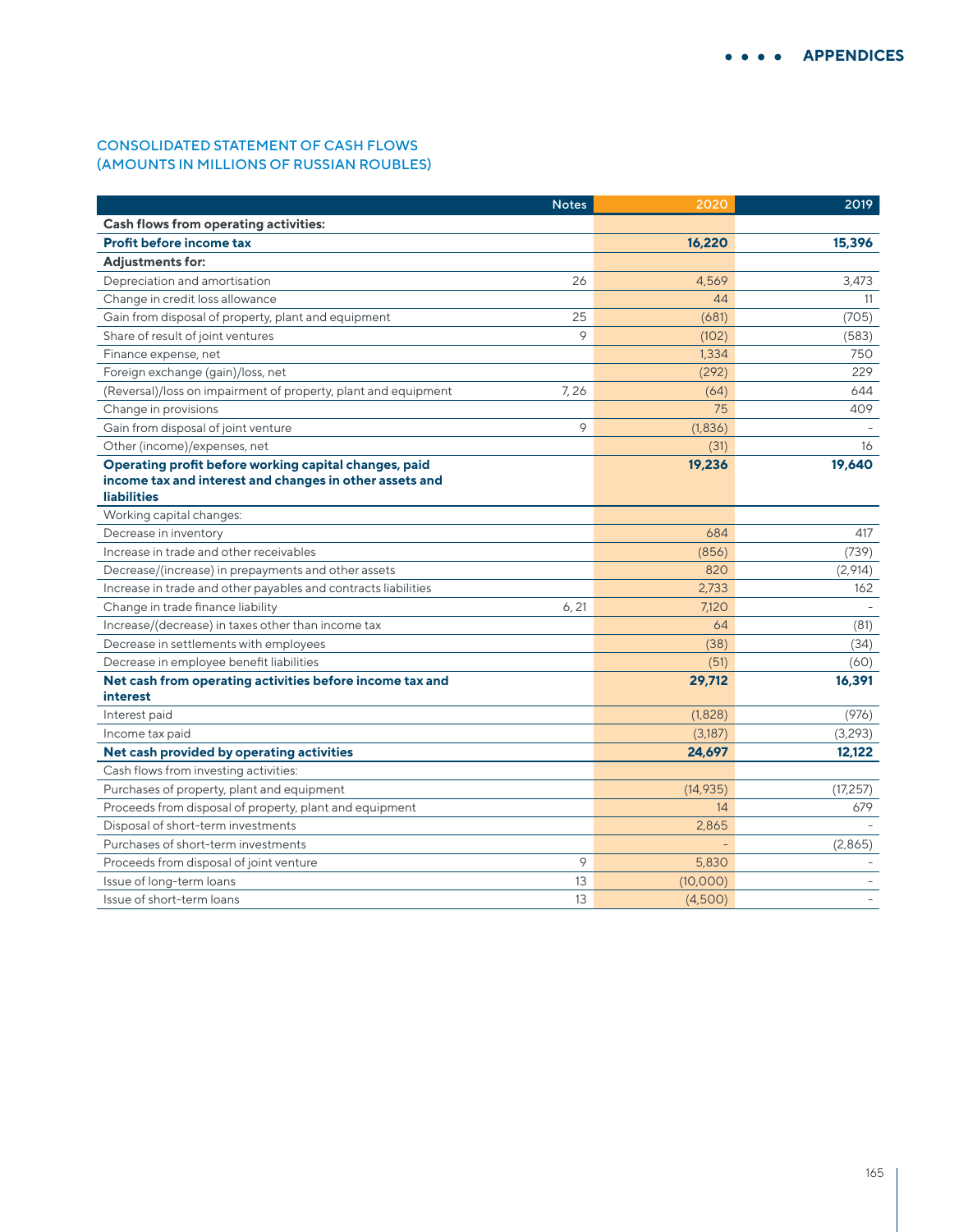

| <b>Notes</b>                                                   | 2020      | 2019      |
|----------------------------------------------------------------|-----------|-----------|
| Purchases of intangible assets                                 | (60)      | (33)      |
| Dividends received from joint ventures                         | 17        | 325       |
| Interest received                                              | 509       | 333       |
| Net cash used in investing activities                          | (20, 260) | (18, 818) |
| Cash flows from financing activities:                          |           |           |
| <b>Dividends</b><br>15                                         | (39, 823) | (8,822)   |
| Proceeds from issuance of short-term debt                      | 2,000     | 2,560     |
| Proceeds from issuance of long-term debt                       | 42,000    |           |
| Proceeds from issuance of long-term bonds<br>16                |           | 9,974     |
| Repayments of lease obligations<br>17                          | (529)     | (100)     |
| Principal payments on short-term part of long-term bonds<br>16 | (2,500)   |           |
| Principal payments on short-term debt<br>16                    | (1,000)   | (2,560)   |
| Net cash provided by financing activities                      | 148       | 1,052     |
| Net increase/(decrease) in cash and cash equivalents           | 4,585     | (5,644)   |
| Cash and cash equivalents at beginning of the year             | 3,580     | 9,527     |
| Foreign exchange effect on cash and cash equivalents           | 427       | (303)     |
| Net cash and cash equivalents at end of the year<br>14         | 8,592     | 3,580     |

## CONSOLIDATED STATEMENT OF CHANGES IN EQUITY (AMOUNTS IN MILLIONS OF RUSSIAN ROUBLES)

|                                                                | <b>Notes</b> | <b>Share</b><br>capital | Reserve fund             | <b>Translation</b><br>reserve | Other<br>reserves        | Retained<br>earnings | Total equity attributable<br>to the Company's<br>owners |
|----------------------------------------------------------------|--------------|-------------------------|--------------------------|-------------------------------|--------------------------|----------------------|---------------------------------------------------------|
| Balance<br>at 1 January 2019                                   |              | 13,895                  | 703                      | (273)                         | (1,946)                  | 33,682               | 46,061                                                  |
| Profit for the year                                            |              | $\bar{a}$               | $\overline{\phantom{a}}$ | $\overline{\phantom{a}}$      | ÷,                       | 11,750               | 11,750                                                  |
| Other<br>comprehensive<br>loss for the year                    |              |                         | $\overline{\phantom{a}}$ | (424)                         | (3)                      | (128)                | (555)                                                   |
| <b>Total</b><br>comprehensive<br>(loss)/income<br>for the year |              |                         |                          | (424)                         | (3)                      | 11,622               | 11,195                                                  |
| <b>Dividends</b>                                               | 15           | ÷                       |                          | $\overline{\phantom{a}}$      | L.                       | (8,822)              | (8,822)                                                 |
| <b>Balance</b><br>at 31 December<br>2019                       |              | 13,895                  | 703                      | (697)                         | (1,949)                  | 36,482               | 48,434                                                  |
| Profit for the year                                            |              | $\overline{a}$          | $\overline{\phantom{a}}$ | $\overline{a}$                |                          | 12,659               | 12,659                                                  |
| Other<br>comprehensive<br>income for the<br>year               |              | ۰                       |                          | 1,095                         | 121                      | 23                   | 1,239                                                   |
| <b>Total</b><br>comprehensive<br>income for the<br>year        |              |                         | ۰                        | 1,095                         | 121                      | 12,682               | 13,898                                                  |
| <b>Dividends</b>                                               | 15           | ÷,                      | $\overline{\phantom{a}}$ | $\equiv$                      | $\overline{\phantom{a}}$ | (39, 823)            | (39, 823)                                               |
| Balance<br>at 31 December<br>2020                              |              | 13,895                  | 703                      | 398                           | (1,828)                  | 9,341                | 22,509                                                  |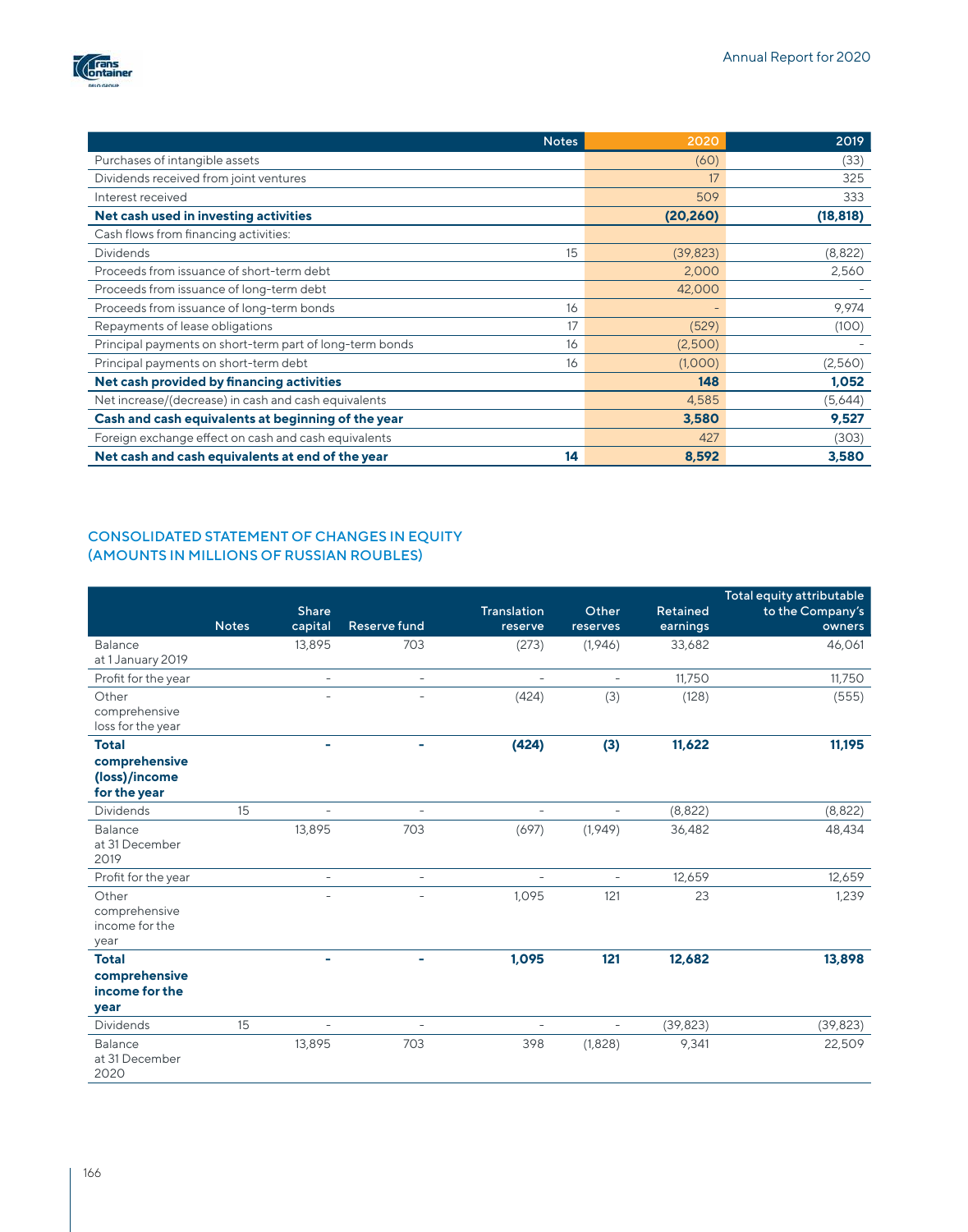## **NOTES TO THE CONSOLIDATED FINANCIAL STATEMENTS FOR THE YEAR ENDED 31 DECEMBER 2020**

## NATURE OF THE BUSINESS

Public Joint Stock Company Center for Cargo Container Traffic TransContainer (the "PJSC TransContainer" or "Company" or "TransContainer") was incorporated in Moscow, Russian Federation on 4 March 2006.

The Company was formed as a result of a spin-off by Open Joint Stock Company "Russian Railways" ("RZD"), which is 100% owned by the Russian Federation, of some of its activities and certain assets and liabilities related to container transportation into a separate legal entity. In connection with this spin-off RZD contributed to the share capital of the Company containers, flatcars, buildings and constructions in the amount of RUR 13,057m, VAT receivable related to these assets of RUR 104m, and cash of RUR 991m, in exchange for the ordinary shares of the Company. Furthermore, certain employees previously employed by RZD were hired by the Company. The Company assumed related employee

benefit liabilities from RZD. Pursuant to this spin-off, RZD maintained the functions of the carrier, whilst the Company assumed the functions of a freight forwarding agent.

The Company's principal activities include arrangement of container shipping and other logistics services including terminal services, freight forwarding and intermodal delivery using rolling stock and containers. The Company owns and operates 38 container terminals along the Russian railway network. As at 31 December 2020, the Company operated 14 branches in Russia. The Company's registered address is bld. 19, Oruzheiniy pereulok, Moscow, 125047, Russian Federation (since 26 February 2021 the Company's registered address is: 6th floor, office 3, bld. 6, estate 39, Leningradskaya st., Khimki, Moscow region, 141402, Russian Federation).

As at 31 December 2020 and 31 December 2019 LLC Delo-Center is the immediate parent of the Company, holding 100% of its ordinary shares as at 31 December 2020 (50%+2 of its ordinary shares as at 31 December 2019).

The Company's ultimate parent company is LLC UK Delo, and the ultimate controlling party is S.N. Shishkarev.

|                                                                                           |               |             |                                     |      | Interest held, % |                          | Voting rights, % |
|-------------------------------------------------------------------------------------------|---------------|-------------|-------------------------------------|------|------------------|--------------------------|------------------|
| Name of Entity                                                                            | <b>Type</b>   | Country     | Activity                            | 2020 | 2019             | 2020                     | 2019             |
| JSC TransContainer-Slovakia,<br>a.s.                                                      | Subsidiary    | Slovakia    | Container shipments                 | 100  | 100              | 100                      | 100              |
| TransContainer Europe GmbH                                                                | Subsidiary    | Austria     | Container shipments                 | 100  | 100              | 100                      | 100              |
| TransContainer Asia Pacific Ltd.                                                          | Subsidiary    | Korea       | Container shipments                 | 100  | 100              | 100                      | 100              |
| <b>TransContainer Freight</b><br>Forwarding (Shanghai) Co., Ltd.                          | Subsidiary    | China       | Container shipments                 | 100  | 100              | 100                      | 100              |
| LLC TransContainer Mongolia                                                               | Subsidiary    | Mongolia    | Container shipments                 | 100  | 100              | 100                      | 100              |
| Oy ContainerTrans Scandinavia<br>Ltd.                                                     | Joint venture | Finland     | Container shipments                 | 50   | 50               | 50                       | 50               |
| Chinese-Russian Rail-<br>Container International Freight<br>Forwarding (Beijing) Co, Ltd. | Joint venture | China       | Container shipments                 | 49   | 49               | 50                       | 50               |
| <b>JSC Kedentransservice</b><br>(Note 9)                                                  | Joint venture | Kazakhstan  | Container shipments                 |      | 50               | $\overline{\phantom{0}}$ | 50               |
| <b>JSC Logistika-Terminal</b>                                                             | Subsidiary    | Russia      | Special container<br>transportation | 100  | 100              | 100                      | 100              |
| LLC FVK Sever (FVK Sever<br>Group) (Note 9)                                               | Joint venture | Russia      | <b>Terminal operations</b>          | 30   | 30               | 50                       | 50               |
| LLC SpecTransContainer                                                                    | Subsidiary    | Russia      | Special container<br>transportation | 100  | 100              | 100                      | 100              |
| Logistic System Management<br><b>B.V.</b> (Note 9)                                        | Joint venture | Netherlands | Investment activity                 |      | 50               |                          | 50               |

#### **PJSC TransContainer has ownership in the following major entities:**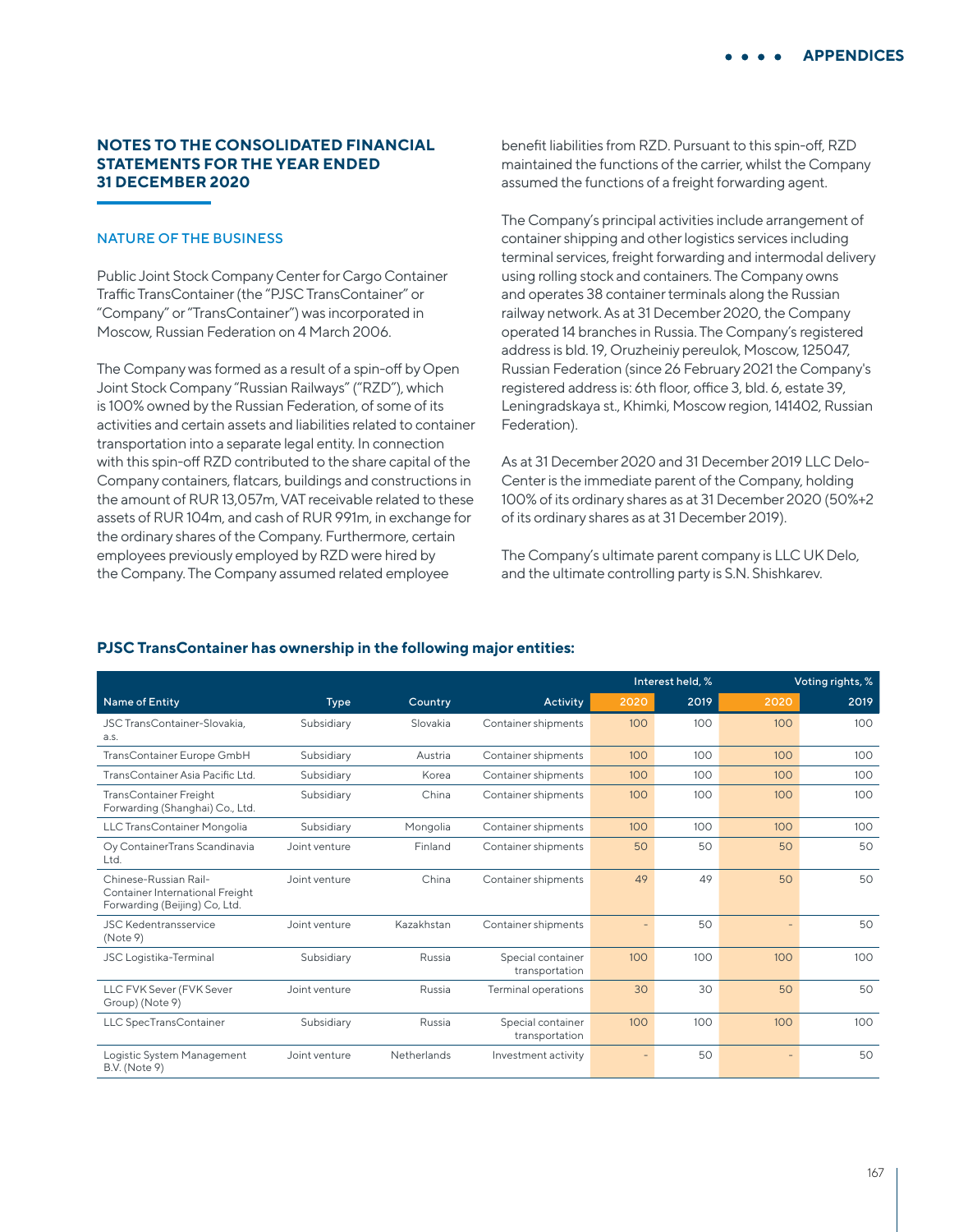

The consolidated financial statements of PJSC TransContainer and its subsidiaries (the "Group") as at 31 December 2020 and for the year then ended were authorised for issue by the General Director of the Company on 17 March 2021.

### BASIS OF PREPARATION

These consolidated financial statements have been prepared in accordance with International Financial Reporting Standards ("IFRS").

The Group's consolidated financial statements have been prepared using the historical cost convention, except for the effects of assets acquired and liabilities assumed at the formation of the Company, which were recorded at the estimated fair value at the date of transfer, initial recognition of financial instruments based on fair value and revaluation of investment properties.

The entities of the Group maintain their accounting records in accordance with laws, accounting and reporting regulations of the jurisdictions in which they are incorporated and registered.The accompanying consolidated financial statements differ from the financial statements issued for statutory purposes in that they reflect certain adjustments, not recorded in the statutory books, which are appropriate to present the financial position, results of operations and cash flows of the Group in accordance with IFRS.

The consolidated financial statements are presented in millions of Russian Roubles (hereinafter "RUR m"), except where specifically stated otherwise.

#### SIGNIFICANT ACCOUNTING POLICIES

The significant accounting policies adopted in the preparation of these consolidated financial statements are set out below.

The accounting policies have been applied consistently by all entities of the Group.

#### Consolidated financial statements.

The consolidated financial statements incorporate the financial statements of the Company and entities controlled by the Company (its subsidiaries) prepared as at 31 December of each year. Subsidiaries are those investees, including structured entities, that the Group controls because the Group (i) has power to direct relevant activities of the investees that significantly affect their returns, (ii) has

exposure, or rights, to variable returns from its involvement with the investees, and (iii) has the ability to use its power over the investees to affect the amount of investor's returns. The existence and effect of substantive rights, including substantive potential voting rights, are considered when assessing whether the Group has power over another entity. For a right to be substantive, the holder must have practical ability to exercise that right when decisions about the direction of the relevant activities of the investee need to be made. The Group may have power over an investee even when it holds less than majority of voting power in an investee. In such a case, the Group assesses the size of its voting rights relative to the size and dispersion of holdings of the other vote holders to determine if it has de-facto power over the investee. Protective rights of other investors, such as those that relate to fundamental changes of investee's activities or apply only in exceptional circumstances, do not prevent the Group from controlling an investee. Subsidiaries are consolidated from the date on which control is transferred to the Group (acquisition date) and are deconsolidated from the date on which control ceases.

The acquisition method of accounting is used to account for the acquisition of subsidiaries (other than those acquired from parties under common control). Identifiable assets acquired and liabilities and contingent liabilities assumed in a business combination are measured at their fair values at the acquisition date, irrespective of the extent of any noncontrolling interest.

Goodwill is measured by deducting the net assets of the acquiree from the aggregate of the consideration transferred for the acquiree, the amount of non-controlling interest in the acquiree and the fair value of an interest in the acquiree held immediately before the acquisition date. Any negative amount ("negative goodwill") is recognised in profit or loss, after management reassesses whether it identified all the assets acquired and all the liabilities and contingent liabilities assumed and reviews the appropriateness of their measurement.

The consideration transferred for the acquiree is measured at the fair value of the assets given up, equity instruments issued and liabilities incurred or assumed, including the fair value of assets or liabilities from contingent consideration arrangements, but excluding acquisition related costs such as advisory, legal, valuation and similar professional services. Transaction costs related to the acquisition and incurred for issuing equity instruments are deducted from equity; transaction costs incurred for issuing debt as part of the business combination are deducted from the carrying amount of the debt; and all other transaction costs associated with the acquisition are expensed.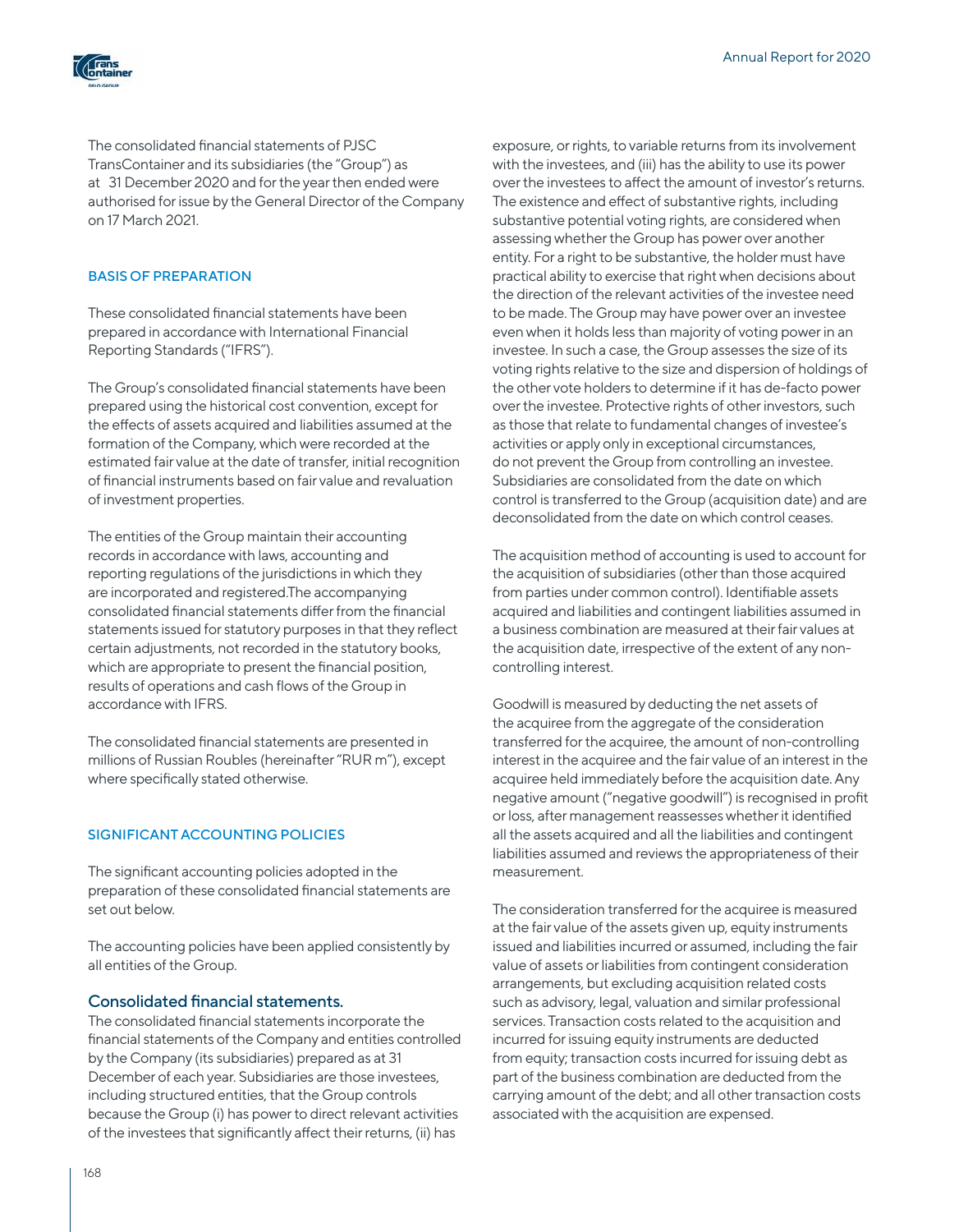Intercompany transactions, balances and unrealised gains on transactions between group companies are eliminated. Unrealised losses are also eliminated unless the cost cannot be recovered.

Non-controlling interest is that part of the net results and of the equity of a subsidiary attributable to equity interests which are not owned, directly or indirectly, by the Group. Non-controlling interest forms a separate component of the Group's equity.

#### Investments in associates and joint ventures

Joint venture is a joint activity which implies that the parties, that have joint control over the activity, have the rights to the net assets of the activity. Joint control occurs in the case when decisions relating to the relevant activities require the unanimous consent of the parties sharing joint control in accordance with the contract.

Associates are entities over which the Group has significant influence (directly or indirectly), but not control, generally accompanying a shareholding of between 20 and 50 percent of the voting rights.

Investments in associates and joint ventures are accounted for by the equity method of accounting and are initially recognised at cost, and the carrying amount is increased or decreased to recognise the investor's share of the profit or loss of the investee after the date of acquisition.

Dividends received from associates (joint ventures) reduce the carrying value of the investment in associates (joint ventures). Other post-acquisition changes in the Group's share of an associate's (joint ventures') net assets are recognised as follows: (i) the Group's share of profits or losses of associates (joint ventures) is recorded in the consolidated profit or loss for the period as the share of financial result of associates (joint ventures), (ii) the Group's share of other comprehensive income is recognised in other comprehensive income and presented separately, (iii) all other changes in the Group's share of the carrying value of net assets of associates (joint ventures) are recognised in consolidated profit or loss within the share of financial result of associates (joint ventures). When the Group's share of losses in an associate (joint venture) equals or exceeds its interest in the associate (joint venture), including unsecured receivables, the Group does not recognise further losses, unless it has incurred obligations or made payments on behalf of the associate (joint ventures).

Unrealised gains on transactions between the Group and its associates (joint ventures) are eliminated to the extent of the Group's interest in the associates (joint ventures); unrealised losses are also eliminated unless the transaction provides evidence of an impairment of the asset transferred.

### Disposals of subsidiaries, associates or joint ventures.

When the Group ceases to have control or significant influence, any retained interest in the entity is remeasured to its fair value at the date when control is lost, with the change in carrying amount recognised in profit or loss. The fair value is the initial carrying amount for the purposes of subsequently accounting for the retained interest as an associate, joint venture or financial asset. In addition, any amounts previously recognised in other comprehensive income in respect of that entity, are accounted for as if the Group had directly disposed of the related assets or liabilities. This may mean that amounts previously recognised in other comprehensive income are reclassified to profit or loss.

If the ownership interest in an associate is reduced but significant influence is retained, only a proportionate share of the amounts previously recognised in other comprehensive income are reclassified to profit or loss where appropriate.

#### Foreign currency transactions and translation.

Functional currency of each of the Group's consolidated entities is the currency of the primary economic environment in which the entity operates. The Russian Rouble is the functional currency of the Company and is also the currency in which these consolidated financial statements are presented. Transactions in currencies other than the functional currency are initially recorded at the rates of exchange prevailing on the dates of the transactions. Monetary assets and liabilities denominated in such currencies at the balance sheet date are translated into the functional currency at exchange rate as at the end of the reporting period. Exchange differences arising from such translation are included in consolidated profit or loss.

Non-monetary assets and liabilities that are measured in terms of historical cost in a foreign currency are translated using the exchange rate at the date of the transaction. Non-monetary assets and liabilities denominated in foreign currencies that are measured at fair value are translated to Russian Rouble at foreign exchange rates ruling at the dates the fair value was determined.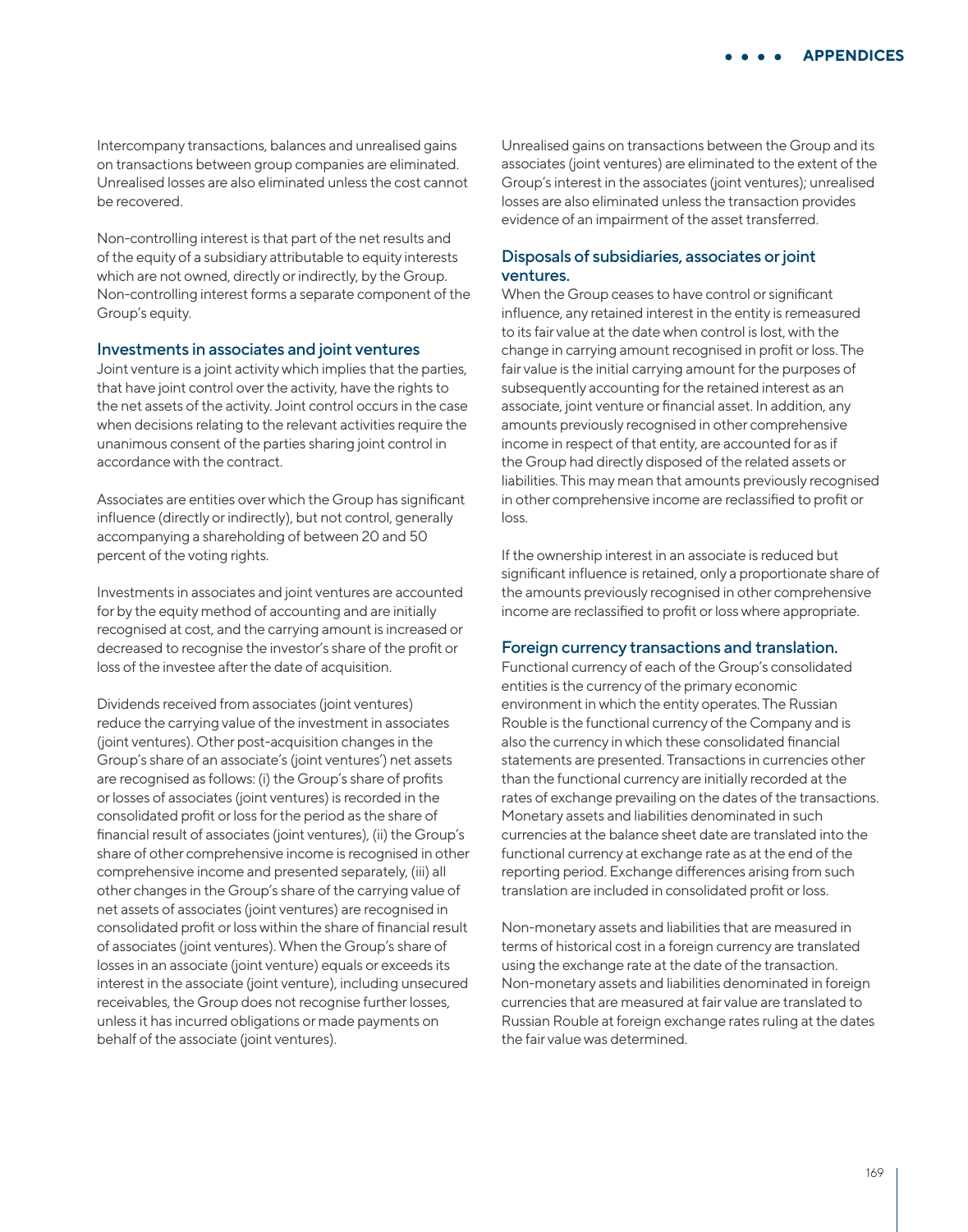

## **When the functional currency of an entity of the Group is not the presentation currency of**

**the Company's consolidated financial statements, the results and financial position of the entity are translated into the presentation currency using the following procedures:**

- all assets and liabilities are translated at the closing rate at the date of each presented statement of financial position;
- income and expenses for each statement of profit or loss and other comprehensive income are translated at average exchange rates for the period if fluctuation of exchange rates during the period was insignificant. Otherwise exchange rates at the dates of the transactions are used for translation to the presentation currency;
- components of equity are translated at historical rates;
- all resulting exchange differences are recognised as other comprehensive income.

When control over a foreign operation is lost, the exchange differences recognised previously in other comprehensive income are reclassified to profit or loss for the year as part of the gain or loss on disposal. On partial disposal of a subsidiary without loss of control, the related portion of accumulated currency translation differences is reclassified to non-controlling interest within equity.

## Property, plant and equipment.

Property, plant and equipment are recorded at acqusition or construction cost, less accumulated depreciation and provision for impairment. The costs of day to day servicing of property, plant and equipment, including repairs and maintenance expenditure, is expensed as incurred.

Where parts of an item of property, plant and equipment have different useful lives, they are accounted for as separate items of property, plant and equipment.

## Construction in progress

Construction in progress includes, principally, capital expenditure incurred in relation to the construction of new container terminals and the reconstruction of existing terminals. Construction in progress is carried at cost, less any recognised impairment loss. Cost includes capital expenditures directly related to the construction of property, plant and equipment including an appropriate allocation of directly attributable variable overheads including capitalised borrowing costs on qualifying assets. Depreciation of these assets, on the same basis as for other property assets, commences when the assets are ready for their intended use.

### Subsequent costs

The cost of replacing a part of property, plant and equipment is included in the carrying amount when the cost is incurred, only if it is probable that the future economic benefits associated with the item will flow to the Group and the cost of the item can be measured reliably. The assets being replaced are written off immediately. All other costs are recognised in the consolidated profit or loss for the year.

At the end of each reporting period management assesses whether there is any indication of impairment of property, plant and equipment. If any such indication exists, management estimates the recoverable amount, which is determined as the higher of an asset's fair value less costs of disposal and its value in use. The carrying amount is reduced to the recoverable amount and the impairment loss is recognised in consolidated profit or loss for the year. An impairment loss recognised for an asset in prior years is reversed where appropriate if there has been a change in the estimates used to determine the asset's value in use or fair value less costs of disposal.

## Depreciation

Owned land plots and construction in progress are not depreciated. Depreciation on other items of property, plant and equipment is charged to the consolidated profit or loss so as to write off the cost of assets less their estimated residual values, using the straight-line method over the estimated useful lives of each part of an item of property, plant and equipment.

#### **The estimated useful lives for property, plant and equipment are as follows:**

|                    | Number of years |
|--------------------|-----------------|
| <b>Buildings</b>   | $20 - 84$       |
| Constructions      | $5 - 70$        |
| Containers         | $10 - 20$       |
| Flatcars           | $28 - 40$       |
| Cranes and loaders | $5 - 31$        |
| Vehicles           | $3 - 15$        |
| Other equipment    | $2 - 25$        |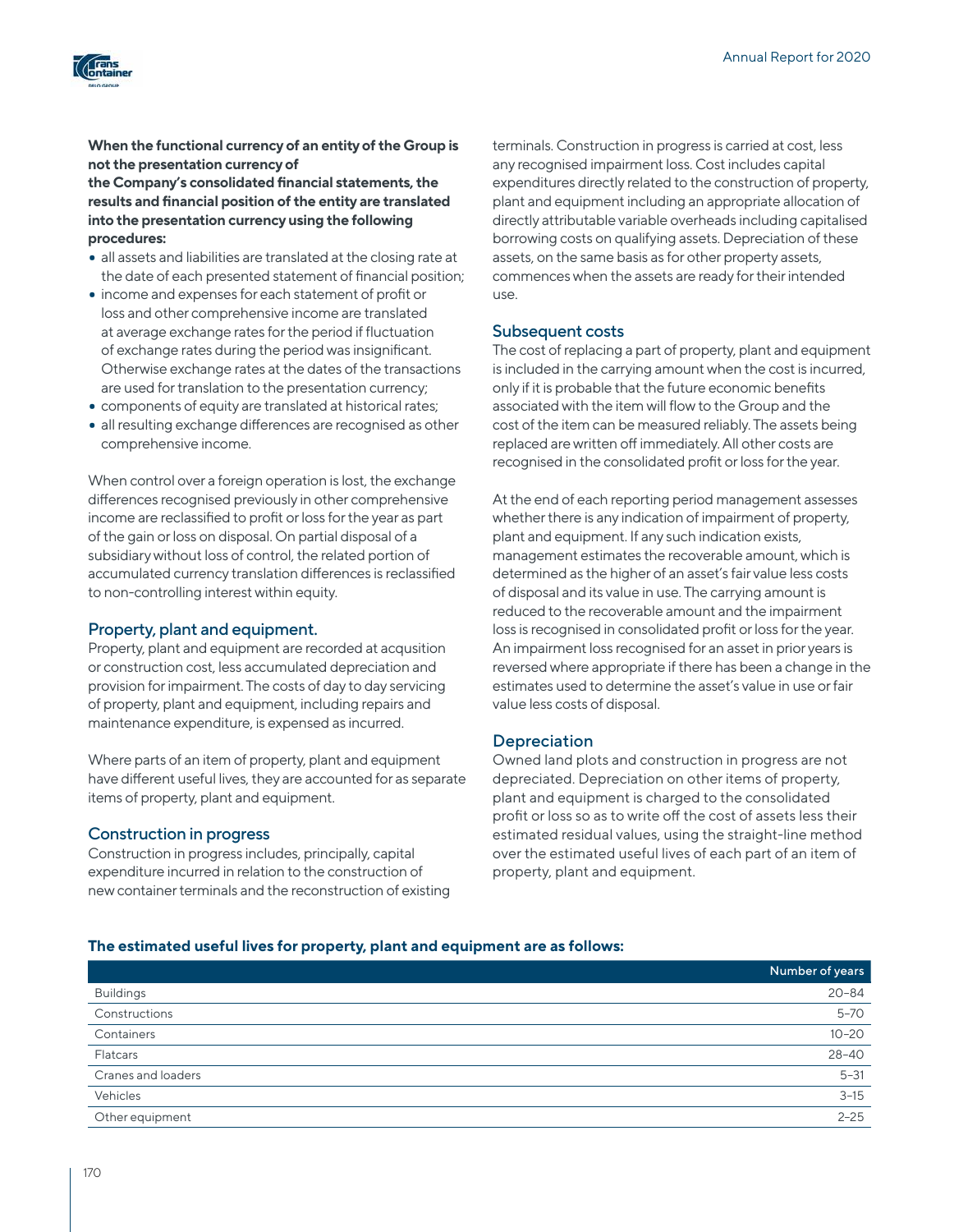The assets' useful lives are reviewed, and adjusted as appropriate, at the end of each reporting period.

### Leased assets improvements

Operating leasehold inseparable improvements are depreciated over the shorter of the estimated useful life of the asset and the lease term.

#### Gain or loss on disposal

The gain or loss arising on the disposal or retirement of an asset is determined as the difference between the sales proceeds and the carrying amount of the asset and is recognised in the consolidated profit or loss.

#### Investment property

Investment property is property owned or held by the Group as a right-of-use assets to earn rental income or for capital appreciation, or both and which is not occupied by the Group. Investment property includes assets under construction for future use as investment property.

Investment property is initially recognised at cost, including transaction costs, and subsequently remeasured at fair value updated to reflect market conditions at the end of the reporting period. Fair value of investment property is the price that would be received from sale of the asset in an orderly transaction, without deduction of any transaction costs. The best evidence of fair value is given by current prices in an active market for similar property in the same location and condition.

Investment property held by the Group as a right-of-use asset is measured in accordance with IFRS 16 Leases.

Market value of the Group's investment property is determined based on reports of independent appraisers, who hold recognised and relevant professional qualifications and who have recent experience in the valuation of property in the same location and category.

Earned rental income is recorded in profit or loss for the year within revenue. Gains and losses resulting from changes in the fair value of investment property are recorded in profit or loss for the year.

If an investment property becomes owner-occupied, it is reclassified to property, plant and equipment, and its carrying amount at the date of reclassification becomes its deemed cost for accounting purposes. If an item of owneroccupied property becomes an investment property because its use has changed, any difference resulting between the carrying amount and the fair value of this item at the date of transfer in another category is treated in the same way as a revaluation of property, plant and

equipment. Any resulting increase in the carrying amount of the property is recognised in profit or loss for the year to the extent that it reverses a previous impairment loss, with any remaining increase credited directly to other comprehensive income. Any resulting decrease in the carrying amount of the property is initially charged against any revaluation surplus previously recognised in other comprehensive income, with any remaining decrease charged to profit or loss for the year as impairment.

Subsequent expenditure is capitalised to the asset's carrying amount only when it is probable that future economic benefits associated with the expenditure will flow to the Group and the cost can be measured reliably. All other repairs and maintenance costs are expensed when incurred.

#### Intangible assets

Intangible assets that are acquired by the Group represent mainly purchased software and are recorded at cost less accumulated amortisation and provision for impairment.

Amortisation is charged to the consolidated profit or loss on a straight-line basis over the estimated useful lives of intangible assets. Intangible assets are amortised from the date they are available for use. The estimated useful lives for existing assets vary from 2 to 8 years.

Useful lives and amortisation methods for intangible assets are reviewed at each financial year-end. Changes in the expected useful life or the expected pattern of consumption of future economic benefits embodied in the asset are accounted for as changes in accounting estimates.

If impaired, the carrying amount of intangible assets is written down to the higher of value in use and fair value less costs of disposal.

### Impairment of non-financial asset

Intangible assets not ready for use are not subject to amortisation and are tested annually for impairment.

Assets that are subject to depreciation and amortisation are reviewed for impairment whenever events or changes in circumstances indicate that the carrying amount may not be recoverable.

An impairment loss is recognised for the amount by which the asset's carrying amount exceeds its recoverable amount. The recoverable amount is the higher of an asset's fair value less costs of disposal and value in use.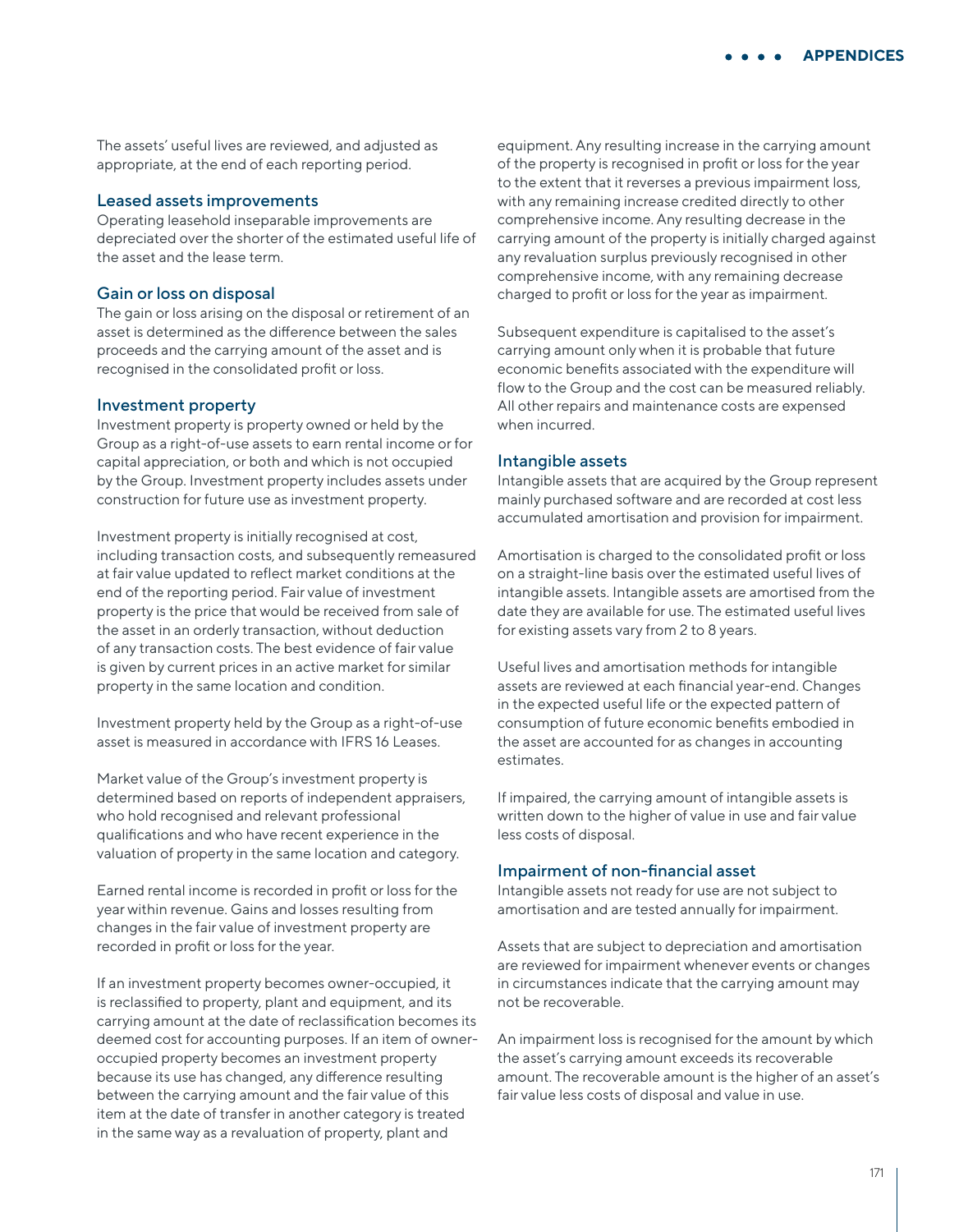

For the purposes of assessing impairment, assets are grouped at the lowest levels for which there are largely independent cash inflows (cash-generating units). Prior impairments of non-financial assets (other than goodwill) are reviewed for possible reversal at each reporting date.

## Financial instruments – key measurement terms

Fair value is the price that would be received to sell an asset or paid to transfer a liability in an orderly transaction between market participants at the measurement date. The best evidence of fair value is the price in an active market. An active market is one in which transactions for the asset or liability take place with sufficient frequency and volume to provide pricing information on an ongoing basis.

Valuation techniques such as discounted cash flow models or models based on recent arm's length transactions or consideration of financial data of the investees are used to measure fair value of certain financial instruments for which external market pricing information is not available. Fair value measurements are analysed by level in the fair value hierarchy as follows: (i) level one are measurements at quoted prices (unadjusted) in active markets for identical assets or liabilities, (ii) level two measurements are valuations techniques with all material inputs observable for the asset or liability, either directly (that is, as prices) or indirectly (that is, derived from prices), and (iii) level three measurements are valuations not based on solely observable market data (that is, the measurement requires significant unobservable inputs).

## Transaction costs

incremental costs that are directly attributable to the acquisition, issue or disposal of a financial instrument. An incremental cost is one that would not have been incurred if the transaction had not taken place. Transaction costs include fees and commissions paid to agents (including employees acting as selling agents), advisors, brokers and dealers, levies by regulatory agencies and securities exchanges, and transfer taxes and duties. Transaction costs do not include debt premiums or discounts, financing costs or internal administrative or holding costs.

## Amortised cost

is the amount at which the financial instrument was recognised at initial recognition less any principal repayments, plus accrued interest, and for financial assets less any allowance for expected credit losses ("ECL"). Accrued interest includes amortisation of transaction costs deferred at initial recognition and of any premium or discount to the maturity amount using the effective interest method. Accrued interest income and accrued interest expense, including both accrued coupon and

amortised discount or premium (including fees deferred at origination, if any), are not presented separately and are included in the carrying values of the related items in the consolidated statement of financial position.

## The effective interest method

is a method of allocating interest income or interest expense over the relevant period, so as to achieve a constant periodic rate of interest (effective interest rate) on the carrying amount. The effective interest rate is the rate that exactly discounts estimated future cash payments or receipts (excluding future credit losses) through the expected life of the financial instrument or a shorter period, if appropriate, to the gross carrying amount of the financial instrument. The effective interest rate discounts cash flows of variable interest instruments to the next interest repricing date, except for the premium or discount which reflects the credit spread over the floating rate specified in the instrument, or other variables that are not reset to market rates. Such premiums or discounts are amortised over the whole expected life of the instrument. The present value calculation includes all fees paid or received between parties to the contract that are an integral part of the effective interest rate. For assets that are purchased or originated credit impaired ("POCI") at initial recognition, the effective interest rate is adjusted for credit risk, i.e. it is calculated based on the expected cash flows on initial recognition instead of contractual payments.

## Financial instruments – initial recognition

Financial instruments measured at fair value through profit or loss are initially recorded at fair value. All other financial instruments are initially recorded at fair value adjusted for transaction costs. Fair value at initial recognition is best evidenced by the transaction price. A gain or loss on initial recognition is only recorded if there is a difference between fair value and transaction price which can be evidenced by other observable current market transactions in the same instrument or by a valuation technique whose inputs include only data from observable markets. After the initial recognition, an expected credit losses allowance is recognised for financial assets measured at amortised cost and investments in debt instruments measured at fair value through other comprehensive income, resulting in an immediate accounting loss.

All purchases and sales of financial assets that require delivery within the time frame established by regulation or market convention ("regular way" purchases and sales) are recorded at trade date, which is the date on which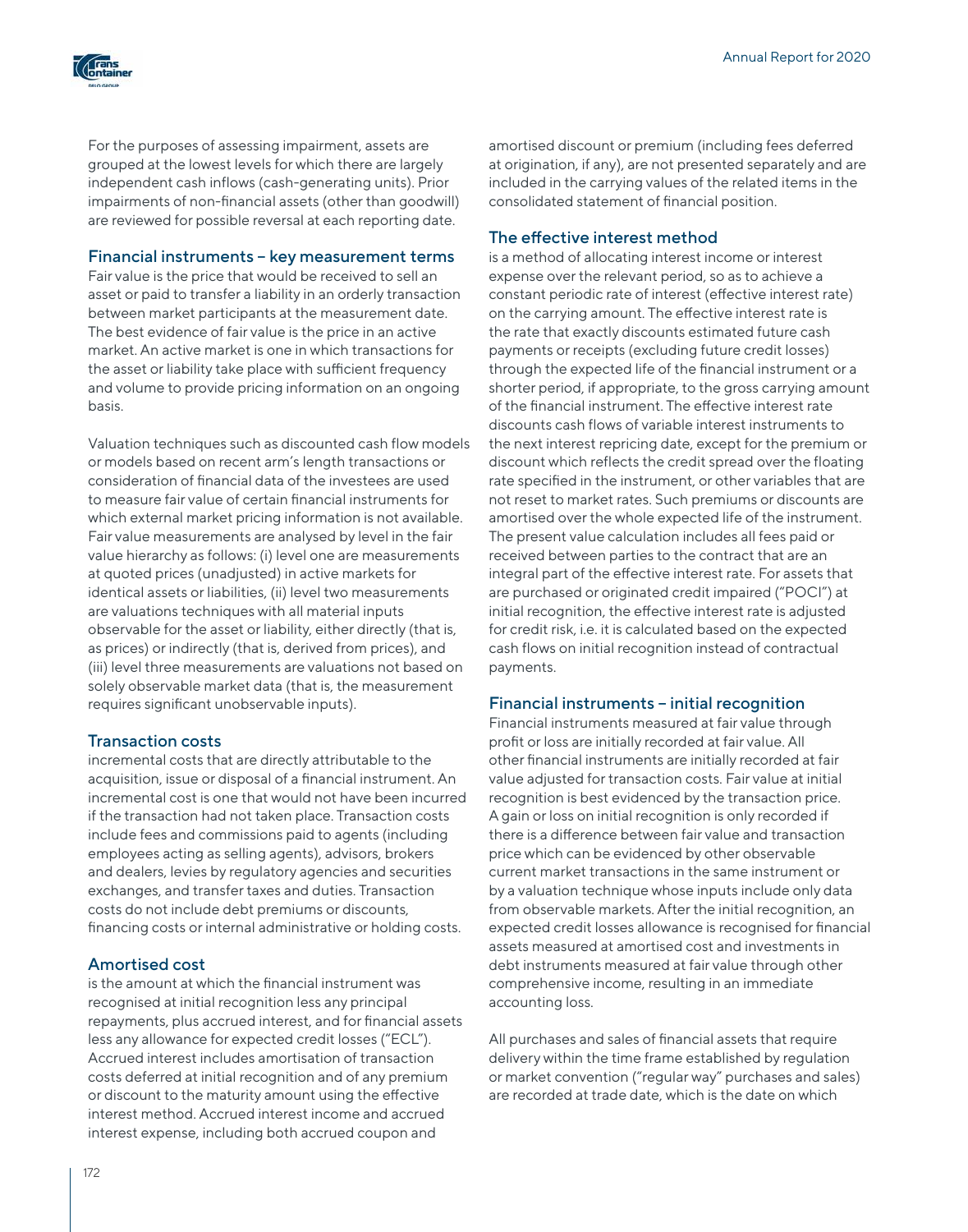the Group commits to deliver a financial asset. All other purchases are recognised when the entity becomes a party to the contractual provisions of the instrument.

# Financial assets – classification and subsequent measurement

## Сategories

The Group classifies financial assets in the following measurement categories: those to be measured at fair value through profit or loss, those to be measured at fair value through other comprehensive income and those to be measured at amortised cost. The classification and subsequent measurement of debt financial assets depends on: (i) the Group's business model for managing the related assets portfolio and (ii) the cash flow characteristics of the asset.

## **A financial asset shall be measured at amortised cost if both of the following conditions are met:**

- the financial asset is held within a business model whose objective is to hold financial assets in order to collect contractual cash flows and
- the contractual terms of the financial asset give rise on specified dates to cash flows that are solely payments of principal and interest on the principal amount outstanding.

As at 31 December 2020 and 31 December 2019 the Group classifies all financial assets as subsequently measured at amortised cost.

#### Financial assets – classification and subsequent measurement Business model

The business model reflects how the Group manages the assets in order to generate cash flows – whether the Group's objective is: (i) solely to collect the contractual cash flows from the assets ("hold to collect contractual cash flows",) or (ii) to collect both the contractual cash flows and the cash flows arising from the sale of assets ("hold to collect contractual cash flows and sell") or, if neither of (i) and (ii) is applicable, the financial assets are classified as part of "other" business model and measured at fair value through profit or loss.

Business model is determined for a group of assets (on a portfolio level) based on all relevant evidence about the activities that the Group undertakes to achieve the objective set out for the portfolio available at the date of the assessment.

## Financial assets – classification and subsequent measurement

## Cash flow characteristics

Where the business model is to hold assets to collect contractual cash flows or to hold contractual cash flows and sell, the Group assesses whether the cash flows represent solely payments of principal and interest ("SPPI"). Financial assets with embedded derivatives are considered in their entirety when determining whether their cash flows are consistent with the SPPI feature. In making this assessment, the Group considers whether the contractual cash flows are consistent with a basic lending arrangement, i.e. interest includes only consideration for credit risk, time value of money, other basic lending risks and profit margin. Where the contractual terms introduce exposure to risk or volatility that is inconsistent with a basic lending arrangement, the financial asset is classified and measured at FVTPL. The SPPI assessment is performed on initial recognition of an asset and it is not subsequently reassessed.

## Financial assets – reclassification

Financial instruments are reclassified only when the business model for managing the portfolio as a whole changes. The reclassification has a prospective effect and takes place from the beginning of the first reporting period that follows after the change in the business model. There were no such reclassifications during the reporting periods.

#### Financial assets impairment

### Credit loss allowance for expected credit losses (ECL)

The Group measures ECL and recognises net impairment losses on financial and contract assets at each reporting date. The measurement of ECL reflects: (i) an unbiased and probability weighted amount that is determined by evaluating a range of possible outcomes, (ii) time value of money and (iii) all reasonable and supportable information that is available without undue cost and effort at the end of each reporting period about past events, current conditions and forecasts of future conditions.

Debt instruments measured at amortised cost are presented in the consolidated statement of financial position net of the allowance for ECL.

In accordance with IFRS 9, the Group applied a simplified approach to determining ECL in relation to trade accounts receivable that requires that full lifetime ECL are to be recognised.

The Group applies a three stage model for impairment, based on changes in credit quality since initial recognition. A financial instrument that is not credit-impaired on initial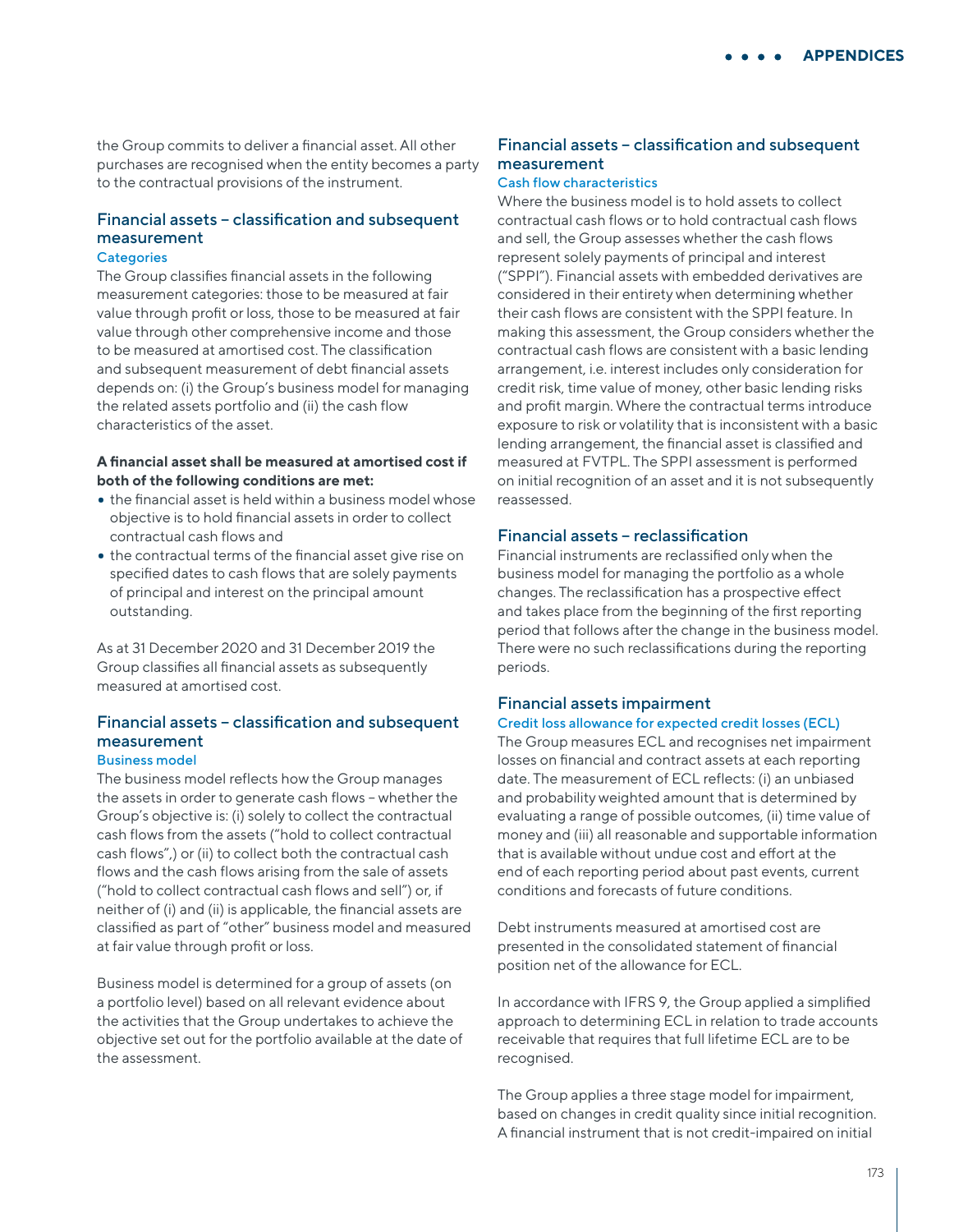

recognition is classified in Stage 1. Financial assets in Stage 1 have their ECL measured at an amount equal to the portion of lifetime ECL that results from default events possible within the next 12 months or until contractual maturity, if shorter ("12 Months ECL"). If the Group identifies a significant increase in credit risk ("SICR") since initial recognition, the asset is transferred to Stage 2 and its ECL is measured based on ECL on a lifetime basis, that is, up until contractual maturity but considering expected prepayments, if any ("Lifetime ECL"). If the Group determines that a financial asset is credit-impaired, the asset is transferred to Stage 3 and its ECL is measured as a Lifetime ECL. The Group's definition of credit impaired assets and definition of default is explained in Note 32. Note 32 provides information about inputs, assumptions and estimation techniques used in measuring ECL, including an explanation of how the Group incorporates forward-looking information in the ECL models.

## Financial assets – write-off

Financial assets are written-off, in whole or in part, when the Group exhausted all practical recovery efforts and has concluded that there is no reasonable expectation of recovery. The write-off represents a derecognition event. The Group may write-off financial assets that are still subject to enforcement activity when the Group seeks to recover amounts that are contractually due, however, there is no reasonable expectation of recovery.

## Financial assets - derecognition

The Group derecognises financial assets when (a) the assets are redeemed or the rights to cash flows from the assets otherwise expire or (b) the Group has transferred the rights to the cash flows from the financial assets or entered into a qualifying pass-through arrangement whilst (i) also transferring substantially all the risks and rewards of ownership of the assets or (ii) neither transferring nor retaining substantially all the risks and rewards of ownership but not retaining control. Control is retained if the counterparty does not have the practical ability to sell the asset in its entirety to an unrelated third party without needing to impose additional restrictions on the sale.

## Financial assets – modification

The Group sometimes renegotiates or otherwise modifies the contractual terms of the financial assets.

If the modified terms are substantially different, the rights to cash flows from the original asset expire and the Group derecognises the original financial asset and recognises a new asset at its fair value. The date of renegotiation is considered to be the date of initial recognition for subsequent impairment calculation purposes, including determining whether a SICR has occurred. The Group also assesses whether the new loan or debt instrument meets the SPPI criterion. Any difference between the carrying amount of the original asset derecognised and fair value of the new substantially modified asset is recognised in profit or loss, unless the substance of the difference is attributed to a capital transaction with owners.

In a situation where the renegotiation was driven by financial difficulties of the counterparty and inability to make the originally agreed payments, the Group compares the original and revised expected cash flows to assess whether the risks and rewards of the asset are substantially different as a result of the contractual modification. If the risks and rewards do not change, the modified asset is not substantially different from the original asset and the modification does not result in derecognition. The Group recalculates the gross carrying amount by discounting the modified contractual cash flows by the original effective interest rate (or credit-adjusted effective interest rate for POCI financial assets), and recognises a modification gain or loss in profit or loss.

## Financial liabilities – measurement categories

Financial liabilities are classified as subsequently measured at AC, except for (i) financial liabilities at FVTPL: this classification is applied to derivatives, financial liabilities held for trading, contingent consideration recognised by an acquirer in a business combination and other financial liabilities designated as such at initial recognition and (ii) financial guarantee contracts and loan commitments.

As at 31 December 2020 and 31 December 2019 the Group classifies all financial liabilities as subsequently measured at amortised cost, except for the financial guarantee.

## Financial liabilities – derecognition

Financial liabilities are derecognised when they are extinguished (i.e. when the obligation specified in the contract is discharged, cancelled or expires).

## Financial liabilities – modifications

Modifications of liabilities that do not result in extinguishment are accounted for as a change in estimate using a cumulative catch up method, with any gain or loss recognised in profit or loss, unless the economic substance of the difference in carrying values is attributed to a capital transaction with owners.

## Offsetting financial instruments

Financial assets and liabilities are offset and the net amount reported in the statement of financial position only when there is a legally enforceable right to offset the recognised amounts, and there is an intention to either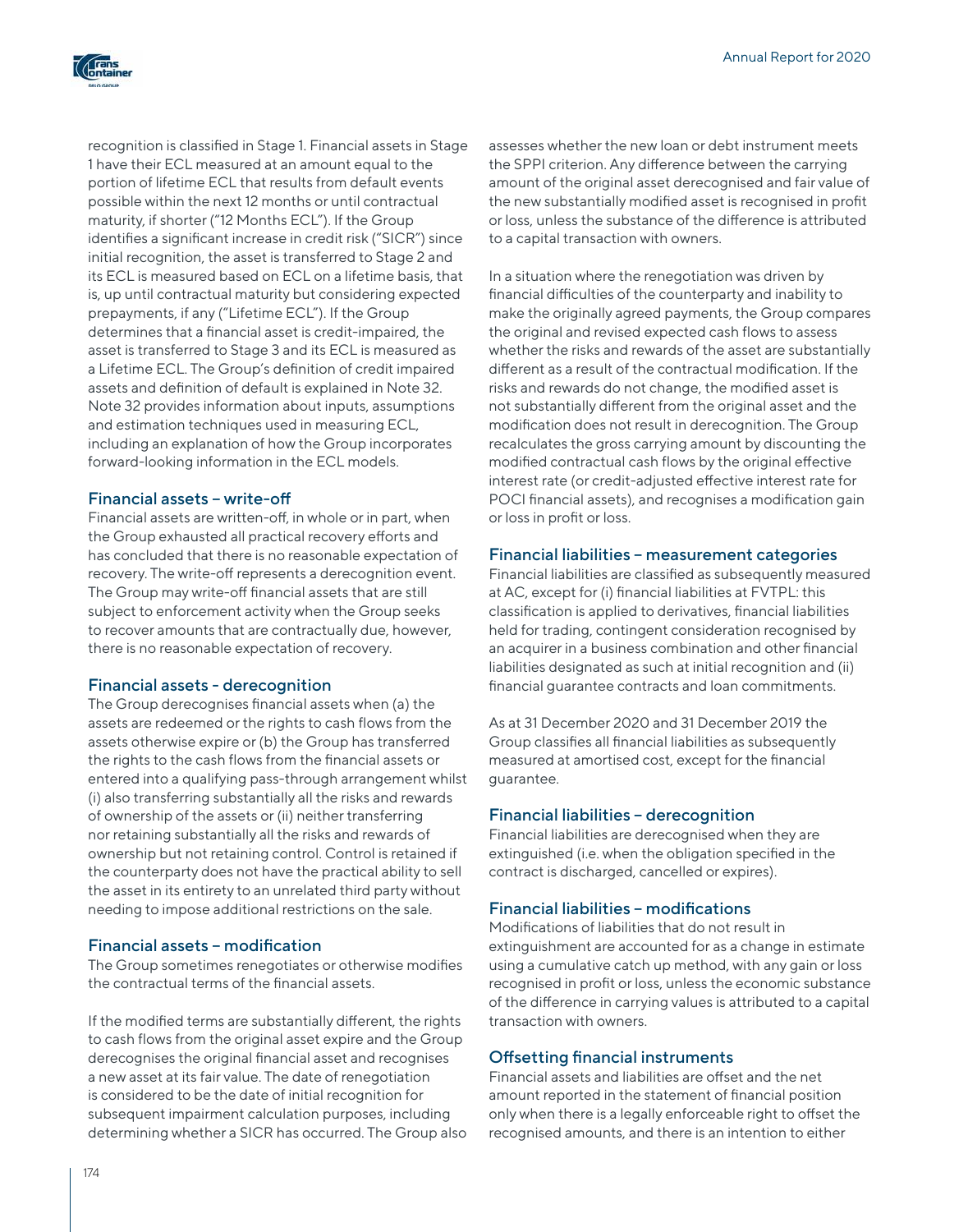settle on a net basis, or to realise the asset and settle the liability simultaneously. Such a right of set off (a) must not be contingent on a future event and (b) must be legally enforceable in all of the following circumstances: (i) in the normal course of business, (ii) in the event of default and (iii) in the event of insolvency or bankruptcy.

#### Cash and cash equivalents

Cash and cash equivalents comprise cash in hand, deposits held at call with banks and short-term interestbearing deposits with original maturities of not more than three months (not more than 92 days).

#### Trade and other receivables

Trade and other receivables are recognised initially at fair value and are subsequently carried at amortised cost using the effective interest method.

#### **Borrowings**

Borrowings are recognised initially at fair value, net of transaction costs incurred and are subsequently carried at amortised cost using the effective interest method.

#### **Prepayments**

repayments are carried at cost less provision for impairment. A prepayment is classified as non-current when the goods or services relating to the prepayment are expected to be obtained after one year, or when the prepayment relates to an asset which will itself be classified as non-current upon initial recognition. Prepayments to acquire assets are transferred to the carrying amount of the asset once the Group has obtained control of the asset and it is probable that future economic benefits associated with the asset will flow to the Group. Other prepayments are written off to profit or loss when the goods or services relating to the prepayments are received. If there is an indication that the assets, goods or services relating to a prepayment will not be received, the carrying value of the prepayment is written down accordingly and a corresponding impairment loss is recognised in profit or loss for the year.

### Trade and other payables

Trade and other payables are accrued when the counterparty performs its obligations under the contract and are recognised initially at fair value and subsequently carried at amortised cost using the effective interest method.

#### Financial guarantees

Financial guarantees require the Group to make specified payments to reimburse the holder of the guarantee for a loss it incurs because a specified debtor fails to make payment when due in accordance with the original or

modified terms of a debt instrument. Financial guarantees are initially recognised at their fair value, which is normally evidenced by the amount of fees received. This amount is amortised on a straight line basis over the life of the guarantee. At the end of each reporting period, the guarantees are measured at the higher of (i) the amount of the loss allowance for the guaranteed exposure determined based on the expected loss model and (ii) the remaining unamortised balance of the amount at initial recognition.

#### Inventories

Inventories shall be measured at the lower of cost and net realisable value. Net realisable value is the estimated selling price in the ordinary course of business, less the estimated costs of completion and selling expenses.

The cost of inventories when release to production or other disposal is determined on the weighted average basis and includes expenditure incurred in acquiring the inventories and bringing them to their existing location and condition.

#### Employee benefits

Remuneration to employees in respect of services rendered by employees during the reporting period is recognised as an expense in that reporting period.

#### Defined benefit plans

The Group operates a defined benefit pension plan. Present value of obligation under the plan are determined using the projected unit credit method. This method considers each year of service as giving rise to an additional unit of benefit entitlement and measures each unit separately to build up the final obligation. The cost of providing pensions is charged to the consolidated profit or loss, so as to attribute the total pension cost over the service lives of employees in accordance with the benefit formula of the plan. This obligation is measured at the present value of estimated future cash flows using a discount rate that is similar to the interest on government bonds where the currency and terms of these bonds are consistent with the currency and estimated terms of the defined benefit obligation. The net obligation under this plan is assumed to be equal to the present value of the liabilities less the fair value of the assets under this plan. Remeasurements of the net defined benefit liability are recognised in other comprehensive income in full as they arise.

In addition, the Group provides certain retirement benefits, other post-employment and other long-term benefits to its employees. These benefits are not funded. The obligation and cost of benefits for the other long-term benefits are determined using the projected unit credit method. Remeasurements of the net defined benefit liability from other long-term benefits are recognised in the profit and loss in full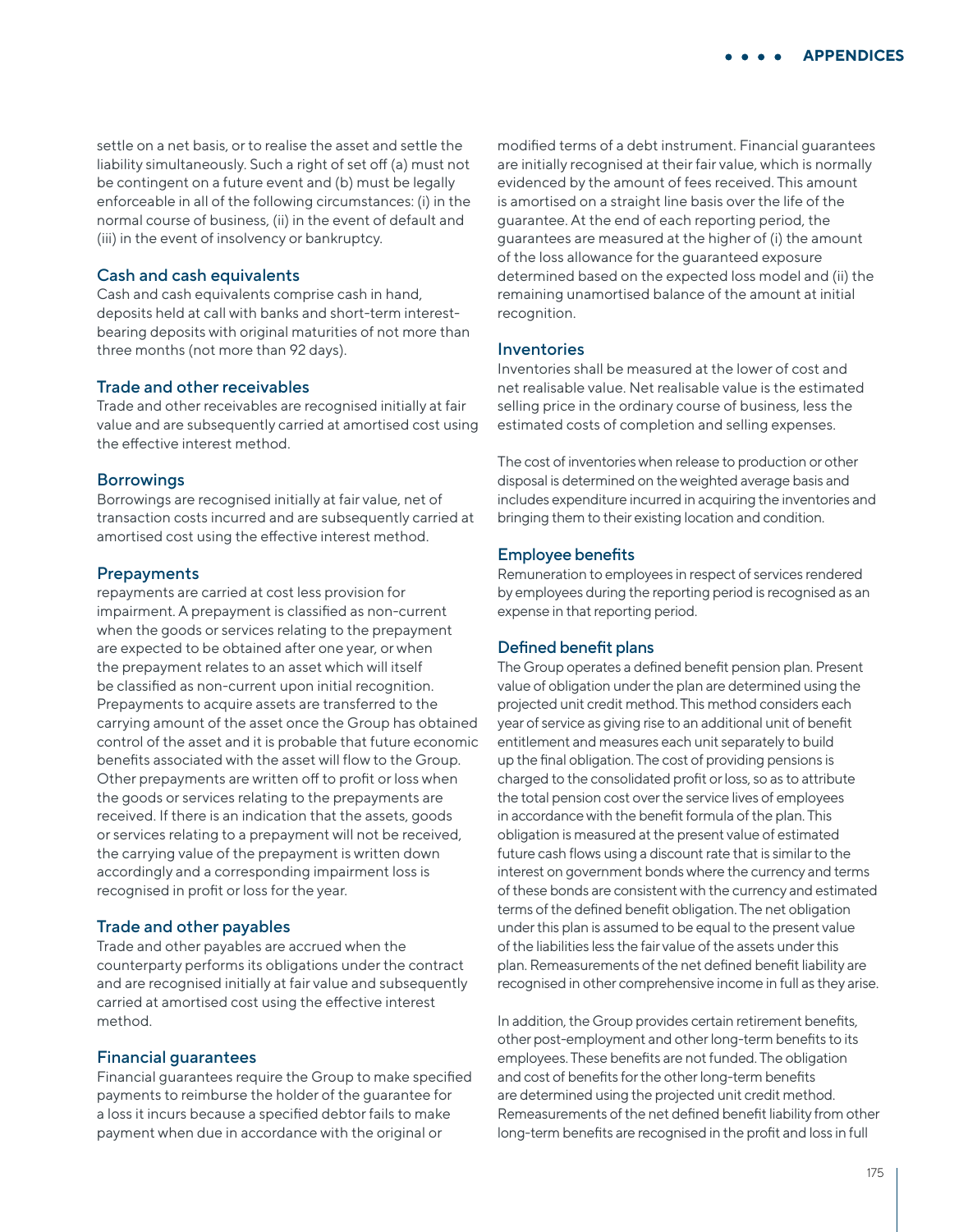

as they arise. Upon introduction of a new plan or modification of an existing plan, past service costs are recognised in full as they arise in profit or loss.

## Defined contribution plans

In addition to the defined benefit plan described above, the Group also sponsors a defined contribution plan for selected employees. The Group's contributions relating to the defined contribution plan are charged to the consolidated profit or loss in the year to which they relate.

## State Pension Plan

In addition, the Group is legally obliged to make contributions to the retirement benefit plan run by the Pension Fund of the Russian Federation. The Group's only obligation is to pay the contributions as they fall due. As such, the Group has no legal obligation to pay and does not guarantee any future benefits to its Russian employees. The Group's contributions are charged to the consolidated profit or loss in the year in which services are provided. Contributions for each employee to the State Pension Fund of the Russian Federation vary from 10% to 22%, depending on the annual gross remuneration of employee.

## Value added tax

Output value added tax ("VAT") related to revenues is payable to tax authorities on the earlier of (a) delivery of the goods or services to customers, (b) collection of prepayments from customers. Input VAT is generally recoverable against output VAT upon receipt of the VAT invoice. The tax authorities permit the settlement of VAT on a net basis (except for input VAT related to export services provided which is reclaimable upon confirmation of export). VAT related to sales and purchases is recognised in the consolidated statement of financial position on a gross basis and disclosed separately as an asset and liability. Where provision has been made for the ECL of receivables, the provision is recorded for the gross amount of the debtor, including VAT.

## Revenue recognition

Revenue is income arising in the course of the Group's ordinary activities. Revenue is recognised in the amount of transaction price. Transaction price is the amount of consideration to which the Group expects to be entitled in exchange for transferring control over promised goods or services to a customer, excluding the amounts collected on behalf of third parties. Revenue is recognised net of discounts, returns and value added taxes. Services are provided in a bundle and are recognised as a single performance obligation, as none of them is distinct.

The Group provides services under fixed-price contracts. Revenue from providing services is recognised in the accounting period in which the services are rendered.

Where the contracts include multiple performance obligations, the transaction price is allocated to each separate performance obligation based on the relative stand-alone selling prices. Where these are not directly observable, they are estimated based on expected cost plus margin.

Estimates of revenues, costs or extent of progress toward completion are revised if circumstances change. Any resulting increases or decreases in estimated revenues or costs are reflected in profit or loss in the period in which the circumstances that give rise to the revision become known by management.

The customer pays the fixed amount based on a payment schedule. If the services rendered by the Group exceed the payment, a contract asset is recognised. If the payments exceed the services rendered, a contract liability is recognised. When the Group has the right to consideration that is unconditional, a receivable is recognised. Contract liabilities are represented by advances from customers and are included in Contracts liabilities in the consolidated statement of financial position. The amounts of contract assets of the Group are generally not significant.

There is no variable consideration, consideration of the Group for services that it performs under the contracts with customers is fixed. Transaction price for services is determined in the orders (a standard primary document detailing the information on the nature of services and the amount of consideration, authorized by both parties). Each order represents a separate performance obligation of the Group.

No significant financing component is deemed present. In accordance with contracts with customers, payments are primarily made on a prepayment basis that is consistent with market practice for the industry. The Group requires prepayment for the transportation not for the purpose of obtaining financing but to mitigate risks associated with the provided services. The period between the moment when the payment is made and the moment when the service is rendered is less than one year.

The main Group revenues are the following categories of services: integrated forwarding and logistics services, agency fees and other services.

## Integrated freight forwarding and logistics services

Integrated freight forwarding and logistics services are service packages including rail container transportation, terminal handling, truck deliveries, freight forwarding and logistic services. By the method of providing, these services are provided at an integrated rate at a single price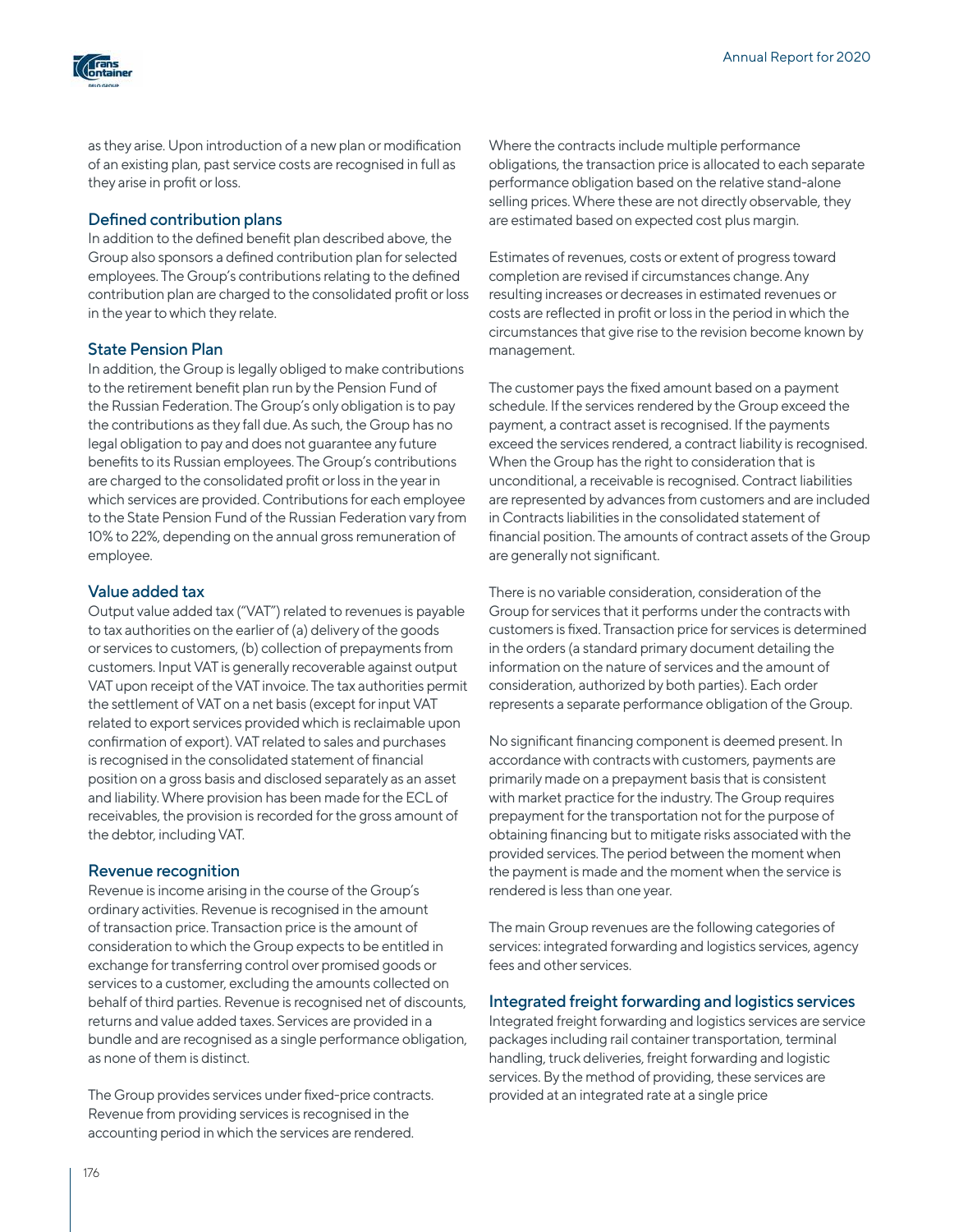As parts of the compound rate service the following services are available to customers:

- full-service under a single contract at a single price or;
- incomplete set of services. In this case services rendered by the Company at a single price represent only a part of the logistic chain while remaining services are provided on a stand-alone basis separately.

Revenues from integrated freight forwarding and logistics services are recognised in the accounting period in which the services are rendered based on the stage of completion of an individual transaction determined by the actual number of days of transportation spent in the reporting period relative to the total number of days of transportation.

#### Agency fees and other services

The Group acts as an agent on behalf of RZD in providing mandatory railroad services for all railway users at the Group's terminals, designated as the "sites of common use" by the legislation. In this capacity the Group provides some of its terminal services as a legal intermediary (agent) between clients and RZD and collects a commission.

The Group provides other services, such as: handling of rolling stock and container fleet, terminal services, other freight forwarding services, truck deliveries.

#### Dividend and interest income

### **Dividends from investments are recognised in consolidated profit or loss only if:**

- the Group's right to receive payment is established;
- it is probable that any future economic benefit associated with dividends will flow to the Group; and
- dividend income can be measured with reliability.

Interest income is recorded on an accrual basis using the effective interest method.

#### Leases

The determination of whether an arrangement is, or contains, a lease is based on the substance of the arrangement at inception date of whether the fulfilment of the arrangement

is dependent on the use of a specific asset or assets and the arrangement conveys a right to use the identified asset for a period of time in exchange for consideration. The Group leases land, flatcars, certain production buildings and office premises, tank-containers and handling equipment. Rental contracts are typically made for fixed periods of 1 to 49 years but may have extension options. Lease terms are negotiated on an individual basis and contain a wide range of different terms and conditions.

Leases are recognised as a right-of-use asset and a corresponding liability at the date at which the leased asset is available for use by the Group. Each lease payment is allocated between the liability and interest expenses. Interest expenses are charged to profit or loss over the lease period so as to produce a constant periodic rate of interest on the remaining balance of the liability for each period.

### Right-of-use assets

Assets arising from a lease are initially measured on a present value basis.

### **Right-of-use assets are measured at cost comprising the following:**

- the amount of the initial measurement of lease liability,
- any lease payments made at or before the commencement date less any lease incentives received,
- any initial direct costs, and
- costs to restore the asset to the conditions required by lease agreements.

Right-of-use assets are depreciated over the shorter of the asset's useful life and the lease term on a straight-line basis.

If the Group is reasonably certain to exercise a purchase option, the right-of-use asset is depreciated over the underlying assets' useful lives. Depreciation on the items of the right-of-use assets is calculated using the straightline method over their estimated useful lives or lease terms as follows:

|                                   | Useful lives in years |
|-----------------------------------|-----------------------|
| Land, buildings and constructions | $1 - 68$              |
| <b>Containers and flatcars</b>    | 1–5                   |
| Cranes and loaders                |                       |
| Vehicles and other equipment      | $-5$                  |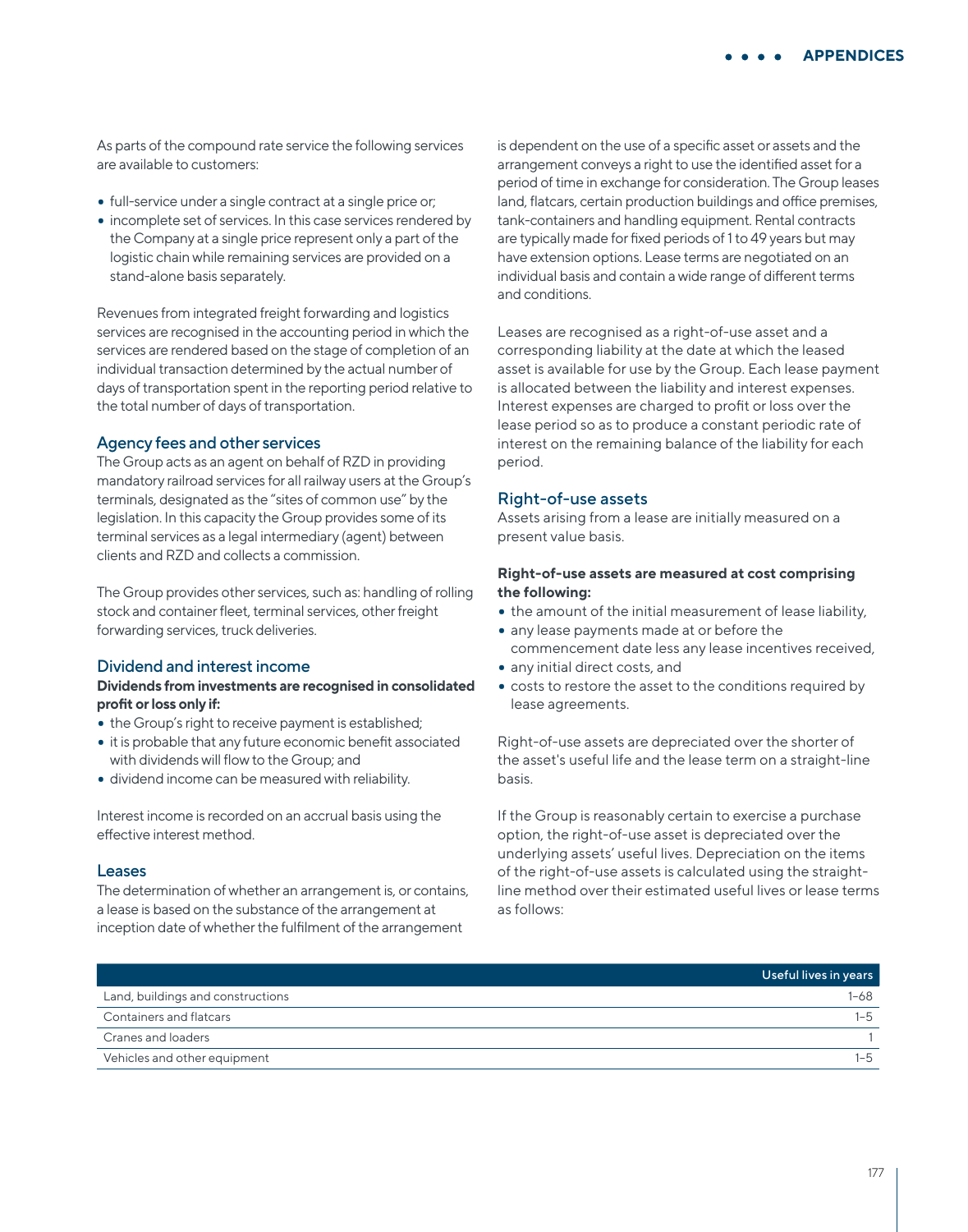

# Lease liabilities

**Liabilities arising from a lease are initially measured on a present value basis. Lease liabilities include the net present value of the following lease payments:**

- fixed payments (including in-substance fixed payments), less any lease incentives receivable,
- variable lease payment that are based on an index or a rate, initially measured using the index or
- rate as at the commencement date,
- amounts expected to be payable by the Group under residual value guarantees,
- the exercise price of a purchase option if the Group is reasonably certain to exercise that option, and
- payments of penalties for terminating the lease, if the lease term reflects the Group exercising that option.

Extension and termination options are included in a number of leases across the Group. Extension options (or period after termination options) are only included in the lease term if the lease is reasonably certain to be extended (or not terminated). Lease payments to be made under reasonably certain extension options are also included in the measurement of the liability.

The lease payments are discounted using the interest rate implicit in the lease. If that rate cannot be determined, the lessee's incremental borrowing rate is used, being the rate that the lessee would have to pay to borrow the funds necessary to obtain an asset of similar value in a similar economic environment with similar terms and conditions.

The Group leases land on which Group's property is located, the rent for which is determined using the lease rate as a percentage of the cadastral value of such land. Under such land lease agreements, the Group recognises rents as variable lease payments that are not included in the assessment of lease obligations.

Lease payments are allocated between lease principal and finance costs. The finance costs are charged to profit or loss over the lease period so as to produce a constant periodic rate of interest on the remaining balance of the liability for each period.

## The value of the underlying asset

The value of the underlying asset is considered to be low if it does not exceed RUR 350 thousand. The value of the underlying asset is valued as if the underlying asset was new regardless of the age of the asset at inception of the lease. Lease payments on such leases are recognised as an expense on a straight-line basis over the lease term.

In determining the lease the Group applies the practical expedient of IFRS 16, Leases, which allows not to separate non-lease components from lease component for such groups of underlying assets as buildings, constructions and vehicles. The Group considers such components as a single lease component.

## Lessor's accounting

The Group as a lessor classifies each of its leases as either an operating lease or a finance lease. A lease is classified as a finance lease if it transfers substantially all the risks and rewards incidental to ownership of an underlying asset. A lease is classified as an operating lease if it does not transfer substantially all the risks and rewards incidental to ownership of an underlying asset.

The Group had no finance leases as at 31 December 2020 and as at 31 December 2019.

## Operating leases

Where the Group is a lessor in a lease which does not transfers substantially all the risks and rewards incidental to ownership to the lessee (i.e. operating lease), lease payments from operating leases are recognised as other income on a straight-line basis.

## Borrowing costs

### **Borrowing costs include:**

- interest expense calculated by the effective interest method;
- interest in respect of lease obligations;
- exchange differences arising from foreign currency borrowings to the extent that they are regarded as an adjustment to interest costs.

General and specific borrowing costs directly attributable to the acquisition, construction or production of assets that necessarily take a substantial time to get ready for intended use or sale (qualifying assets) are capitalised as part of the costs of those assets.

## **The commencement date for capitalisation is when**

- the Group incurs expenditures for the qualifying asset;
- it incurs borrowing costs; and it undertakes activities that are necessary to prepare the asset for its intended use or sale.

Capitalisation of borrowing costs continues up to the date when the assets are substantially ready for their use or sale.

The Group capitalises borrowing costs that could have been avoided if it had not made capital expenditure on qualifying assets. Borrowing costs capitalised are calculated at the Group's average funding cost (the weighted average interest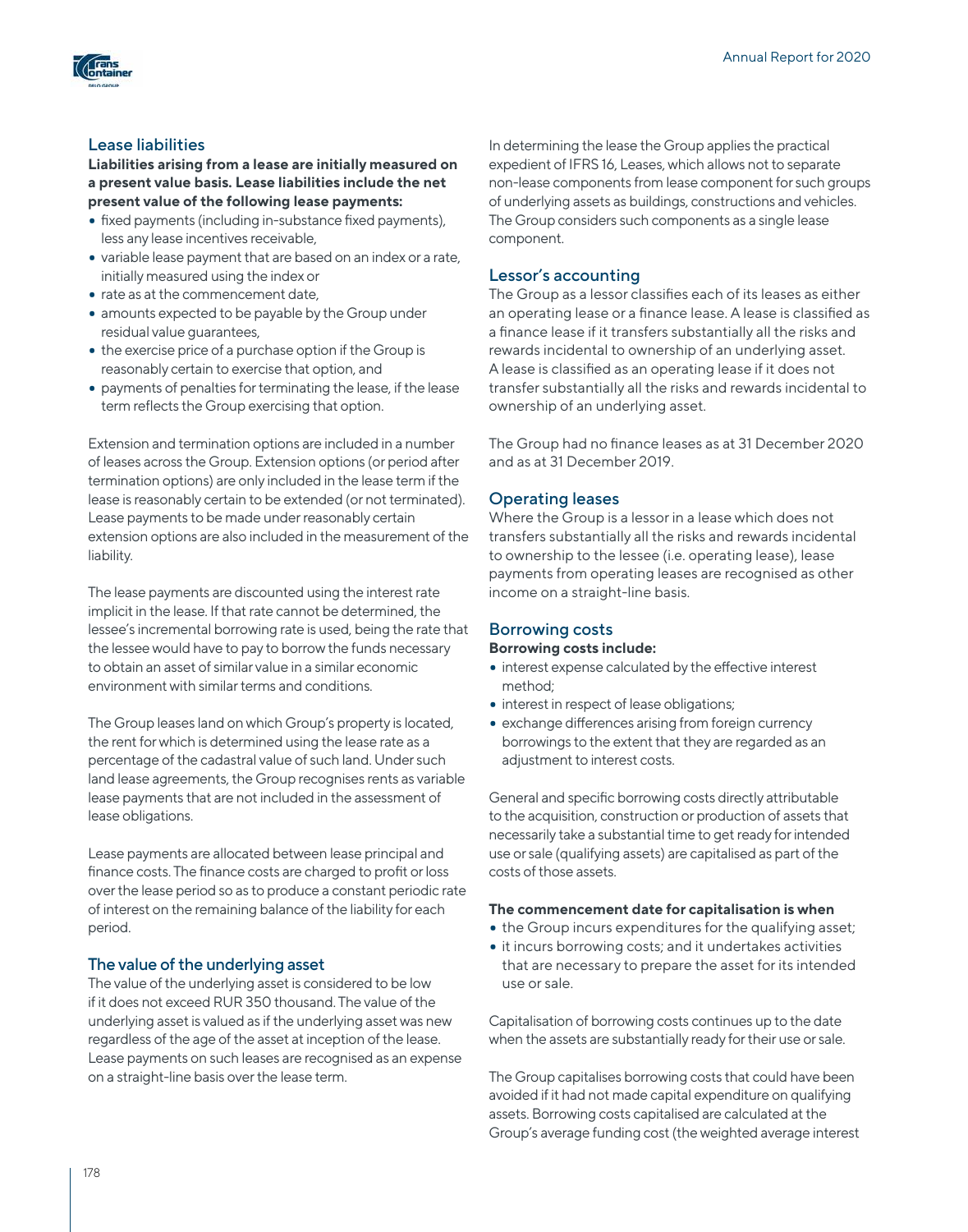cost is applied to the expenditures on the qualifying assets), except to the extent that funds are borrowed specifically for the purpose of obtaining a qualifying asset. Where this occurs, actual borrowing costs incurred on the specific borrowings less any investment income on the temporary investment of these borrowings are capitalised.

#### Income taxes

Income taxes have been provided for in the consolidated financial statements in accordance with legislation enacted or substantively enacted by the end of the reporting period. The income tax charge/(credit) comprises current tax and deferred tax and is recognised in consolidated profit or loss for the year. except if it is recognised in other comprehensive income or directly in equity because it relates to transactions that are also recognised, in the same or a different period, in other comprehensive income or directly in equity.

Current tax is the amount expected to be paid to, or recovered from, the budget in respect of taxable profits or losses for the current and prior periods. Taxable profits or losses are based on estimates if the consolidated financial statements are authorised prior to filing relevant tax returns. Taxes other than on income are recorded within operating expenses.

Deferred income tax is provided using the balance sheet liability method for tax loss carry forwards and temporary differences arising between the tax bases of assets and liabilities and their carrying amounts in the consolidated financial statements. In accordance with the initial recognition exemption, deferred taxes are not recorded for temporary differences on initial recognition of an asset or a liability in a transaction other than a business combination if the transaction, when initially recorded, affects neither accounting nor taxable profit. Deferred tax liabilities are not recorded for temporary differences on initial recognition of goodwill, and subsequently for goodwill which is not deductible for tax purposes. Deferred tax balances are measured at tax rates enacted or substantively enacted at the end of the reporting period, which are expected to apply to the period when the temporary differences will reverse or the tax loss carry forwards will be utilised. Deferred tax assets for deductible temporary differences and tax loss carry forwards are recorded only to the extent that it is probable that the temporary difference will reverse in the future and there is sufficient future taxable profit available against which the deductions can be utilised.

Deferred income tax assets and liabilities are offset when there is a legally enforceable right to offset current tax assets against current tax liabilities and when the deferred income tax assets and liabilities relate to income taxes levied by the same taxation authority on either the same taxable entity or

different taxable entities where there is an intention to settle the balances on a net basis. Deferred tax assets and liabilities are netted only within the individual companies of the Group.

At initial recognition the right-of-use asset and liability recognised in respect of the lease are considered to be interrelated and deferred tax effect in respect of right-of-use asset and liability are presented on a net basis. Accordingly, net temporary difference at initial recognition is nil.

The Group controls the reversal of temporary differences relating to dividends from subsidiaries or gains upon their disposal. The Group does not recognise deferred tax liabilities on such temporary differences except to the extent that management expects the temporary differences to reverse in the foreseeable future.

### Uncertain tax positions

The Group's uncertain tax positions are reassessed by management at the end of each reporting period. Liabilities are recorded for income tax positions that are determined by management as more likely than not to result in additional taxes being levied if the positions were to be challenged by the tax authorities. The assessment is based on the interpretation of tax laws that have been enacted or substantively enacted by the end of the reporting period, and any known court or other rulings on such issues. Liabilities for penalties, interest and taxes other than on income are recognised based on management's best estimate of the expenditure required to settle the obligations at the end of the reporting period. Adjustments for uncertain income tax positions, other than interest and fines, are recorded within the income tax charge. Adjustments for uncertain income tax positions in respect of interest and fines are recorded within finance costs and other gains/(losses), net, respectively.

#### Share capital and other reserves

Ordinary shares are classified as equity. Incremental costs directly attributable to the issue of new shares (other than on a business combination) are shown as a deduction from the proceeds in equity. The difference between the fair value of consideration received and the par value of shares issued is recognised as other reserves in equity.

#### Earnings per share

Earnings per share are determined by dividing the profit or loss attributable to the owners of the Company by the weighted average number of ordinary shares outstanding during the reporting period, except treasury shares. The Group does not have any potentially dilutive equity instruments.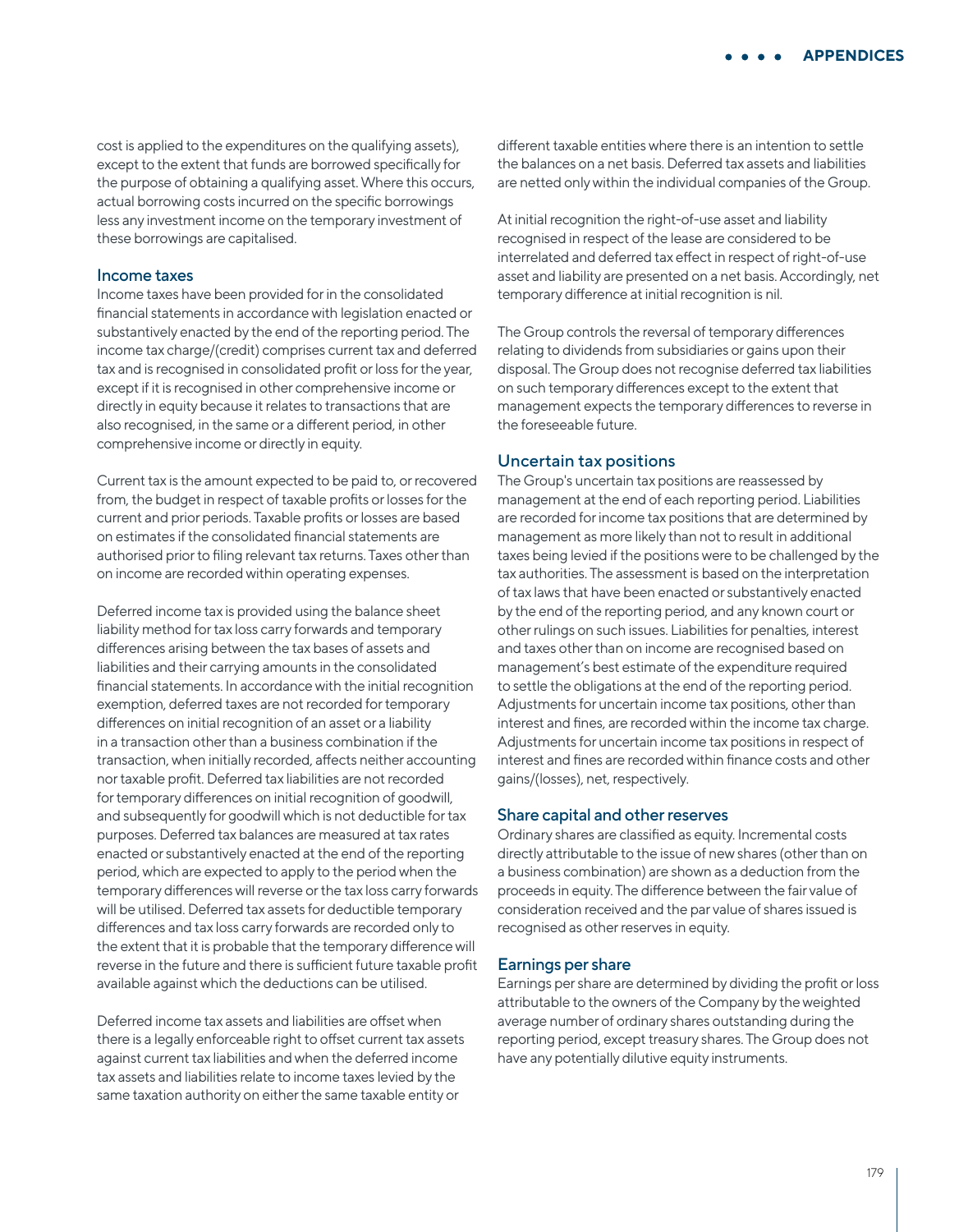

## **Dividends**

Dividends are recognised as a liability and deducted from equity in the period in which they are declared and approved. Dividends are disclosed when they are declared after the reporting date but before the consolidated financial statements are authorised for issue.

## Provisions for liabilities and charges

Provisions for liabilities and charges are non-financial liabilities of uncertain timing or amount. They are accrued when the Group has a present (legal or constructive) obligation as a result of past events, it is probable that an outflow of resources embodying economic benefits will be required to settle the obligation, and a reliable estimate of the amount of the obligation can be made.

Provisions are measured at the present value of the expenditures expected to be required to settle the obligation using a pre-tax rate that reflects current market assessments of the time value of money and the risks specific to the obligation. The increase in the provision due to the passage of time is recognised as an interest expense.

Levies and charges, such as taxes other than income tax or regulatory fees based on information related to a period before the obligation to pay arises, are recognised as liabilities when the obligating event that gives rise to pay a levy occurs, as identified by the legislation that triggers the obligation to pay the levy. If a levy is paid before the obligating event, it is recognised as a prepayment.

## NEW AND REVISED INTERNATIONAL FINANCIAL REPORTING STANDARDS

## COVID-19-Related Rent Concessions Amendment to IFRS 16 issued on 28 May 2020 and effective for annual periods beginning on or after 1 June 2020

The amendment provides lessees with relief in the form of an optional exemption from assessing whether a rent concession related to COVID-19 is a lease modification. Lessees can elect to account for rent concessions in the same way as if they were not lease modifications. The practical expedient only applies to rent concessions occurring as a direct consequence of the COVID-19 pandemic and only if all of the following conditions are met: the change in lease payments results in revised consideration for the lease that is substantially the same as, or less than, the consideration for the lease immediately preceding the change; any reduction in lease payments affects only payments due on or before 30 June 2021; and there is no substantive change to other terms and conditions of the lease.

• The Group decided not to apply this amendment to IFRS 16 due to its insignificant impact on the Group's consolidated financial statements.

## **The following amended standards became effective from 1 January 2020, but did not have any material impact on the Group:**

- Amendments to the Conceptual Framework for Financial Reporting (issued on 29 March 2018 and effective for annual periods beginning on or after 1 January 2020).
- Definition of a business Amendments to IFRS 3 (issued on 22 October 2018 and effective for acquisitions from the beginning of annual reporting period that starts on or after 1 January 2020).
- Definition of materiality Amendments to IAS 1 and IAS 8 (issued on 31 October 2018 and effective for annual periods beginning on or after 1 January 2020).
- Interest rate benchmark reform Amendments to IFRS 9, IAS 39 and IFRS 7 (issued on 26 September 2019 and effective for annual periods beginning on or after 1 January 2020).

**New standards and improvements mandatory for annual periods beginning on or after 1 January 2021 or later periods that are applicable for the Group's activity and approved for adoption in the Russian Federation (unless stated otherwise) and which the Group has not early adopted, are as follows:**

- Sale or Contribution of Assets between an Investor and its Associate or Joint Venture – Amendments to IFRS 10 and IAS 28 (issued on 11 September 2014 and effective for annual periods beginning on or after a date to be determined by the IASB). The amendments have not been endorsed for application in the Russian Federation.
- Classification of liabilities as current or non-current Amendments to IAS 1 (issued on 23 January 2020 and effective for annual periods beginning on or after 1 January 2022).
- Classification of liabilities as current or non-current, deferral of effective date – Amendments to IAS 1 (issued on 15 July 2020 and effective for annual periods beginning on or after 1 January 2023).
- Proceeds before intended use, Onerous contracts cost of fulfilling a contract, Reference to the Conceptual Framework – narrow scope amendments to IAS 16, IAS 37 and IFRS 3, and Annual Improvements to IFRSs 2018-2020 – amendments to IFRS 1, IFRS 9, IFRS 16 and IAS 41 (issued on 14 May 2020 and effective for annual periods beginning on or after 1 January 2022). The amendments have not been endorsed for application in the Russian Federation.
- Interest rate benchmark (IBOR) reform phase 2 amendments to IFRS 9, IAS 39, IFRS 7, IFRS 4 and IFRS 16 (issued on 27 August 2020 and effective for annual periods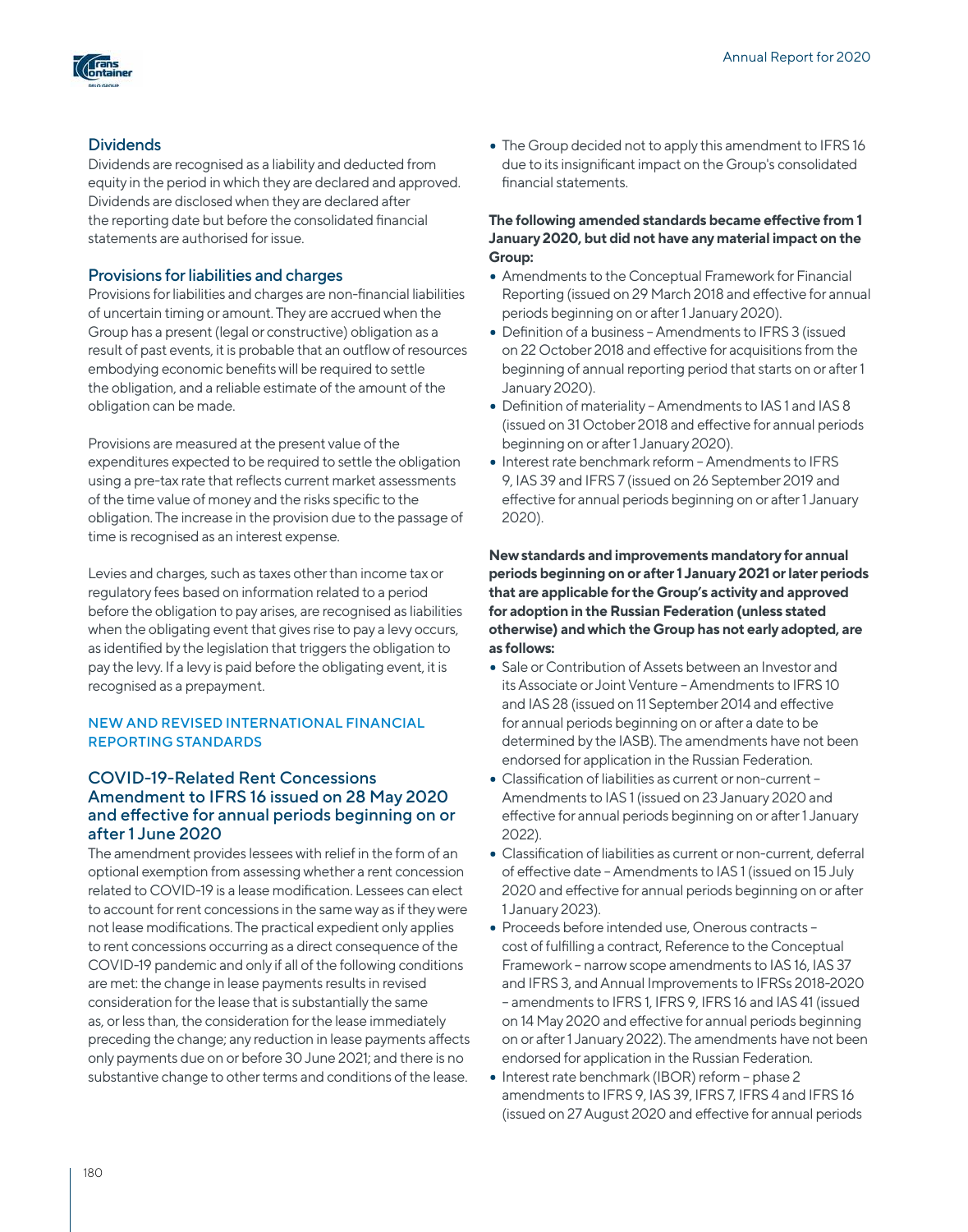beginning on or after 1 January 2021). The amendments have not been endorsed for application in the Russian Federation.

- Amendments to IAS 1 Presentation of Financial Statements and IFRS Practice Statement 2: Disclosure of Accounting policies (issued on 12 February 2021 and effective for annual periods beginning on or after 1 January 2023). The amendments have not been endorsed for application in the Russian Federation.
- Amendments to IAS 8 Accounting policies, Changes in Accounting Estimates and Errors: Definition of Accounting Estimates (issued on 12 February 2021 and effective for annual periods beginning on or after 1 January 2023). The amendments have not been endorsed for application in the Russian Federation.
- Unless otherwise described above, these new standards and interpretations are not expected to affect significantly the Group's consolidated financial statements.

#### KEY SOURCES OF ESTIMATION UNCERTAINTY

The key assumptions concerning the future and current year as well, and other key sources of estimation uncertainty at the reporting date, that can cause a material adjustment to the carrying amounts of assets and liabilities within the next reporting year, are discussed below.

#### Useful lives of property, plant and equipment

The estimation of the useful lives of items of property, plant and equipment is a matter of judgment based on the experience with similar assets. The future economic benefits embodied in the assets are consumed principally through use. However, other factors, such as technical or commercial obsolescence and wear and tear, often result in the diminution of the economic benefits embodied in the assets. The Group assesses the remaining useful lives of items of property, plant and equipment at least at each financial year-end and in accordance with the current technical conditions of the assets and estimated period during which the assets are expected to earn benefits for the Group. If expectations differ from previous estimates, the changes are accounted for as a change in an accounting estimate in accordance with IAS 8 "Accounting policies, changes in accounting estimates and errors". These estimates may have a material impact on the amount of the carrying values of property, plant and equipment and on depreciation expense for the period.

As at 31 December 2019 and 31 December 2020 the Group reassessed the remaining useful lives of certain items of property, plant and equipment, the ranges of terms for each group of items of property, plant and equipment have not changed significantly.

Were the estimated useful lives to differ by 10% from management's estimates, the impact on depreciation for the year ended 31 December 2020 would be to increase it by RUR 397m or decrease it by RUR 325m (for the year ended 31 December 2019: to increase by RUR 330m or decrease by RUR 269m).

### Impairment of property, plant and equipment

The Group reviews at each reporting date the carrying amounts of its property, plant and equipment to determine whether there is any indication that assets are impaired. This process involves judgment in evaluating the cause for any possible reduction in value, including a number of factors such as changes in current competitive conditions, expectations of growth in the industry, increased cost of capital, changes in the future availability of financing, technological obsolescence, discontinuance of service, change in current replacement costs and other changes in circumstances that indicate impairment exists.

Whenever such indications exist management makes an estimate of the asset's recoverable amount to ensure that it is not less than its carrying value. If the asset's fair value is not readily determinable or fair value less cost of disposal is less than asset's carrying value, management necessarily applies its judgment in determining the appropriate cash generating unit to be evaluated, estimating the appropriate discount rate and the timing and value of the relevant cash flows for the valuein-use calculation.

As at 31 December 2020 there are no indicators of impairment of property, plant and equipment.

As at 31 December 2019 there were no indicators of impairment of the Group's property, plant and equipment, except for the impairment of part of the real estate of JSC Logistika-Terminal (subsidiary of the Group, Note 1) and part of the Company's real estate and construction-in-progress (Note 7).

#### Compliance with tax legislation

Russian tax legislation which was enacted or substantively enacted at the end of the reporting period, is subject to varying interpretations when being applied to the transactions and activities of the Group. Consequently, tax positions taken by management and the formal documentation supporting the tax positions may be challenged by tax authorities. Russian tax administration is gradually strengthening, including the fact that there is a higher risk of review of tax transactions without a clear business purpose or with tax incompliant counterparties. Fiscal periods remain open to review by the authorities in respect of taxes for three calendar years preceding the year of review. Under certain circumstances reviews may cover longer periods. Management believes that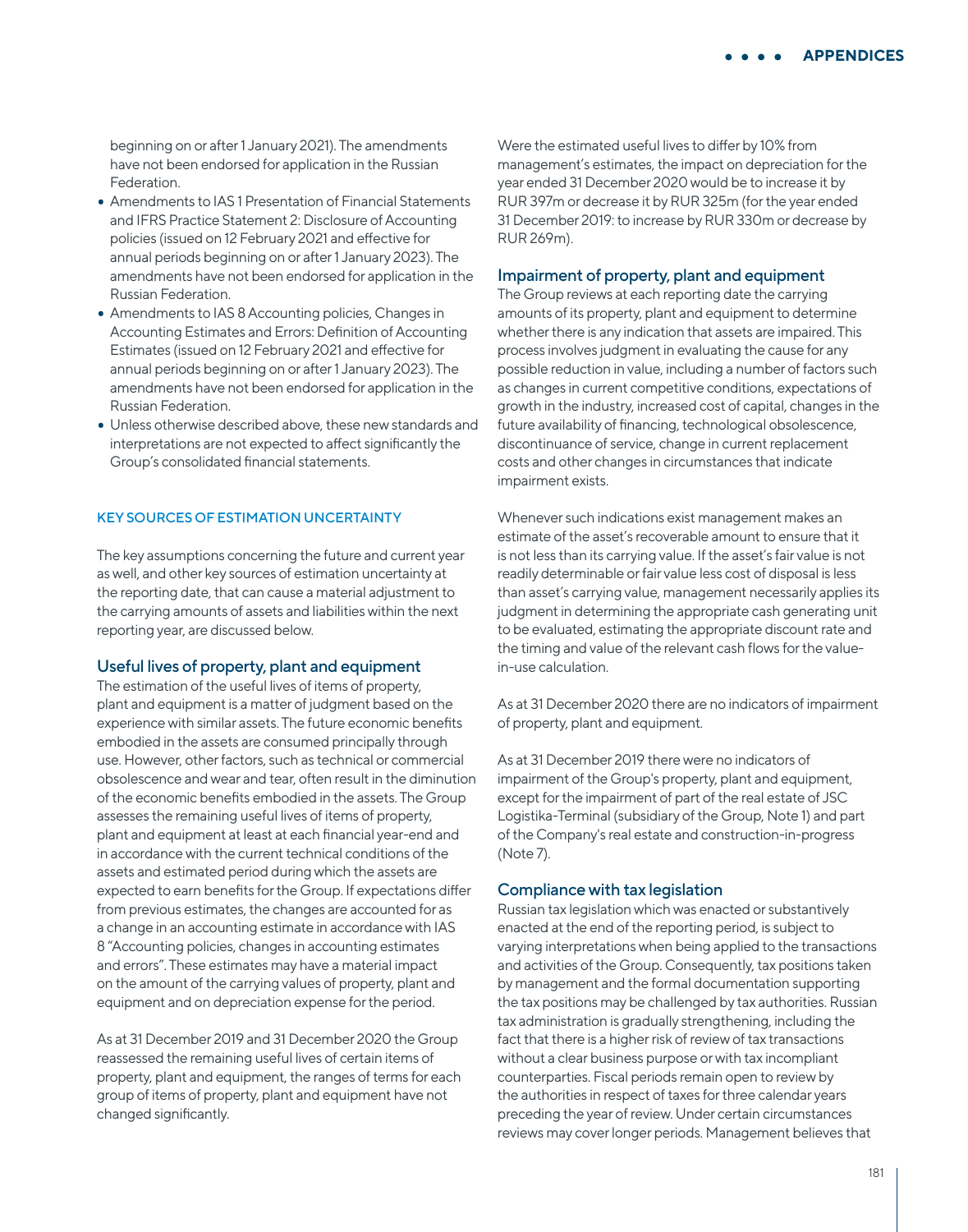

it has accrued all applicable taxes. Management believes that it has adequately provided for tax liabilities based on its interpretations of tax legislation. However, there exists a possibility that relevant tax authorities may have differing interpretations than those of the management, and the effect of such differences could be significant.

## Pension and other non-current obligations

The Group uses projected unit credit method for measurement of the present value of post-employment benefit obligations and other long-term obligations to employees and related current service cost. This method involves the use of demographic assumptions about the future characteristics of the current and former employees who are eligible for benefits (mortality after employment, rates of employee turnover etc.), as well as financial assumptions (discount rate, future salary and benefits levels, etc.). In the event that further changes in the key assumptions are required, the amounts of the pension benefit costs may be materially affected (Note 18).

## Initial recognition of related party transactions

In the normal course of business the Group enters into transactions with its related parties. IFRS 9 requires initial recognition of financial instruments based on their fair values. Judgement is applied in determining if transactions are priced at market or non-market conditions, where there is no active market for such transactions. The basis for judgement is pricing for similar types of transactions with unrelated parties and effective interest rate analyses. Terms and conditions of related party balances are disclosed in Note 29.

## Depreciation of right-of-use assets

In determining the lease term, management considers all facts and circumstances that create an economic incentive to exercise an extension option, or not exercise a termination option. Extension options (or periods after termination options) are only included in the lease term if the lease is reasonably certain to be extended (or not terminated).

Otherwise, the Group considers other factors including historical lease durations and the costs and business disruption required to replace the leased asset.

As at 31 December 2020 and 31 December 2019, potential future cash outflows of RUR 208m and RUR 603m (undiscounted), respectively, have not been included in the lease liability because it is not reasonably certain that the leases will be extended (or not terminated).

The lease term is reassessed if an option is actually exercised (or not exercised) or the Group becomes obliged to exercise (or not exercise) it. The assessment of reasonable certainty

is only revised if a significant event or a significant change in circumstances occurs, which affects this assessment, and that is within the control of the lessee.

During the year ended 31 December 2020, the financial effect of revising lease terms to reflect the effect of exercising extension and termination options was an increase in recognised lease liabilities and right-of-use assets of RUR 15m.

During the year ended 31 December 2019, the financial effect of revising lease terms to reflect the effect of exercising extension and termination options was a decrease in recognised lease liabilities and right-of-use assets of RUR 71m.

### Discount rates used for determination of lease liabilities

The Group uses its incremental borrowing rate as a base for calculation of the discount rate because the interest rate implicit in the lease cannot be readily determined.

The weighted average rate of additional borrowing applied by the Group to lease obligations as at 31 December 2020 and 31 December 2019 was 7.05% and 7.58%, respectively. A 10% increase in discount rate at 31 December 2020 would result in decrease in lease liabilities of RUR 17m (31 December 2019: RUR 18m). A 10% decrease in discount rate at 31 December 2020 would result in an increase in lease liabilities of RUR 17m (31 December 2019: RUR 19m).

## CRITICAL ACCOUNTING JUDGEMENTS

In the process of applying the Group's accounting policies, management has made the following judgments, apart from those involving estimates, which have the most significant effect on the amounts recognised in the consolidated financial statements and may influence carrying amounts of assets and liabilities within the next financial year.

### Lease obligations

### **The Group uses the following judgments in its assessment:**

Lease term. The lease term corresponds to the noncancellable period of the contract, except for the availability for the Group of an option to extend. The Group takes into account an option to extend in the exercise of which it has reasonable confidence, as well as early termination options, which the Group will not exercise with reasonable confidence. In considering such options the Group takes into account the remaining useful life of the property, plant and equipment located on the leased land, the remaining useful life of the leased property, the strategic development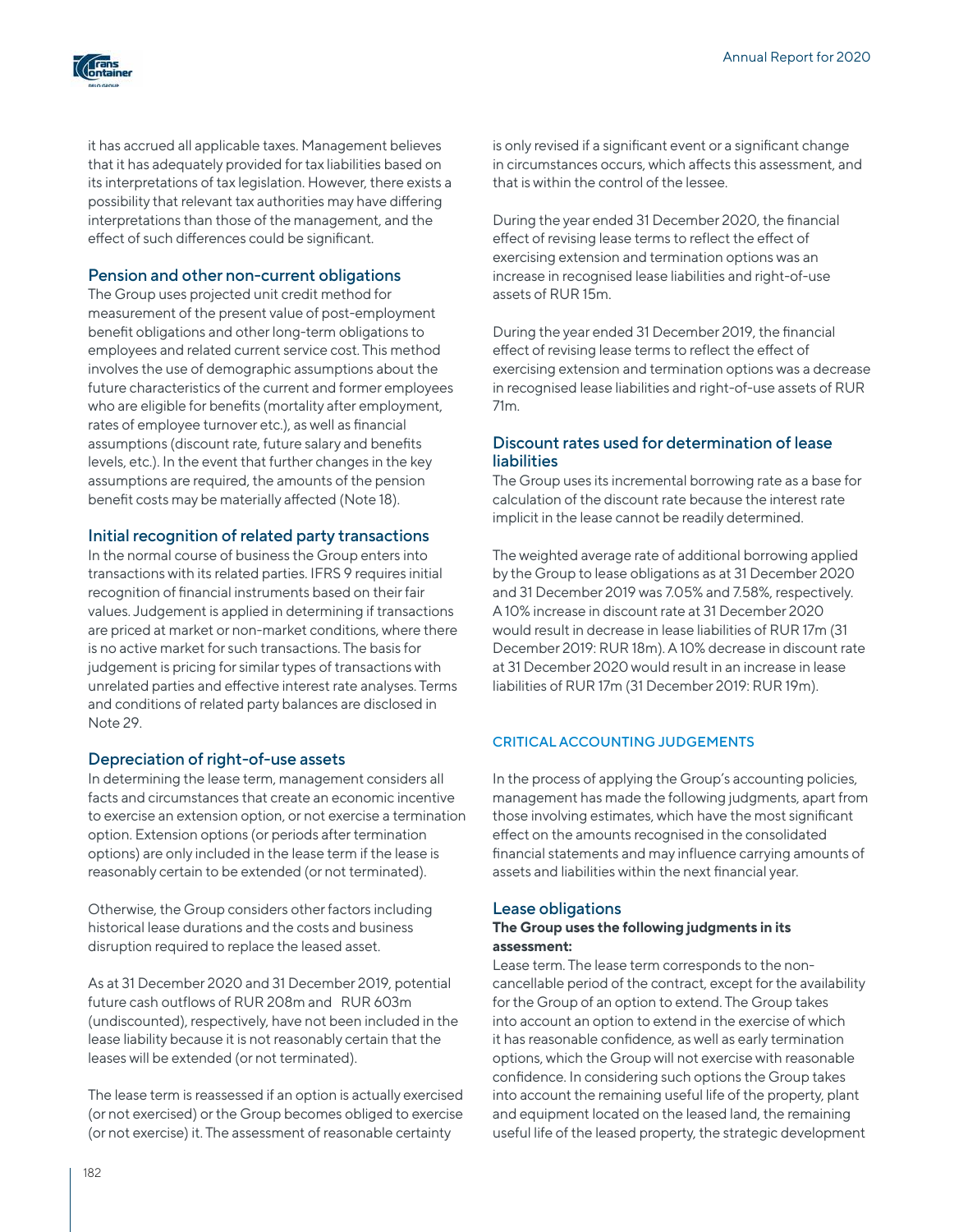plan of the Group, taking into account additional factors affecting the Group's management intention to extend or terminate the contract.

Discount rate. The incremental borrowing rate is used as a discount rate when calculating the present value of lease payments the discount rate is determined for each asset based on the Group's incremental borrowing rate at the beginning of the contract. The Company's incremental borrowing rate is based on the rate given in the Bank of Russia Statistical Bulletin and the rates given in the Central banks of the countries where the subsidiaries are located. The range of discount rates for the Group's additional borrowing for 31 December 2020 is from 2% to 11%, and for 31 December 2019 is from 2% to 11%.

## Revenue from integrated freight forwarding and logistics services

In case the Group provides integrated freight forwarding and logistic services the customers do not interact with other transportation organisations. A full service fee is charged by the Group to its customers for its services including rail-based container transportation, terminal handling, trucking, etc. and the full third-party charges, including railway tariff. These services are offered to the client as one service at a single price and the Group considers them to be a single performance obligation, the performance of which reflects the period in which services are provided based on the number of days of transportation.

Management believes that the Group acts as a principal in these arrangements and the Group accounts for receipts from customers as sales revenue. Third-party charges, including the railroad tariff, is included in third-party charges related to principal activities in operating expenses.

Had the railway tariff and third-party services directly attributable to integrated freight forwarding and logistics services been excluded from both revenue and expenses, then revenue from integrated freight forwarding and

logistics services and third-party charges related to principal activities would have decreased by RUR 62,721m for the year ended 31 December 2020. For the year ended 31 December 2019 this effect would be RUR 48,283m.

#### Trade finance liability

In 2020, the Company entered into an service agreement with a bank (an Agent), according to which an Agent undertakes to make payments in favor of the Company's counterparties for the remuneration, as well as keep records of monetary claims for which the Agent has made payments. The Company, in turn, undertakes to compensate the Agent for the amount of payments made by the Agent and pay the Agent remuneration.

The Management considers the provision of services under this agreement as the provision of services under an agency agreement within the core business activity (operating activity) in which the Company acts as a principal.

### **The Group records the transactions under this agreement as follows:**

- liabilities are represented as Trade finance liabilities in the Consolidated Statement of Financial Position;
- agency fees are represented as Trade finance expenses within the Finance expenses in the Consolidated Statement of Profit or Loss and Other Comprehensive Income;
- in the Consolidated Statement of Cash Flows transactions to compensate for incurred expenses in the form of payments previously made by the Agent in favor of the Company's counterparties are represented in the working capital in a separate line "Increase / (decrease) in trade finance liabilities" and payment of agency fees in "Cash flows from operating activities", except for the amounts previously paid by the Agent in favor of the Principal's counterparties for the purchases of property, plant and equipment and loans issued, which are reflected in cash flows from investment activities.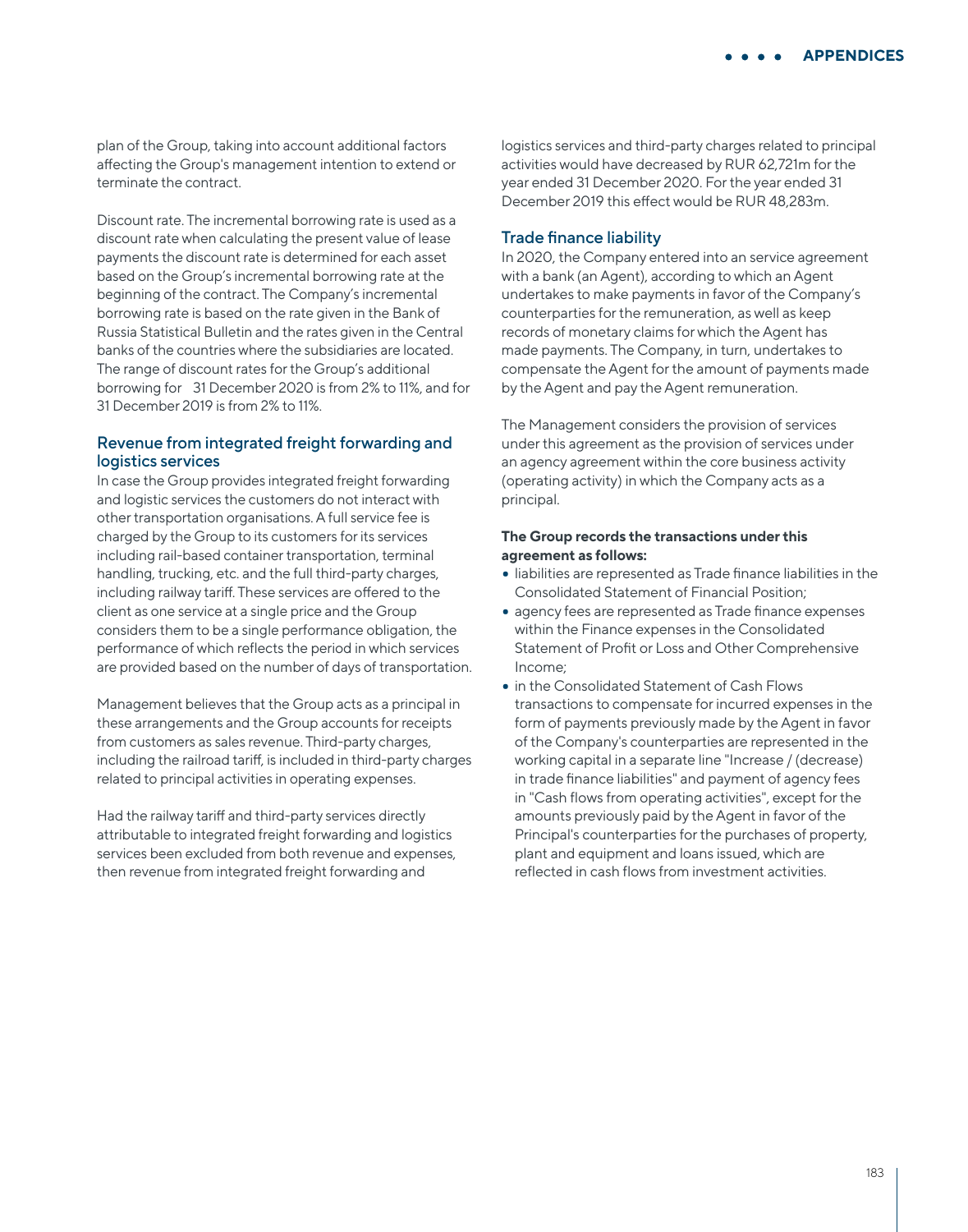

## PROPERTY, PLANT AND EQUIPMENT AND ADVANCES FOR ACQUISITION OF NON-CURRENT ASSETS

|                                       | Land,<br>buildings and | <b>Containers and</b>                                      | <b>Cranes</b> and        | Vehicles and other       | Construction in          |           |
|---------------------------------------|------------------------|------------------------------------------------------------|--------------------------|--------------------------|--------------------------|-----------|
|                                       | constructions          | flatcars                                                   | loaders                  | equipment                | progress                 | Total     |
| Cost                                  |                        |                                                            |                          |                          |                          |           |
| 1 January 2019                        | 14,502                 | 47,912                                                     | 3,330                    | 2,925                    | 331                      | 69,000    |
| Additions                             | 6                      | 19,001                                                     | $\equiv$                 | 58                       | 134                      | 19,199    |
| <b>Transfers</b>                      | 37                     | 57                                                         | $\overline{a}$           | $\mathbf{1}$             | (95)                     |           |
| <b>Disposals</b>                      | (23)                   | (817)                                                      | (87)                     | (144)                    | (110)                    | (1,181)   |
| 31 December 2019                      | 14,522                 | 66,153                                                     | 3,243                    | 2,840                    | 260                      | 87,018    |
| <b>Additions</b>                      | 121                    | 11.646                                                     | 70                       | 1.155                    | 109                      | 13,101    |
| <b>Transfers</b>                      | 117                    | 19                                                         | $\overline{\phantom{a}}$ | $\overline{c}$           | (138)                    |           |
| Transfer to<br>investment<br>property | (23)                   | $\mathbf{r} = \mathbf{r} \mathbf{r} \mathbf{r} \mathbf{r}$ | $\bar{\phantom{a}}$      |                          | $\overline{a}$           | (23)      |
| Transfer to right-<br>of-use assets   |                        |                                                            |                          | (9)                      |                          | (9)       |
| <b>Disposals</b>                      | (3)                    | (1,208)                                                    | (44)                     | (119)                    | (4)                      | (1, 378)  |
| 31 December 2020                      | 14,734                 | 76,610                                                     | 3,269                    | 3,869                    | 227                      | 98,709    |
| <b>Accumulated</b><br>depreciation    |                        |                                                            |                          |                          |                          |           |
| 1 January 2019                        | (2,866)                | (15, 185)                                                  | (1,407)                  | (2,089)                  | $\qquad \qquad -$        | (21, 547) |
| Depreciation<br>charge for the year   | (352)                  | (2, 395)                                                   | (254)                    | (229)                    |                          | (3,230)   |
| Impairment                            | (463)                  |                                                            | (53)                     | (11)                     | (117)                    | (644)     |
| <b>Disposals</b>                      | 12                     | 798                                                        | 87                       | 136                      | $\overline{\phantom{a}}$ | 1,033     |
| 31 December 2019                      | (3,669)                | (16, 782)                                                  | (1,627)                  | (2,193)                  | (117)                    | (24, 388) |
| Depreciation<br>charge for the year   | (342)                  | (3,078)                                                    | (238)                    | (193)                    | $\overline{\phantom{a}}$ | (3, 851)  |
| Transfer to<br>investment<br>property | 12                     | $\mathbf{r} = \mathbf{r} \mathbf{r} \mathbf{r} \mathbf{r}$ | $\overline{\phantom{a}}$ | $\overline{\phantom{a}}$ | $\overline{a}$           | 12        |
| Impairment                            | 69                     | (1)                                                        | (4)                      | $\bar{a}$                | $\equiv$                 | 64        |
| <b>Disposals</b>                      | 3                      | 1.149                                                      | 44                       | 115                      | $\overline{a}$           | 1,311     |
| 31 December 2020                      | (3,927)                | (18, 712)                                                  | (1,825)                  | (2,271)                  | (117)                    | (26, 852) |
| Net book value                        |                        |                                                            |                          |                          |                          |           |
| 31 December 2019                      | 10,853                 | 49,371                                                     | 1,616                    | 647                      | 143                      | 62,630    |
| 31 December 2020                      | 10,807                 | 57,898                                                     | 1,444                    | 1,598                    | 110                      | 71,857    |

The item "Land, buildings and constructions" includes the amounts of RUR 1,275m and RUR 1,275m, which represent the net book value of land plots owned by the Group as at 31 December 2020 and 31 December 2019, respectively.

As at 31 December 2020 and 31 December 2019 the item "Land, buildings and constructions" includes the amounts of RUR 322m and RUR 108m, respectively, which represent the gross carrying amounts of land, buildings

and construction under lease (Note 17 Leases - Group is the lessor) that were leased out by the Group under operating lease agreements.

As at 31 December 2020 and 31 December 2019 the item "Containers and flatcars" includes the amounts of RUR 314m and 375m, respectively, which represent the gross carrying amounts of containers and flatcars under lease (Note 17 – Group is the lessor) that were leased out by the Group under operating lease agreements.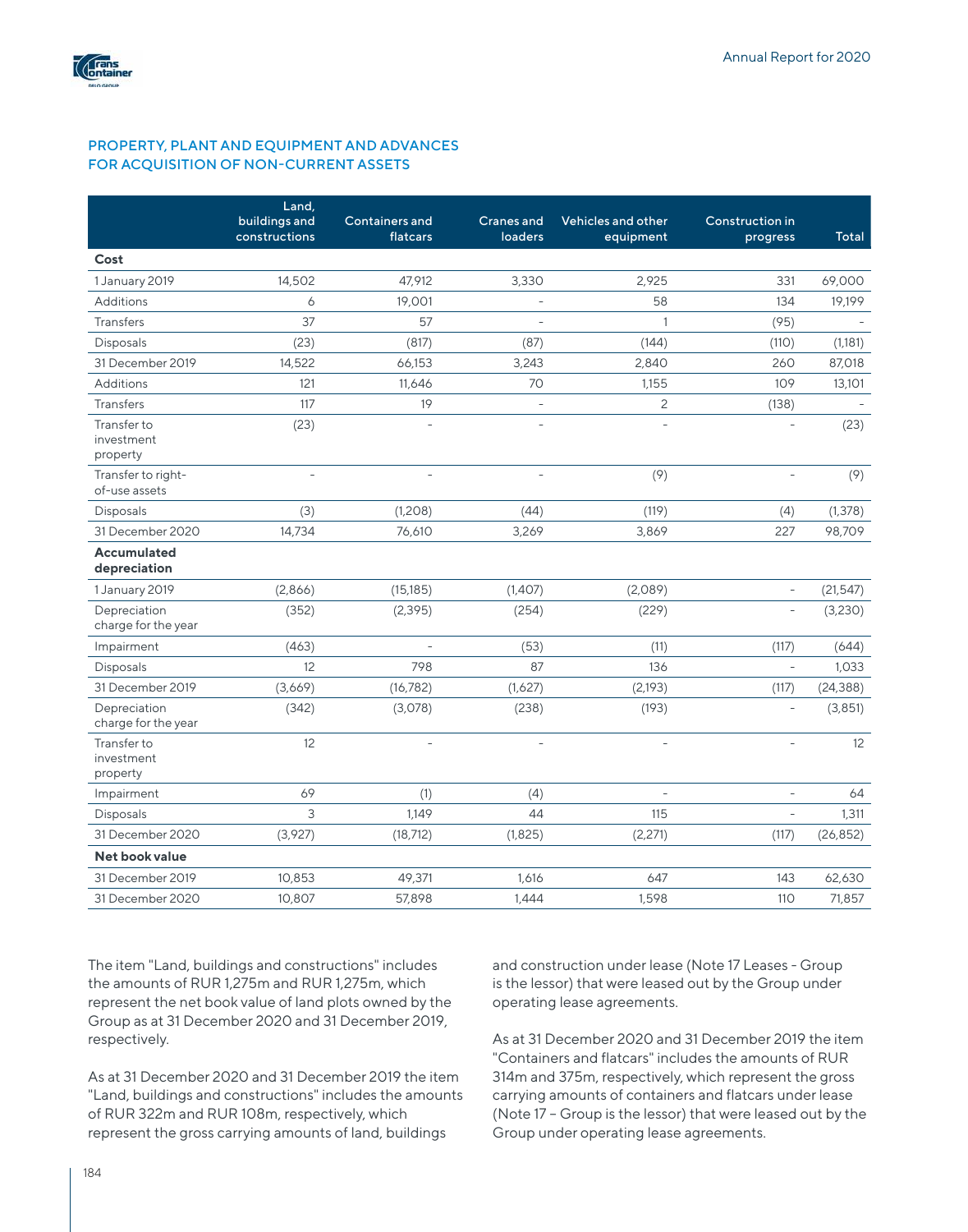The item "Vehicles and other equipment group" includes motor transport used for terminal services and truck deliveries with gross carrying amount of RUR 619m and RUR 650m as at 31 December 2020 and 31 December 2019, respectively. The item "Vehicles and other equipment group" as at 31 December 2020 also including the aircraft in the amount of USD 13.8m (RUR 1,012m at the Central Bank of the Russia exchange rate as at 31 December 2020) which is not available for use.

During the year ended 31 December 2020 according to the investment program for 2020 provided for the renewal of the fleet of flatcars and containers there were additions of flatcars and containers in the amount of RUR 10,290m and RUR 1,356m, respectively (during the year ended 31 December 2019 – RUR 15,654m and RUR 3,347m, respectively).

As at 31 December 2019, the Group reviewed the useful lives of certain property, plant and equipment. As a result, the amount of accrued depreciation for the year ended 31 December 2020 decreased by RUR 51m compared to what would have been accrued under the previous useful

lives, the range of useful life values for the objects of various groups had not changed. Assessing the impact of revision on subsequent periods is impracticable.

The gross carrying amount of fully depreciated property, plant and equipment that is still in use amounted to RUR 873m and RUR 920m as at 31 December 2020 and 31 December 2019, respectively.

As at 31 December 2020 Group's provision for impairment of property, plant and equipment amounted to RUR 580m (RUR 644m as at 31 December 2019), mainly for real estate of JSC Logistika-Terminal (Group's subsidiary, Note 1) in the amount of RUR 274 million (RUR 274m as at 31 December 2019), as well as for real estate of the Company located in the cargo yard of the Moscow-Tovarnaya-Paveletskaya station in the amount of RUR 263m (RUR 249m as at 31 December 2019) and for the Company's construction-in-progress facility at Uglovaya station in the amount of RUR 117m (RUR 117m as at 31 December 2019). Company recognised the impairment due to the lack of economic benefits for the Company in the form of future cash flows from these facilities.

## **The carrying amount of temporarily idle property, plant and equipment as at 31 December 2020 and 31 December 2019 comprised the following:**

|                         | 2020  | 2019  |
|-------------------------|-------|-------|
| Cost                    | 781   | 1,002 |
| Accumulated deprecation | (282) | (372) |
| Impairment              | (307) | (371  |
| Net book value          | 192   | 259   |

## ADVANCES FOR ACQUISITION OF NON-CURRENT **ASSETS**

As at 31 December 2020 and 31 December 2019, advances for the acquisition of non-current assets, net of VAT, consisted of advances for the acquisition of containers (RUR 0m and RUR 74m, respectively), advances for the purchase of rolling stock (RUR 425m and RUR 306m, respectively) and advances for the acquisition of other non-current assets (RUR 2m and RUR 2m, respectively).

## INTANGIBLE ASSETS

Group's intangible assets are comprised of software with initial cost of RUR 356m and accumulated depreciation of RUR 153m as at 31 December 2020 (RUR 344m and RUR 125m as at 31 December 2019 respectively).

For the year ended 31 December 2020 depreciation charge for intangible assets amounted to RUR 71m (for the year ended 31 December 2019 RUR 78m).

Intangible assets are mostly comprised of railway services operations software, logistics services rendering software, software for tax, management and financial accounting.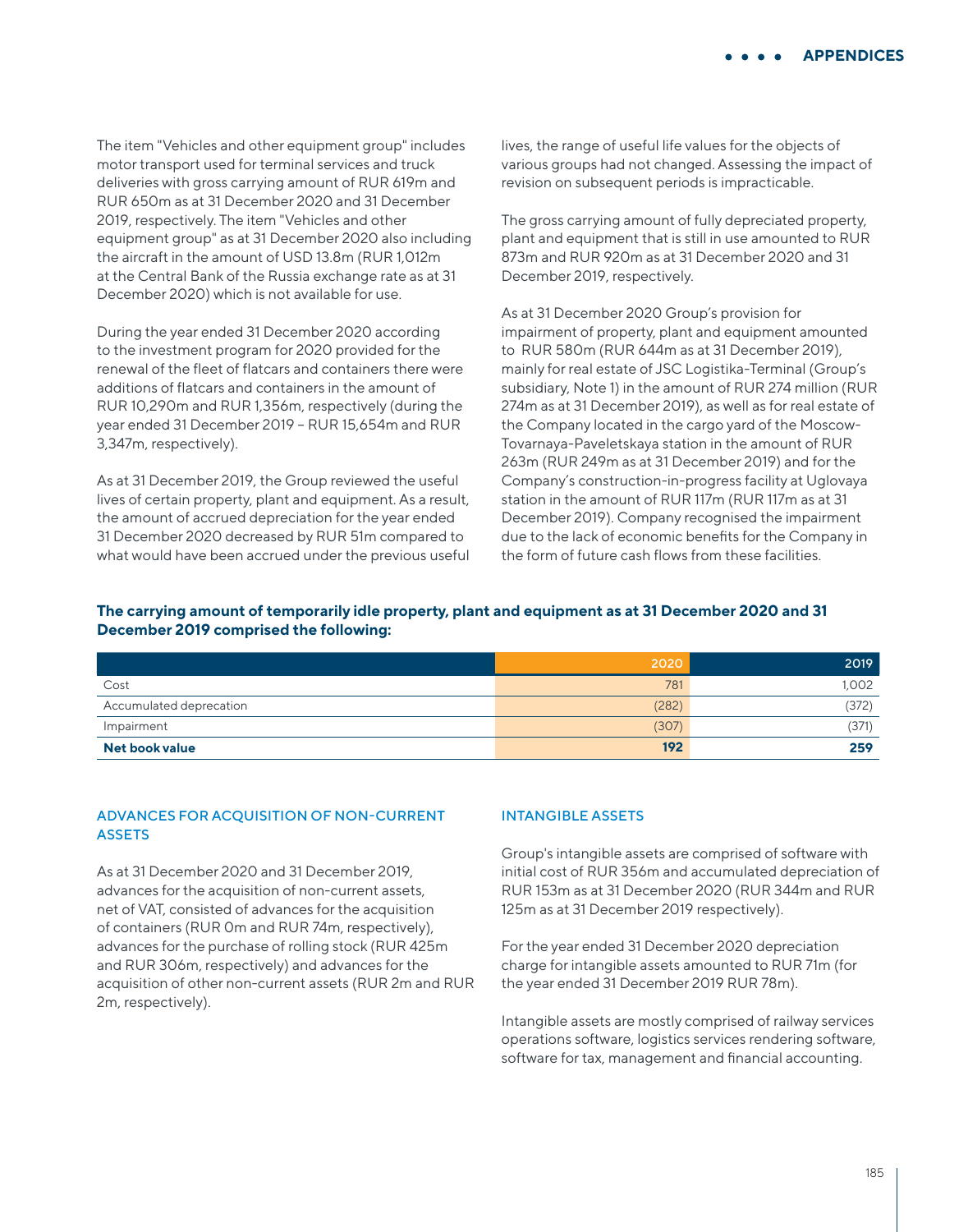

#### INVESTMENTS IN JOINT VENTURES

### **The table below summarises the movements in the carrying amount of the Group's investment in joint ventures.**

|                                                          | Joint ventures JSC<br>Kedentransservice and Logistic<br>System Management B.V. | Joint venture<br><b>LLC</b> Freight<br>Village Kaluga<br>Sever | Other joint ventures     | Total joint ventures |
|----------------------------------------------------------|--------------------------------------------------------------------------------|----------------------------------------------------------------|--------------------------|----------------------|
| <b>Carrying amount as at 31</b><br>December 2018         | 3.127                                                                          | 111                                                            | 132                      | 3,370                |
| Share of profit of joint<br>ventures                     | 526                                                                            | 38                                                             | 19                       | 583                  |
| Dividends received from joint<br>ventures                | (346)                                                                          | $\overline{\phantom{a}}$                                       | $\overline{\phantom{0}}$ | (346)                |
| Share of translation to<br>presentation currency         | (332)                                                                          | $\overline{\phantom{a}}$                                       | (17)                     | (349)                |
| Share of other<br>comprehensive loss of joint<br>venture | (3)                                                                            |                                                                |                          | (3)                  |
| Reclassification to assets for<br>sale under IFRS 5      | (2,972)                                                                        | ٠                                                              |                          | (2,972)              |
| <b>Carrying amount as at 31</b><br>December 2019         | $\overline{\phantom{0}}$                                                       | 149                                                            | 134                      | 283                  |
| Share of profit of joint<br>ventures                     | $\overline{\phantom{a}}$                                                       | 63                                                             | 39                       | 102                  |
| Dividends received from joint<br>ventures                | $\overline{\phantom{0}}$                                                       | $\overline{\phantom{a}}$                                       | (31)                     | (31)                 |
| Share of translation to<br>presentation currency         | $\overline{\phantom{a}}$                                                       | $\overline{\phantom{a}}$                                       | 42                       | 42                   |
| <b>Carrying amount as at 31</b><br>December 2020         |                                                                                | 212                                                            | 184                      | 396                  |

In 2017, the Company acted as a guarantor for the execution of LLC Freight Village Kaluga Sever (FVKS) obligations under the loan agreement with Vnesheconombank. Since 28 June 2019 the creditor's rights under the loan agreement have passed to PJSC State Transport Leasing Company (PJSC GTLK), a related party of the Group (Note 29). On 23 December 2019 an additional agreement was signed to the current loan agreement, as a result due to a significant change in the terms of the loan agreement, the Group derecognised the original financial liability and recognised a new financial liability.

As at 31 December 2020 the debt of FVKS was secured by the guarantee under the loan agreement amounted to RUR 2.2bn (2.2bn as at 31 December 2019). As at 31 December

2020 the financial guarantee for investment in joint venture recognised in the consolidated statement of financial position was RUR 133m (RUR 151m as at 31 December 2019).

Under the terms of the guarantee agreement, the Company has a number of certain financial and non-financial liabilities (covenants), including the maintenance of a certain level of debt ratio and interest coverage ratio or maintenance of a certain level of long-term credit rating. PJSC GTLK may require early repayment of obligations under the loan agreement if the Company or other entities providing security fails to fulfill covenants, and also violate the obligations of FVKS under this loan agreement. As of 31 December 2020 and for 2020 and as of 31 December 2019 and for 2019, the Company complied with covenants under the guarantee agreement.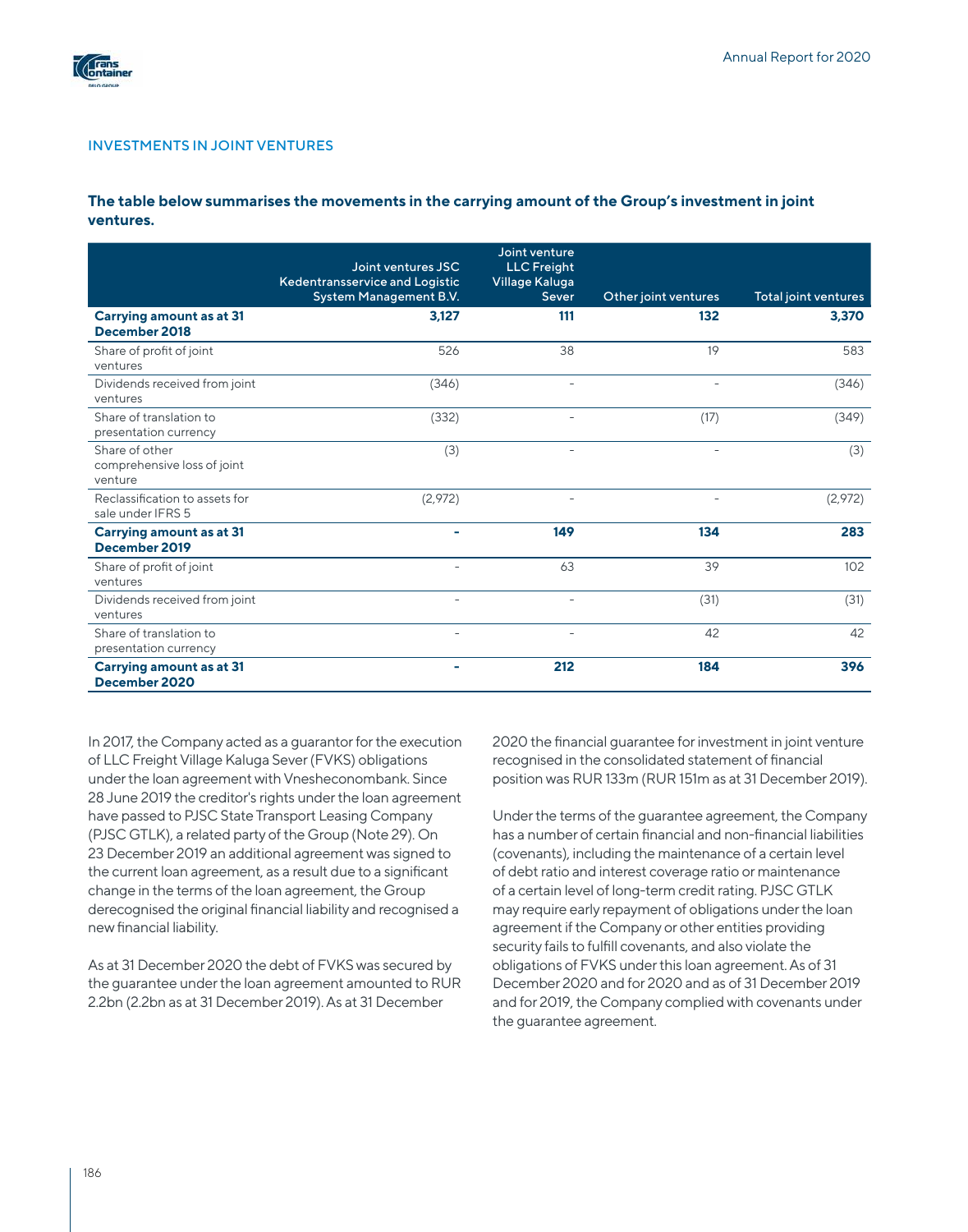**Furthermore, as part of the acquisition of the ownership of 30% of share capital of joint venture FVKS in July 2017, the following pledge agreements came into force in July-August 2017, providing a number of obligations of the parties to each other:**

- with JSC Freight Village Kaluga (hereinafter, FVK), which has 70% ownership through LLC FV Logistics in FVK Sever authorised share capital, according to which the Company pledged to FVK immovable property in the amount of RUR 301m;
- with LLC V-Park (part of the FVK Group), according to which the Company received a land plot and immovable property in the amount of RUR 412m.

As at 31 December 2020 and 31 December 2019 the amount of pledge agreements have not changed.

### SELLING OF LOGISTIC SYSTEM MANAGEMENT B. V. AND JSC KEDENTRANSSERVICE

In May 2020 the Company ceased to participate in a joint venture Logistic System Management B. V., which owns 100% of the share capital of JSC Kedentransservice, by selling 50% of its share to JSC National Company Kazakhstan Temir Zholy ("KTZ") (as at 31 December 2019 the investment in joint ventures of Logistic System Management B. V. and JSC Kedentransservice were classified as assets held for sale in accordance with IFRS 5 Non-current Assets Held for Sale and Discontinued Operations).

## **Profit resulting from sale of joint venture is:**

|                                                                                                              | 22 May 2020 |
|--------------------------------------------------------------------------------------------------------------|-------------|
| Proceeds from sale                                                                                           | 5,344       |
| Carrying amount of disposed net assets                                                                       | (3,150)     |
| Share of other comprehensive loss of joint venture recycled from other comprehensive<br>income to profit     | (3)         |
| Exchange differences on translating foreign operations recycled from other<br>comprehensive income to profit | (841)       |
| Dividends paid as part of the completion of the sale of a joint venture                                      | 486         |
| <b>Gain on sale of joint ventures</b>                                                                        | 1.836       |

### **Summarised financial information of joint ventures for the years ended 31 December 2020 and 31 December 2019, and as at 31 December 2020 and 31 December 2019:**

|                            | Joint venture LLC Freight<br>Village Kaluga Sever |       | Other joint ventures |       |       | Total joint ventures |
|----------------------------|---------------------------------------------------|-------|----------------------|-------|-------|----------------------|
|                            | 2020                                              | 2019  | 2020                 | 2019  | 2020  | 2019                 |
| Current assets             | 488                                               | 590   | 532                  | 329   | 1,020 | 919                  |
| Non-current assets         | 4,337                                             | 4,125 | 17                   | 18    | 4,354 | 4,143                |
| <b>Current liabilities</b> | 331                                               | 354   | 170                  | 66    | 501   | 420                  |
| Non-current liabilities    | 4,956                                             | 5,032 | $\circ$              | 11    | 4,962 | 5,043                |
| <b>Net assets</b>          | (462)                                             | (671) | 373                  | 270   | (89)  | (401)                |
| Revenue                    | 1.954                                             | 2,097 | 1.822                | 1,071 | 3.776 | 14,959               |
| Profit                     | 211                                               | 128   | 77                   | 39    | 288   | 1,316                |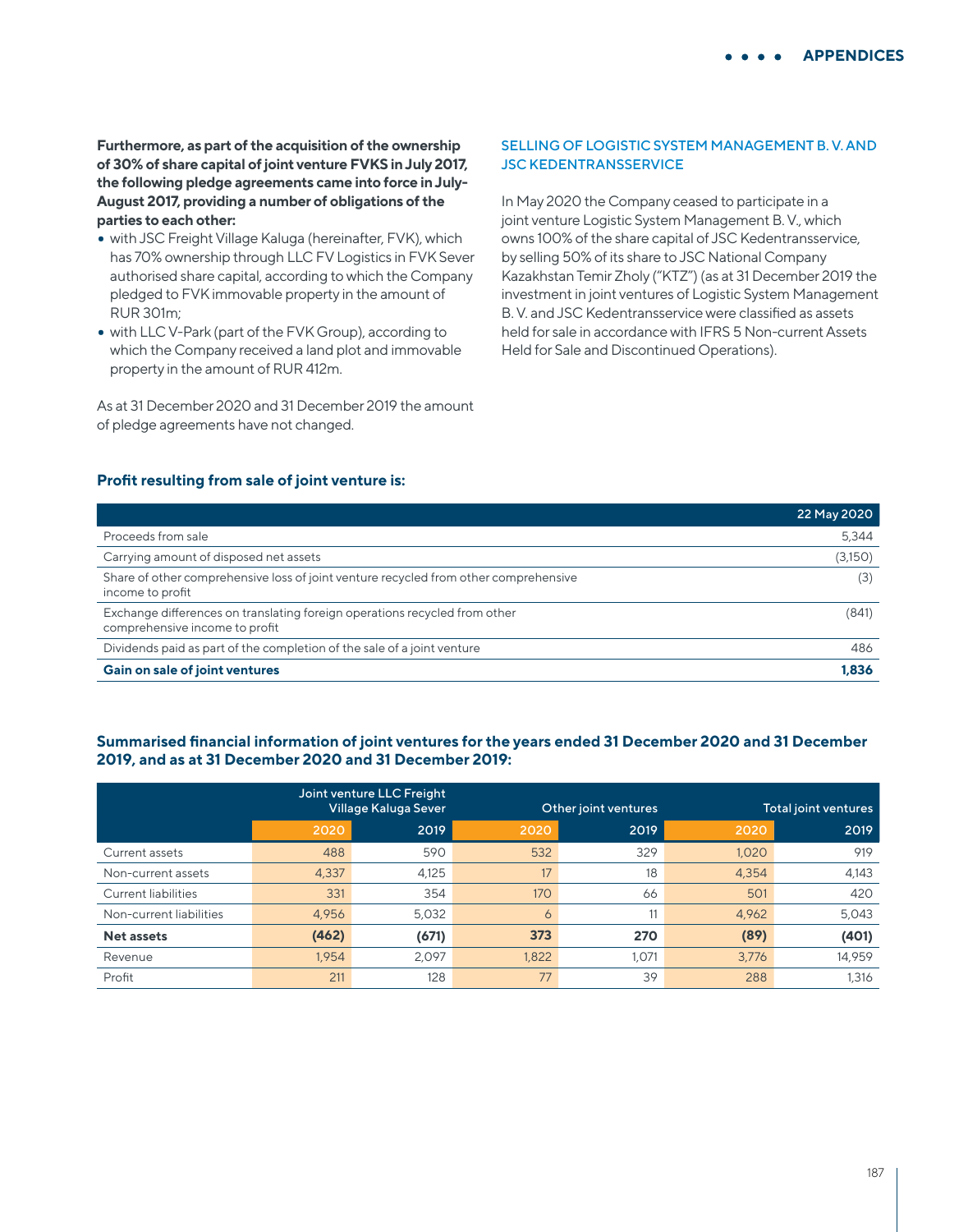

For 2019 JSC Kedentransservice and Logistic System Management B.V. revenue amounted to RUR 11,791m, profit – RUR 1,149m.

During the year ended 31 December 2019, Logistic System Management B.V. paid dividends to shareholders in the amount of RUR 649m (50% to PJSC TransContainer and 50% to JSC KTZ).

|                      |       | Joint venture LLC Freight<br>Village Kaluga Sever |                          | Other joint ventures     |                          | Total joint ventures |
|----------------------|-------|---------------------------------------------------|--------------------------|--------------------------|--------------------------|----------------------|
|                      | 2020  | 2019                                              | 2020                     | 2019                     | 2020                     | 2019                 |
| Net assets           | (462) | (671)                                             | 373                      | 270                      | (89)                     | (401)                |
| Interest held, %     | 30%   | 30%                                               | 49%, 50%                 | 49%, 50%                 | $\overline{\phantom{0}}$ |                      |
| Goodwill             | 351   | 351                                               | $\overline{\phantom{a}}$ | $\overline{\phantom{a}}$ | 351                      | 351                  |
| Investments in joint | 212   | 149                                               | 184                      | 134                      | 396                      | 283                  |
| ventures             |       |                                                   |                          |                          |                          |                      |

Additional financial information of joint ventures JSC Kedentransservice, Logistic System Management B.V. and LLC Freight Village Kaluga Sever for the year ended 31 December 2020 and 31 December 2019, and as at 31 December 2020 and 31 December 2019 is as follows:

|                                                                                          | Joint ventures JSC Kedentransservice<br>and Logistic System Management B.V. |         | Joint venture LLC Freight Village Kaluga<br>Sever |       |
|------------------------------------------------------------------------------------------|-----------------------------------------------------------------------------|---------|---------------------------------------------------|-------|
|                                                                                          | 2020                                                                        | 2019    | 2020                                              | 2019  |
| Cash and cash equivalents                                                                |                                                                             |         | 304                                               | 358   |
| Current financial liabilities (excluding trade and<br>other payables and provisions)     |                                                                             |         |                                                   | 8     |
| Non-current financial liabilities (excluding<br>trade and other payables and provisions) |                                                                             |         | 4,655                                             | 5,032 |
| Depreciation and amortisation                                                            |                                                                             | 349     | 195                                               | 192   |
| Interest income                                                                          |                                                                             | $\circ$ | 12                                                | 34    |
| Interest expense                                                                         |                                                                             | 92      | 517                                               | 459   |
| Income tax expense                                                                       |                                                                             | 303     | (25)                                              | 37    |

## **INVENTORIES**

|                   | 2020 | 2019 |
|-------------------|------|------|
| Spare parts       | 537  | 512  |
| Raw materials     | 74   | 69   |
| Fuel              | 16   | 17   |
| Other inventories | 54   | 32   |
| <b>Total</b>      | 681  | 630  |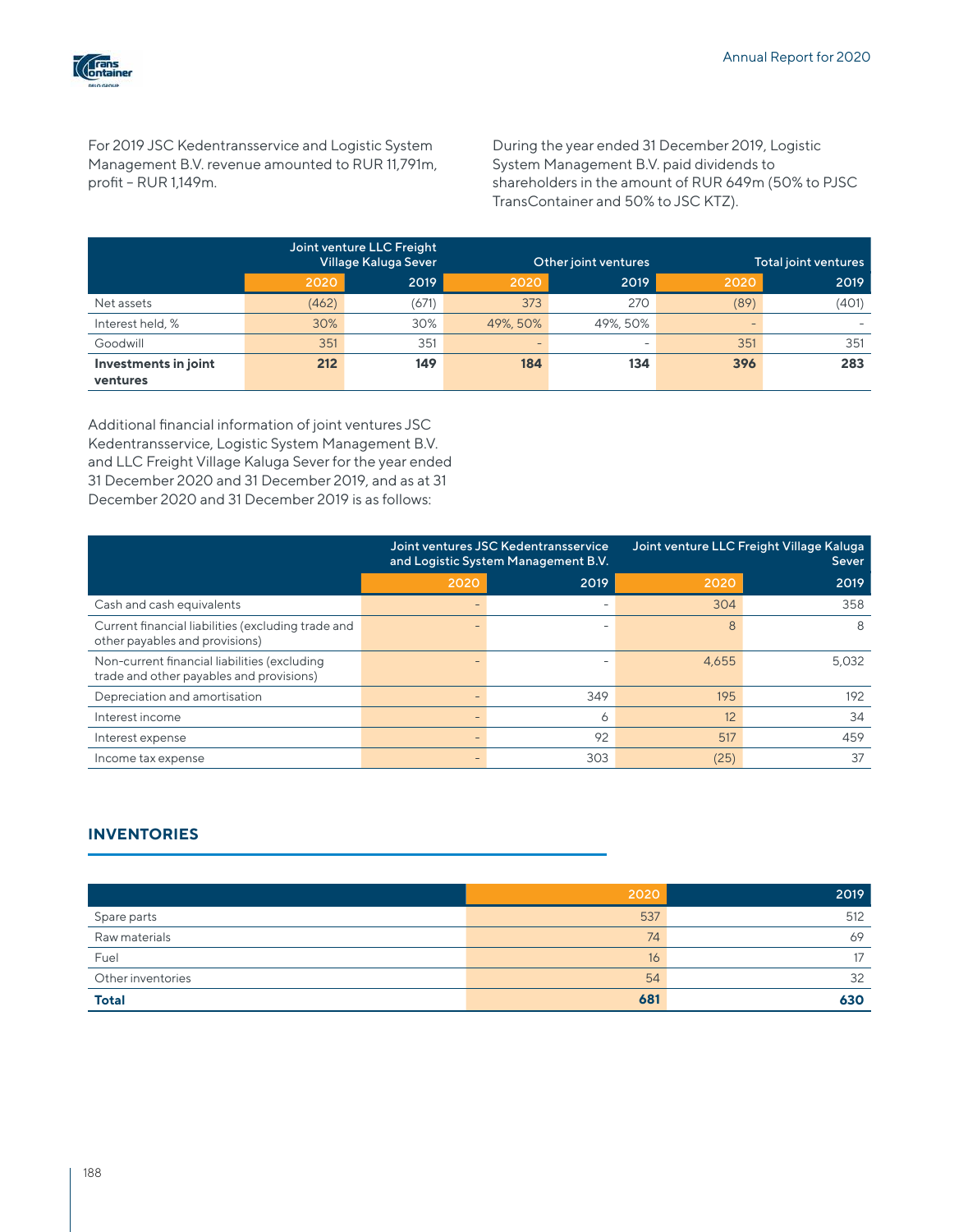## **TRADE AND OTHER RECEIVABLES**

|                                                                                     | Outstanding balance, gross | Credit loss allowance | Outstanding balance, net |
|-------------------------------------------------------------------------------------|----------------------------|-----------------------|--------------------------|
| 31 December 2020                                                                    |                            |                       |                          |
| Trade receivables                                                                   | 2,585                      | (29)                  | 2,556                    |
| Other receivables                                                                   | 266                        | (136)                 | 130                      |
| Total current trade and other<br>receivables, classified as financial assets        | 2.851                      | (165)                 | 2.686                    |
| 31 December 2019                                                                    |                            |                       |                          |
| Trade receivables                                                                   | 1.788                      | (37)                  | 1.751                    |
| Other receivables                                                                   | 137                        | (89)                  | 48                       |
| <b>Total current trade and other</b><br>receivables, classified as financial assets | 1.925                      | (126)                 | 1.799                    |

The following table shows the changes in the credit loss allowance for trade and other receivables under simplified ECL model:

| Expected credit loss allowance of trade receivables                 | 2020 | 2019 |
|---------------------------------------------------------------------|------|------|
| Balance at 1 January                                                | (37  | (31) |
| Credit loss allowance creation                                      | (6)  |      |
| Other movements                                                     | 10   |      |
| Total credit loss allowance charge in profit or loss for the period |      | (14) |
| Write-off                                                           |      |      |
| Balance at 31 December                                              | (29  |      |

| Expected credit loss allowance of other receivables                 | 2020  | 2019 |
|---------------------------------------------------------------------|-------|------|
| Balance at 1 January                                                | (89)  | (93) |
| Credit loss allowance creation                                      | (48)  |      |
| Other movements                                                     | -     |      |
| Total credit loss allowance charge in profit or loss for the period | (48)  |      |
| Write-off                                                           |       |      |
| Balance at 31 December                                              | (136) | (89) |

The Group applies the simplified approach provided in IFRS 9 for assessment of expected credit losses using the estimated allowance for expected credit losses over the entire term for trade receivables. To assess expected credit losses allowance, trade receivables were grouped based on the general characteristics of credit risk and the number of days of late payment. The levels of expected credit losses are based on payment schedules for sales

for 12 months before 31 December 2020 and before 31 December 2019, respectively, and similar historical credit losses incurred during this period. The credit loss allowance for trade and other receivables is determined in accordance with the provision matrix presented in the table below. The matrix of provision is based on a credit risk assessment system (Note 32).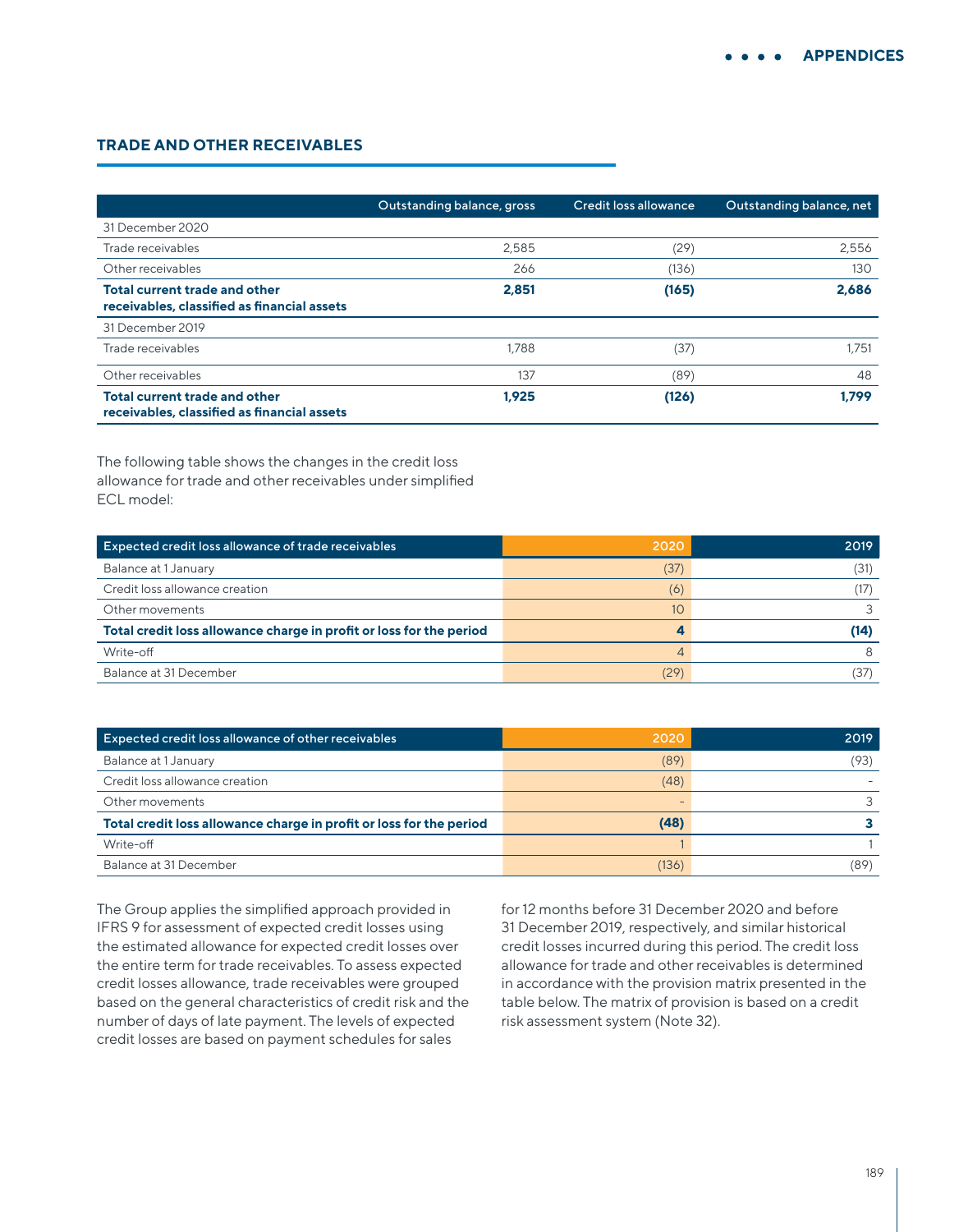

|                                                                        |                          | 31 December 2020 |                       | 31 December 2019    |
|------------------------------------------------------------------------|--------------------------|------------------|-----------------------|---------------------|
|                                                                        | Gross carrying amount    | Lifetime ECL     | Gross carrying amount | <b>Lifetime ECL</b> |
| Good                                                                   | 2,589                    | 9                | 1.709                 | 10                  |
| Satisfactory                                                           | 84                       | 11               | 92                    | 13                  |
| Default                                                                | 178                      | 145              | 124                   | 103                 |
| <b>Total trade and other</b><br>receivables (gross carrying<br>amount) | 2,851                    | $\sim$           | 1.925                 |                     |
| ECL allowance                                                          | $\overline{\phantom{0}}$ | (165)            |                       | (126)               |
| <b>Total trade and other</b><br>receivables (carrying amount)          | 2,686                    |                  | 1.799                 |                     |

# **PREPAYMENTS AND OTHER CURRENT ASSETS**

|                                            | 2020  | 2019  |
|--------------------------------------------|-------|-------|
| VAT receivable                             | 4.954 | 6.252 |
| Advances to suppliers (net of provision)   | 1,317 | 1.226 |
| Other current assets                       | 197   | 163   |
| Total prepayments and other current assets | 6.468 | 7,641 |

As at 31 December 2020 and 31 December 2019 provision for impairment of advances to suppliers was recognised in the amount of RUR 1m and RUR 1m, respectively.

The decrease in VAT recoverable in 2020 compared to 2019 is due to refund of VAT from the budget in 2020 due to large purchases of platforms and containers in accordance with the investment program at the end of 2019 year.

#### SHORT-TERM INVESTMENTS, LONG-TERM AND SHORT-TERM LOANS

## **Short-term investments**

|                                          | 2020 | 2019 ' |
|------------------------------------------|------|--------|
| Russian Rouble denominated bank deposits |      | 2.900  |
| Total short-term investments             |      | 2.900  |

Short-term investments of the Group are presented by deposits with a Russian banks with a maturity over three months.

## **Short-term loans**

|                         | 2020  | 2019                     |
|-------------------------|-------|--------------------------|
| Short term-loans        | 4,546 | $\overline{\phantom{0}}$ |
| <b>Short-term loans</b> | 4,546 | -                        |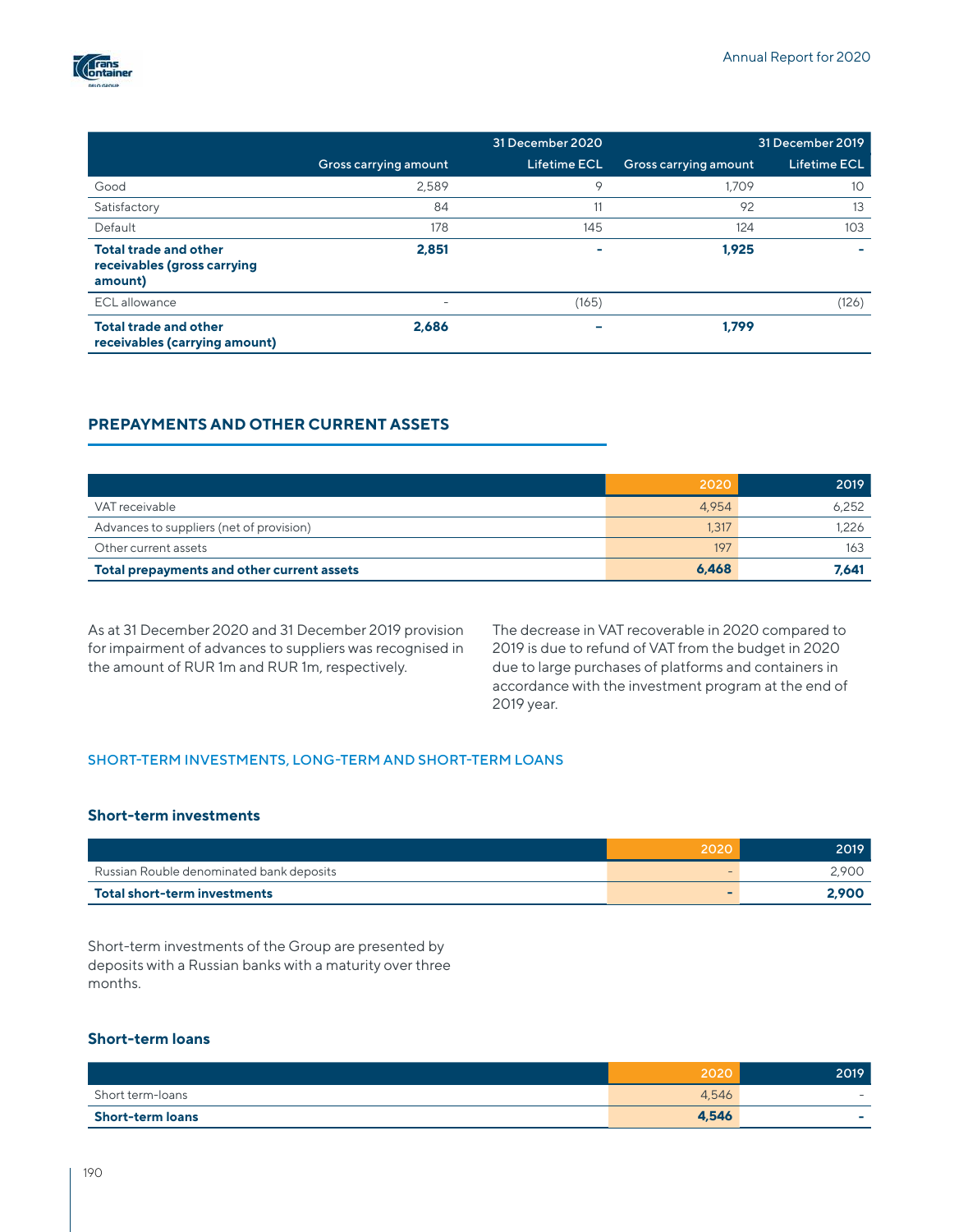In 2020 the Company issued short-term loans to a related party of the Group in the total amount of RUR 2,100m with the floating annual interest rate (the Central Bank of Russia Key Rate + 2.5% per annum at the dates of the loans) and maturity not later than 30 June 2021 (Note 29). Interest is accrued and paid quarterly on the last business day of each quarter.

Also in 2020 the Company issued short-term loans to a third party in the total amount of RUR 2,400m with the annual interest rate of 7.5% per annum and maturity not later than 30 June 2021. Interest is accrued monthly and fully repaid at the end of the loan term and amounted to RUR 46m as at 31 December 2020.

### **Long-term loans**

|                 | 2020   | 2019                     |
|-----------------|--------|--------------------------|
| Long term-loans | 10,000 | -                        |
| Long-term loans | 10,000 | $\overline{\phantom{a}}$ |

In 2020 the Company issued long-term loans to a related party of the Group in the total amount of RUR 10,000m with the floating annual interest rate (the Central Bank of Russia Key Rate + 2.5% per annum as at 31 December

2020) and maturity not later than 30 June 2025 (Note 29). Interest is accrued and paid quarterly on the last business day of each quarter.

#### CASH AND CASH EQUIVALENTS

|                                                                 | 2020  | 2019  |
|-----------------------------------------------------------------|-------|-------|
| Russian Rouble denominated bank deposits                        | 5.936 | .529  |
| Foreign currency denominated bank deposits                      | 48    | 15    |
| Cash and Russian Rouble denominated current accounts with banks | 322   | 899   |
| Foreign currency denominated current accounts with banks        | 2,151 | .137  |
| Foreign currency denominated letters of credit                  | 135   |       |
| <b>Total cash and cash equivalents</b>                          | 8.592 | 3.580 |

As at 31 December 2020 ten Russian Rouble denominated short-term bank deposits in the amount of RUR 5,935m bearing interest at annual rates in a range from 2.13% to 4.25%, one Chinese Yuan denominated short-term deposit in the amount of RMB 1.0m (RUR 11m at the Central Bank of Russia exchange rate as at 31 December 2020) bearing interest at annual rate in a range from 2.4% and one USD-denominated short-term bank deposit in the amount of USD 0,5m (RUR 37m at the Central Bank of Russia exchange rate as at 31 December 2020) bearing interest at annual rate in a range from 0.01% were placed with «Bank Otkritie Financial Corporation» (PJSC), Bank GPB (JSC), JSC Raiffeisenbank, JSC UniCredit Bank, Bank of China and Bank VTB (PJSC), a related party of the Group (Note 29). Total amount of accrued interest on Russian Rouble denominated, USD-denominated and Chinese Yuan denominated short-term bank deposits amounted to RUR 1m. The deposits matured in January 2021.

As at 31 December 2019 six Russian Rouble denominated shortterm bank deposits in the amount of RUR 1,513m bearing interest at annual rates in a range from 1.59% to 6.6% and one USDdenominated short-term bank deposit in the amount of USD 0,2m (RUR 15m at the Central Bank of Russia exchange rate as at 31 December 2019) bearing interest at annual rate in a range from 0.65% were placed with JSC Alfa-Bank, AO UniCredit Bank and Bank VTB (PJSC), a related party of the Group (Note 29). Total amount of accrued interest on Russian Rouble denominated and USD-denominated short-term bank deposits amounted to RUR 16m. The deposits matured in January 2020.

As at 31 December 2020 the Company issued two irrevocable letters of credit in USD for a total amount of USD 1.8m (RUR 135m at the Central Bank of Russia exchange rate as at 31 December 2020) with PJSC Bank VTB, a related party of the Group (Note 29). The letters of credit matured in August 2021.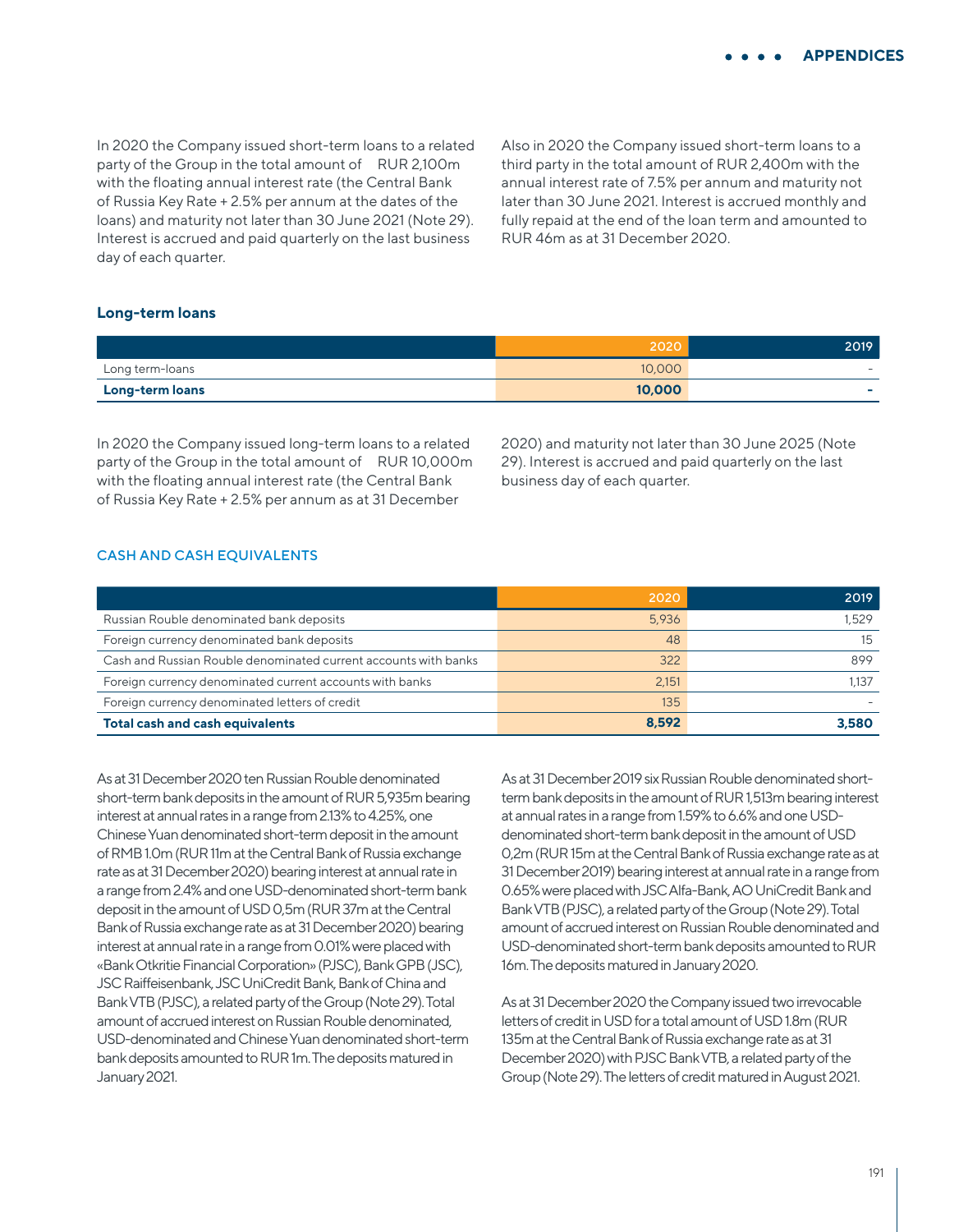

The credit quality of cash and cash equivalents balances may be summarised based on Standard and Poor's long-term ratings or equivalents of Moody's or Fitch ratings as follows as at 31 December 2020 and 31 December 2019:

|                      |                                           |               | 2020                     |                                    | 2019          |
|----------------------|-------------------------------------------|---------------|--------------------------|------------------------------------|---------------|
|                      | <b>Bank balances</b><br>payable on demand | Term deposits | Letters of credit        | Bank balances<br>payable on demand | Term deposits |
| A-to A+ rated        | 89                                        |               |                          | 26                                 |               |
| BBB to A-rated       | 2,354                                     | 4,573         | 135                      | 1,713                              | 1,364         |
| Lower than BBB rated | 30                                        | 1.400         | $\overline{\phantom{0}}$ | 297                                | 180           |
| Unrated              | $\overline{\phantom{0}}$                  |               |                          | $\overline{\phantom{a}}$           |               |
| <b>Total</b>         | 2,473                                     | 5,984         | 135                      | 2,036                              | 1,544         |

The amounts of the expected credit loss allowance based on the results of credit quality analysis of cash and cash equivalents balances based on credit risk levels as at 31 December 2020 and 31 December 2019 are insignificant.

# **EQUITY**

## SHARE CAPITAL

The Company's authorised, issued and paid share capital as at 31 December 2020 and 31 December 2019 comprises:

|                                        | Number of ordinary shares | Value  |
|----------------------------------------|---------------------------|--------|
| Ordinary shares (par value: RUR 1,000) | 13.894.778                | 13,895 |
|                                        |                           |        |

As at 31 December 2019 LLC Delo-Center was the immediate parent of the Company, holding 50%+2 of its ordinary shares.

On 10 April 2020 LLC Delo-Center acquired 13,844,902 ordinary shares of the Company, thus increasing its interest in the Company's share capital to 99.641045%.

On 21 August 2020 LLC Delo-Center acquired 49,876 ordinary shares of the Company, thus increasing its interest in the Company's share capital to 100%.

As at 31 December 2020 LLC Delo-Center was the immediate parent of the Company, holding 100% of its ordinary shares.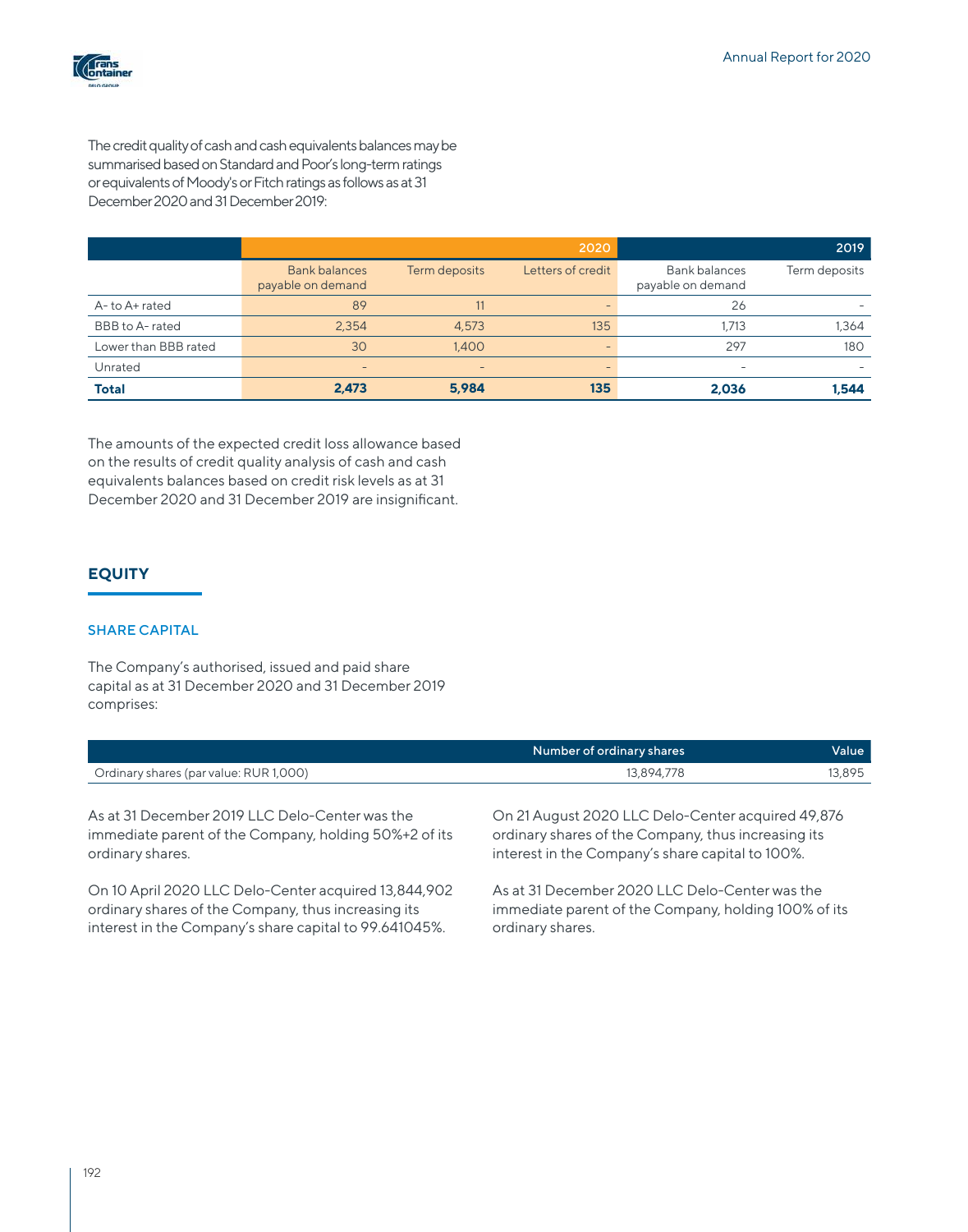During the year ended 31 December 2020 the weighted average number of outstanding ordinary shares, excluding treasury shares amounted to 13,894,778 shares (13,894,778 during the year ended 31 December 2019).

#### Other Reserves

As discussed in Note 1, the Company was formed as a result of a spin-off by RZD which involved

the contribution by RZD of containers, flatcars, buildings and constructions, VAT receivable related to these assets, and cash, in exchange for ordinary shares of the Company.

As at 31 December 2020 Other Reserves amounted to RUR 1,828m (RUR 1,949m as at 31 December 2019).

The difference between the fair value of net assets contributed and the nominal value of the shares issued by the Company, as well as differences arising from transactions with shareholders, of RUR 2,221m were recorded as other reserves as at 31 December 2012.

Due to the transfer of part of property, plant and equipment to the investment property during 2020 the investment property's revaluation was recognised in other comprehensive income for the amount of RUR 118m (RUR 275m during the years 2013-2019).

#### Retained Earnings, Dividends

In accordance with the Russian legislation, dividends may only be declared from the Company's accumulated undistributed and unreserved earnings as shown in the Company's statutory financial statements, which are prepared in accordance with Russian Accounting Rules. In accordance with the financial statements under Russian

accounting standards, as at 31 December 2020 and 31 December 2019 the Company had RUR 3,004m and RUR 28,949m of undistributed earnings, respectively.

Dividends accrued from the retained earnings rerlating to previous years in the amount of RUR 2,083.43 per share and relating to the results of nine-month period ended 30 September 2020 in the amount of RUR 782.63 per share (for a total amount of RUR 39,823m) were approved by the decision of the Company's sole shareholder on 14 December 2020. In December 2020 the dividends have been fully paid to shareholder.

Dividends of RUR 154.57 per share (RUR 2,148m in total) were approved at the annual shareholders' meeting on 25 September 2019 relating to the Company's results for the six-month period ended 30 June 2019. In October 2019 the dividends have been fully paid.

Dividends of RUR 480.37 per share (RUR 6,674m in total) were approved at the annual shareholders' meeting on 21 May 2019 relating to the Company's results for the year ended 31 December 2018. In June 2019 the dividends have been fully paid.

#### Reserve Fund

According to its charter, the Company is required to establish a legal reserve fund through the allocation of 5 percent of net profit as computed under the Russian Accounting Rules. The total amount of the reserve fund is limited to 5 percent of the nominal registered amount of the Company's issued share capital. The reserve fund may only be used to offset losses of the Company as well as to redeem issued bonds or purchase treasury shares and cannot be distributed to shareholders. As at 31 December 2020 reserve fund was RUR 703m (RUR 703m as at 31 December 2019).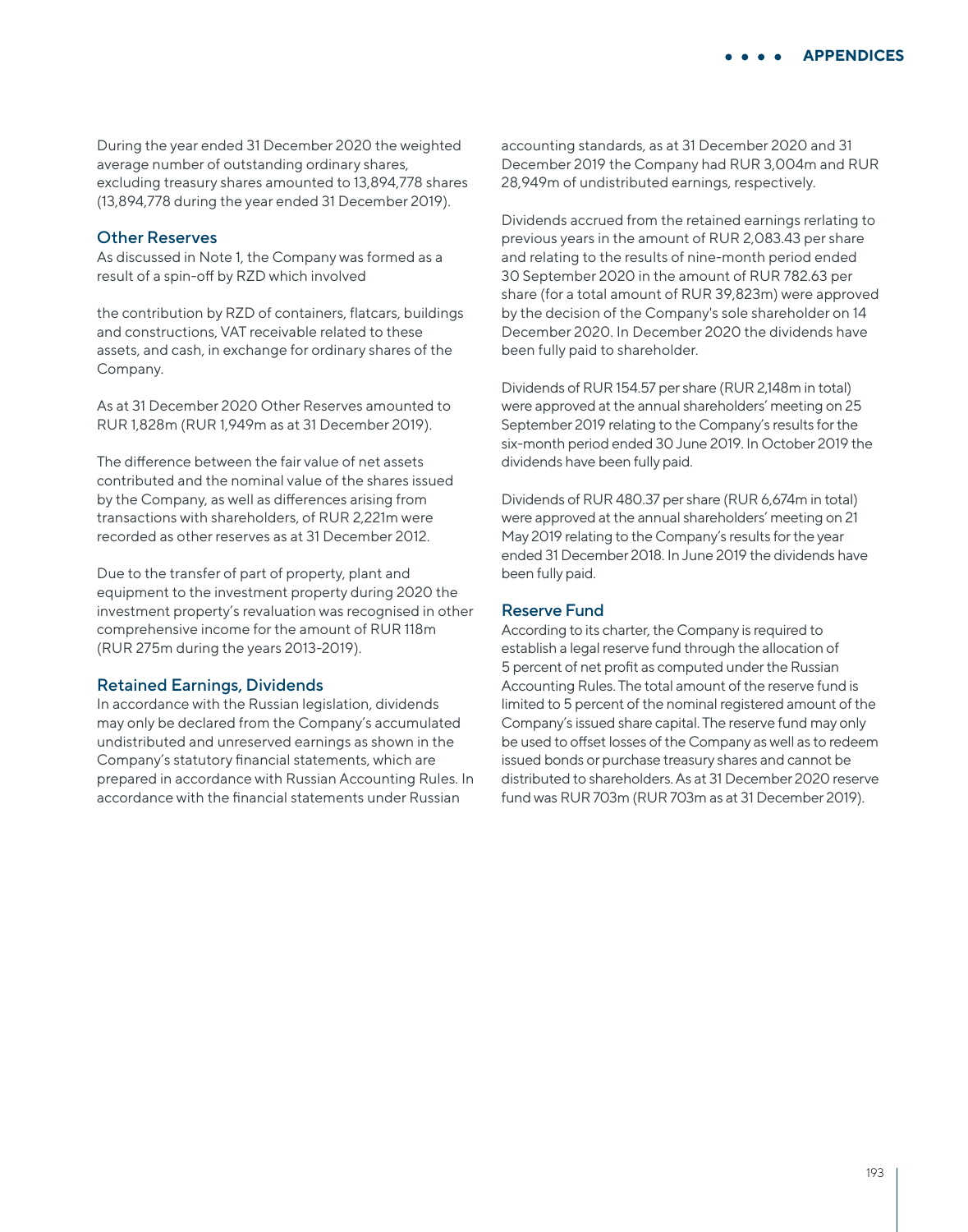

## SHORT-TERM DEBT, LONG-TERM DEBT AND CURRENT PORTION OF LONG-TERM DEBT

### **Short-term debt**

|                                      | Effective interest rate | 31 December 2020 | 31 December 2019 |
|--------------------------------------|-------------------------|------------------|------------------|
| Raiffeisenbank loan, 3rd installment | $6.9\% - 5.15\%$        | 501              |                  |
| Raiffeisenbank loan, 4th installment | $6.9\% - 5.15\%$        | 701              |                  |
| Raiffeisenbank loan, 5th installment | $6.9\% - 5.15\%$        | 500              |                  |
| Raiffeisenbank loan, 6th installment | $6.9\% - 5.15\%$        | 300              |                  |
| Raiffeisenbank loan, 7th installment | $6.9\% - 5.15\%$        | 601              |                  |
| Raiffeisenbank loan, 8th installment | $6.9\% - 5.15\%$        | 400              |                  |
| <b>Total</b>                         |                         | 3.003            |                  |

Short-term loans of the Group are denominated in Russian Roubles.

As at 31 December 2020 Group's short-term debt are presented by six RUR-denominated loans, received by the Company in March, April and November 2020 under the credit line agreement revolved with JSC Raiffeisenbank with a nominal value of RUR 500m, RUR700m, RUR 500m, RUR 300m, RUR 600m and RUR 400m, with an annual interest rate of 5.15% as at 31 December 2020, and a maturity date no later than 23 September 2021, 27 September 2021, 27 September 2021,1 October 2021, 1 October 2021 and 1 October 2021, respectively. According to the credit line agreement the interest rate is floating (the Central Bank of Russia Key Rate + 0.9% per annum at the date of loan). The interest is payable on the 25th of each month.

As at 31 December 2020 the total carrying value of shortterm loans amounted to RUR 3,003m (RUR 0m as at 31 December 2019), including the amount of accrued interest of RUR 3m (RUR 0m as at 31 December 2019) and was included in the consolidated statement of financial position as short-term debt.

Under the credit line agreement revolved with JSC Raiffeisenbank, the Company has financial obligations (covenants) to maintain a certain level of debt ratio and the interest payment coverage ratio. If the Company fails to fulfill covenants JSC Raiffeisenbank may terminate loan issuing and / or require an early repayment of the total loan amount as well as payment of the due interest and penalties stipulated in the agreement.Long-term debt

|                      | Effective interest rate | 31 December 2020         | 31 December 2019 |
|----------------------|-------------------------|--------------------------|------------------|
| Sberbank loan        | 6.25%                   | 40,000                   |                  |
| Bonds, series PBO-01 | 7.34%                   | 9.975                    | 9.974            |
| Bonds, series BO-01  | 7.55%                   | 4.494                    | 5.992            |
| Bonds, series BO-02  | 9.45%                   | $\overline{\phantom{a}}$ | 2.495            |
| <b>Total</b>         |                         | 54,469                   | 18.461           |

Long-term loans and borrowings of the Group are denominated in Russian Roubles.

#### Long-term loan of PJSC Sberbank

In December 2020 under the credit line agreement non-revolved with PJSC Sberbank, a related party of the Group (Note 29), a RUR-denominated loan was obtained by the Company with a nominal value of RUR 40,000m with an annual interest rate of 6.25% as at 31 December 2020 and a maturity date no later than 9 June 2022.

According to the credit line agreement the interest rate is floating (the Central Bank of Russia Key Rate + 2% per annum at the date of loan). The interest is payable quarterly on the 20th of the last month of each quarter.

As at 31 December 2020 the total carrying value of longterm loan amounted to RUR 40,020m (RUR 0m as at 31 December 2019), including the amount of accrued interest RUR 20m (RUR 0m as at 31 December 2019) that has been included as current portion of long-term debt in the consolidated statement of financial position.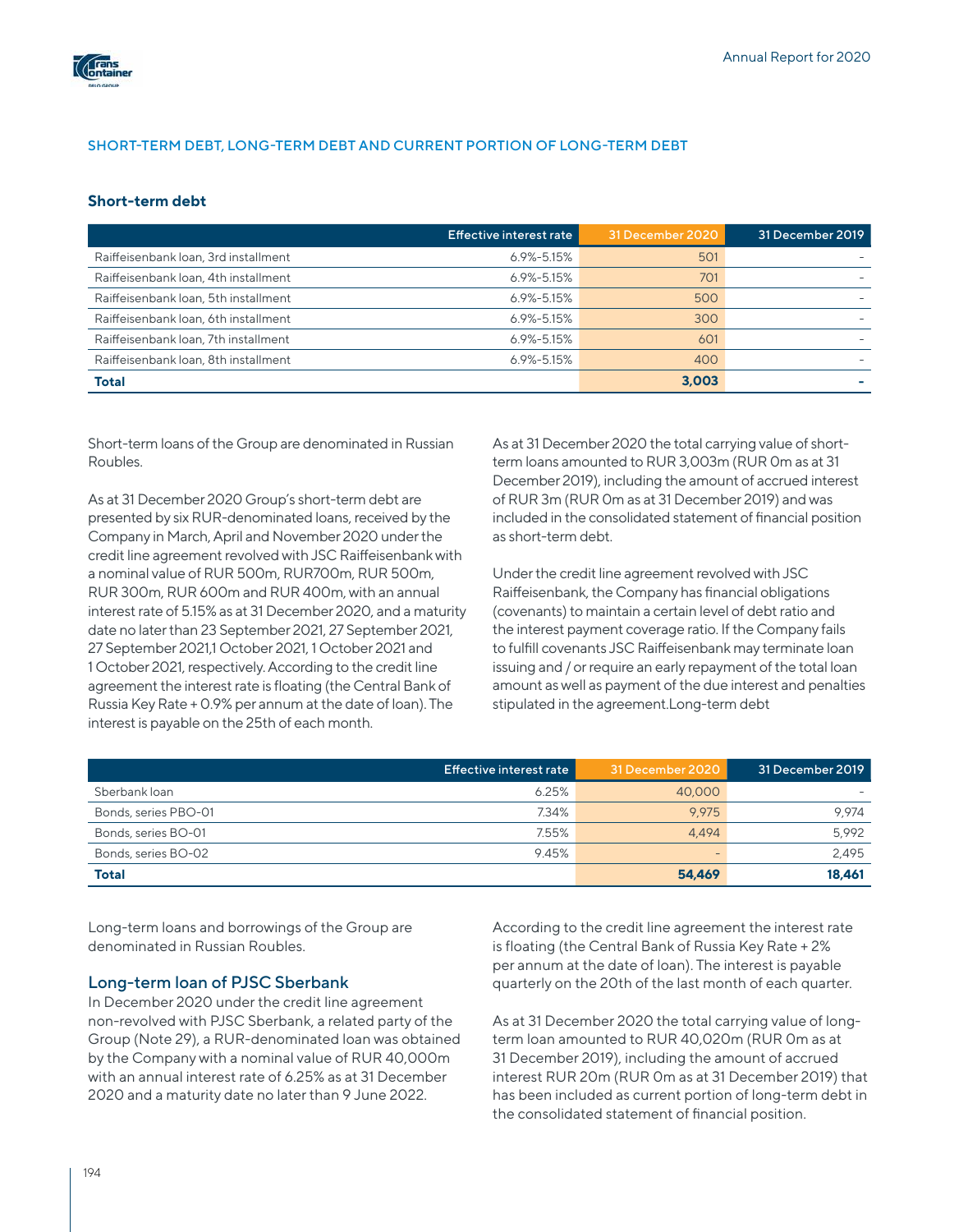Under the credit line agreement non-revolved with PJSC Sberbank, the Company has financial obligations (covenants) to maintain a certain level of debt ratio and the interest payment coverage ratio. If the Company fails to fulfill covenants PJSC Sberbank may terminate loan issuing and / or require an early repayment of the total loan amount as well as payment of the due interest and penalties stipulated in the agreement.

## Five-year RUR bonds, series PBO-01

On 23 October 2019, the Company issued nonconvertible five-year bonds for a total amount of RUR 10,000m at a par value of RUR 1,000 each. Net proceeds from the issuance after deduction of related offering costs amounted to RUR 9,974m. The annual coupon rate of the bonds for five years is 7.3% with interest paid semi-annually.

The series PBO-01 bonds will be redeemed in four equal semi-annual installments within the fourth and fifth years. As a result, these bonds are classified as long-term borrowings as at the reporting date.

As at 31 December 2020 the carrying value of the bonds amounted to RUR 10,117m (RUR 10,112m as at 31 December 2019), including the amount of accrued interest of RUR 142m (RUR 138m as at 31 December 2019). The amount of accrued interest has been included as current portion of long-term debt in the consolidated statement of financial position.

## Five-year RUR bonds, series BO-01

On 25 January 2018, the Company issued nonconvertible five-year bonds for a total amount of RUR 6,000m at a par value of RUR 1,000 each. Net proceeds from the issuance after deduction of related offering costs amounted to RUR 5,985m. The annual coupon rate of the bonds for five years is 7.5% with interest paid semi-annually.The series BO-01 bonds will be redeemed in four equal semi-annual installments within the fourth and fifth years. As a result, these bonds are classified as

long-term borrowings as at the reporting date, except the first principal repayment to be made in July 2021 in the amount of RUR 1,500m.

As at 31 December 2020 the carrying value of the bonds amounted to RUR 6,192m (RUR 6,188m as at 31 December 2019), including the current portion of longterm debt in the amount of RUR 1,500m (RUR 0m as at 31 December 2019) and the amount of accrued interest of RUR 198m (RUR 196m as at 31 December 2019). The amount of current portion of long-term debt and the amount of accrued interest have been included as current portion of long-term debt in the consolidated statement of financial position.

### Five-year RUR bonds, series BO-02

On 22 September 2016, the Company issued nonconvertible five-year bonds for a total amount of RUR 5,000m at a par value of RUR 1,000 each. Net proceeds from the issuance after deduction of related offering costs amounted to RUR 4,987m. The annual coupon rate of the bonds for five years is 9.4% with interest paid semi-annually.

The series BO-02 bonds will be redeemed in four equal semi-annual installments within the fourth and fifth years. As a result, these bonds are classified as current portion of long-term debt as at the reporting date. In March and September 2020 the Company made repayment of its obligations under the first and second installments in the amount of RUR 2,500m.

As at 31 December 2020 the carrying value of the bonds amounted to RUR 2,565m (RUR 5,128m as at 31 December 2019), including the current portion of longterm debt in the amount of RUR 2,500m (RUR 2,500m as at 31 December 2019) and the amount of accrued interest of RUR 65m (RUR 133m as at 31 December 2019). The amount of accrued interest has been included as current portion of long-term debt in the consolidated statement of financial position.

The fair value of Company's bond is disclosed in Note 32.

#### **Current portion of long-term debt**

|                      | Effective interest rate | 31 December 2020 | 31 December 2019 |
|----------------------|-------------------------|------------------|------------------|
| Sberbank loan        | 6.25%                   | 20               |                  |
| Bonds, series PBO-01 | 7.34%                   | 142              | 138              |
| Bonds, series BO-01  | 7.55%                   | 1.698            | 196              |
| Bonds, series BO-02  | 9.45%                   | 2.565            | 2.633            |
| <b>Total</b>         |                         | 4,425            | 2.967            |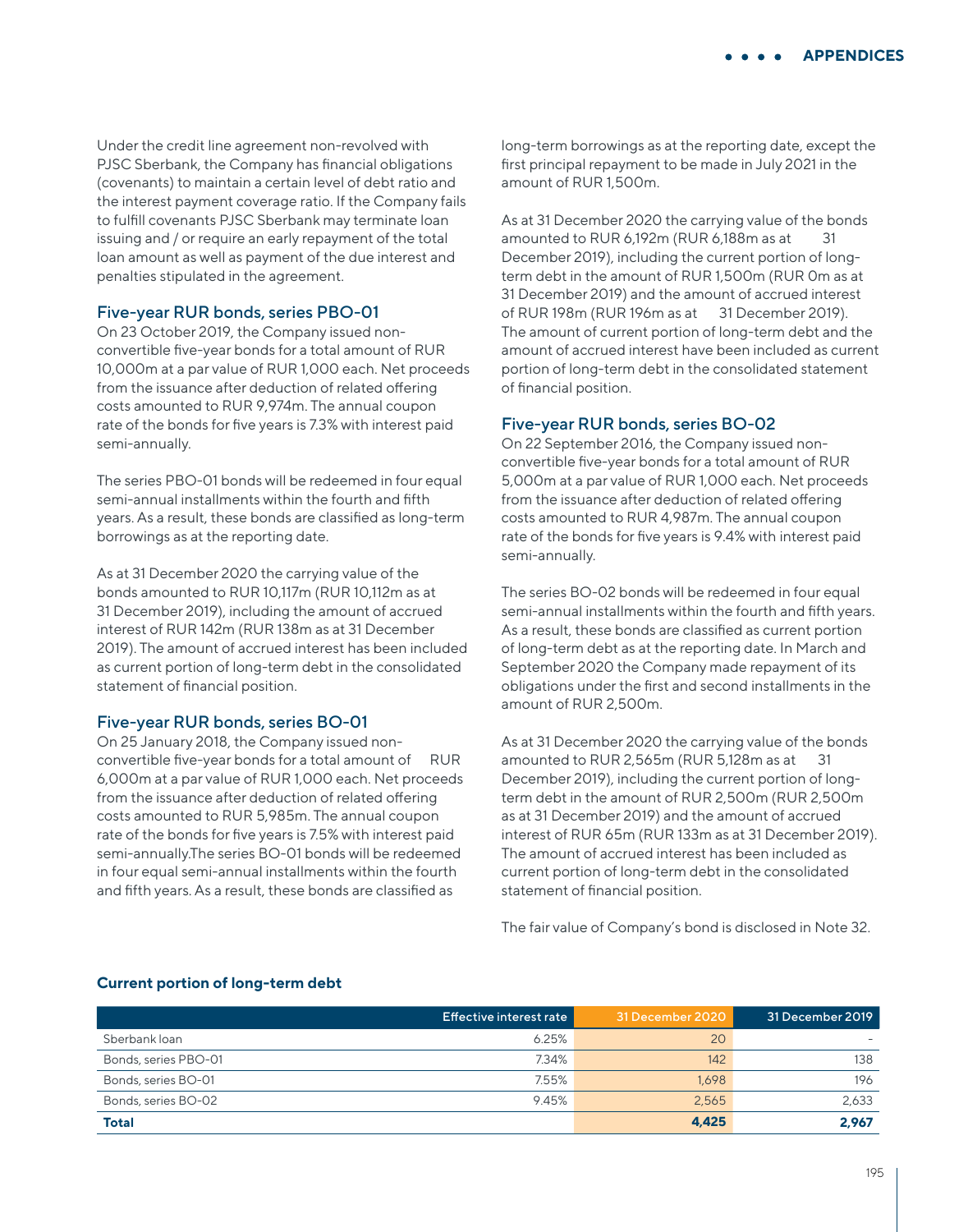

As at 31 December 2020 and during 2020 there were no breaches of the debt covenants of the Group's debt (Note 31).

#### RIGHT-OF-USE ASSETS AND LEASE OBLIGATIONS

#### Leases – Group is the lessee

The Group leases flatcars, certain production buildings and office premises, tank-containers and handling equipment. Additionally, the Group leases the land on

which its container terminals are located. The remaining terms of the relevant lease agreements as at 31 December 2020, including extension options (Notes 3, 6), are from 1 year to 68 years, including the lease of railway flatcars for 1 year, production buildings and office premises for 5 years, tank-containers for 5 years, handling equipment fоr 1 year, land for 68 years.

The following table presents a summary of net book value of rights-of-use assets:

|                                   | 2020  | 2019 |
|-----------------------------------|-------|------|
| Land, buildings and constructions | 387   | 367  |
| Containers and flatcars           | 765   | 504  |
| Vehicles and other equipment      |       |      |
| Total right-of-use assets         | 1.163 | 873  |

The additions of the Group's right-of-use assets for the year ended 31 December 2020 amounted to

RUR 866m (for the year ended 31 December 2019 RUR 637m).

Depreciation of the rights-of-use assets for the year period ended 31 December 2020 and 31 December 2019 included in depreciation and amortisation expense in the consolidated statement of profit or loss and other comprehensive income was as follows:

|                                   | 2020 | 2019 |
|-----------------------------------|------|------|
| Land, buildings and constructions | 80   | 94   |
| <b>Containers and flatcars</b>    | 565  |      |
| Vehicles and other equipment      |      |      |
| <b>Total depreciation charge</b>  | 647  | 165  |

### Lease obligations

Liabilities under long-term lease were as follows:

|                                              | 2020  | 2019 |
|----------------------------------------------|-------|------|
| Lease obligations, current maturities        | 550   | 274  |
| Lease obligations, net of current maturities | 776   | 650  |
| <b>Total lease obligations</b>               | 1,326 | 924  |

The following table presents expenses related to lease, recognised in the consolidated statement of profit and loss and other comprehensive income for year ended 31 December 2020 and 31 December 2019:

|                                       | 2020 | 2019. |
|---------------------------------------|------|-------|
| Depreciation of right-of-use assets   | 647  |       |
| Interest expense on lease obligations |      |       |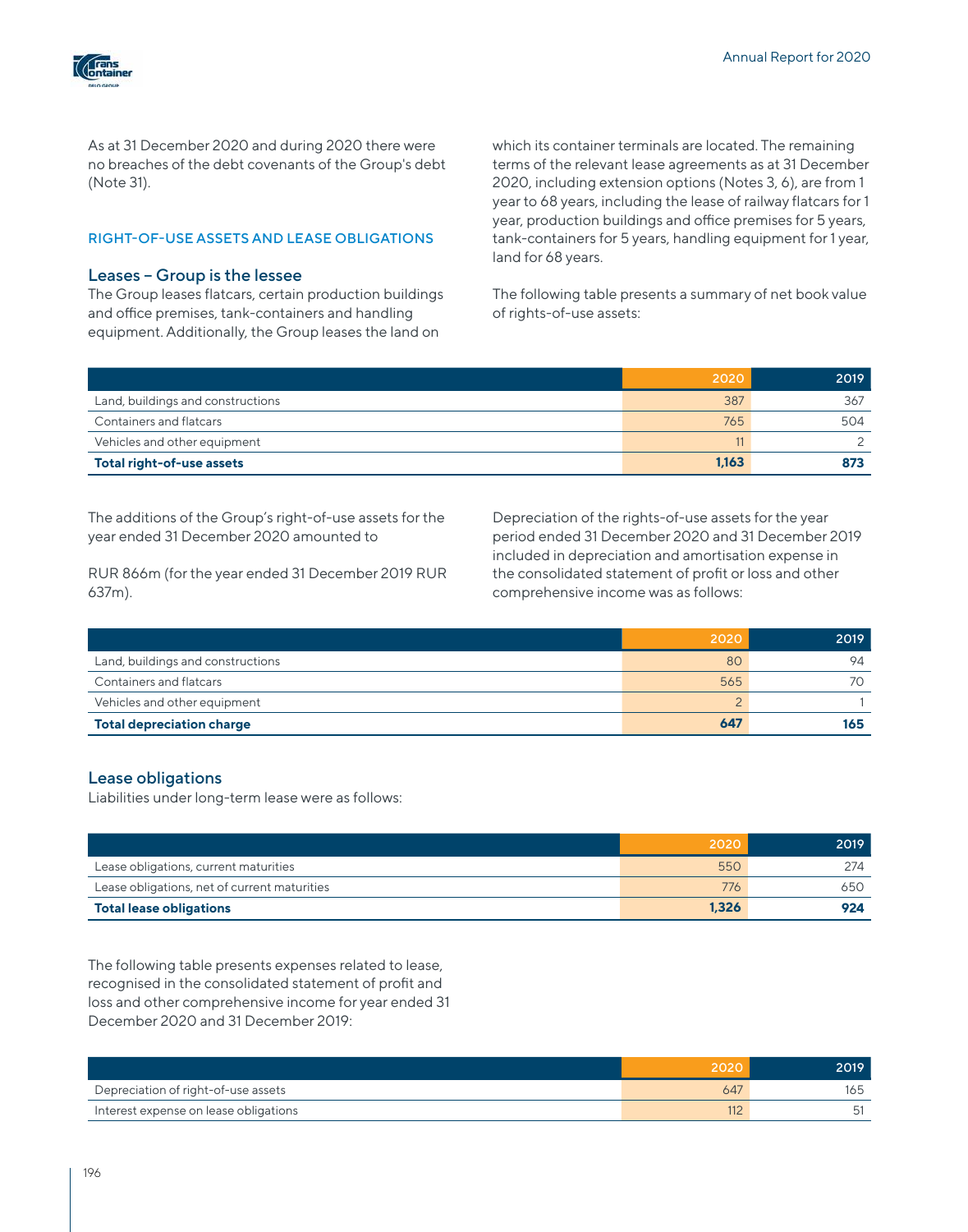|                                                                                                                                                            | 2020 | 2019 |
|------------------------------------------------------------------------------------------------------------------------------------------------------------|------|------|
| Expense relating to short-term leases (except of the expense relating to leases with a lease<br>term of one month or less), which are exempt under IFRS 16 | 116  |      |
| Expense relating to leases of low-value assets that are exempt under IFRS 16                                                                               | 31   |      |
| Variable lease payments not included in the measurement of lease obligations under IFRS 16                                                                 | 13.  |      |

The following table presents the maturity analysis of future undiscounted lease payments payable under long-term lease agreements, net of VAT:

|                            | 2020  | 2019  |
|----------------------------|-------|-------|
| Within one year            | 617   | 336   |
| Within one to three years  | 438   | 294   |
| Within three to five years | 427   | 305   |
| After five years           | 140   | 358   |
| <b>Total</b>               | 1,622 | 1,293 |

The following table presents Total cash outflows for leases for the year ended 31 December 2020 and 31 December 2019.

|                                 | 2020 | 2019 |
|---------------------------------|------|------|
| Total cash outflows for leases, | 641  | 15   |
| included in interest paid       |      |      |

## Leases – Group is the lessor

For the year ended 31 December 2020 and 31 December 2019, income from operating lease of property, plant and equipment owned by the Group (Note 7) and income from sublease of right-of-use assets amounted (Note 24):

|                                                                                 | 2020 | 2019 |
|---------------------------------------------------------------------------------|------|------|
| Income from operating lease of property, plant and equipment owned by the Group |      | 75   |
| Income from sublease of right-of-use assets                                     | 64   |      |
| <b>Total income</b>                                                             | 181  |      |

The following table presents the maturity analysis of future undiscounted lease payments receivable:

|                            | 2020 | 2019 |
|----------------------------|------|------|
| Within one year            | 171  | 231  |
| Within one to two years    | 115  | 160  |
| Within two to three years  | 112  | 157  |
| Within three to four years | 112  | 155  |
| Within four to five years  | 110  | 155  |
| After five years           |      | 163  |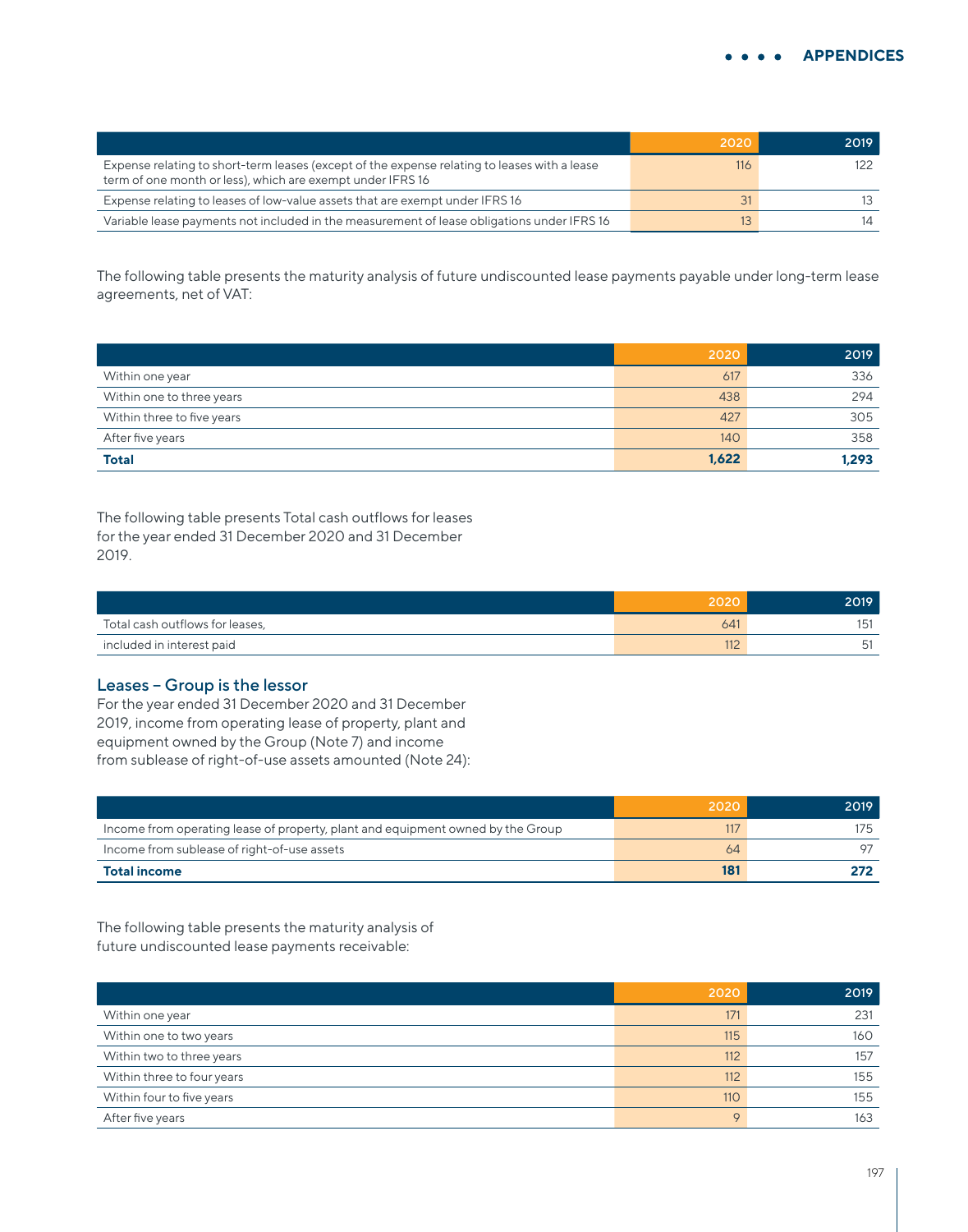

|              | 2020 | 2019  |
|--------------|------|-------|
| <b>Total</b> | 629  | 1,021 |

## EMPLOYEE BENEFIT LIABILITY

The employees of the Group are members of a statemanaged pension plan operated by the government of the Russian Federation. The Group is required to contribute a specified percentage of payroll costs as part of the contributions to the Pension Fund of the Russian Federation to fund the benefits.

The Group also provides supplementary defined benefit and defined contribution retirement benefit plans covering about one fifth of its employees, requiring contributions to be made to a separately administered non-state pension fund Blagosostoyanie ("Fund Blagosostoyanie"). The not-for-profit fund Pochet ("Fund Pochet") provides pensions to the Group's employees that retired before the defined benefit plans provided though the Fund Blagosostoyanie were introduced.

Benefits accrued through Fund Blagosostoyanie are partially funded, whilst benefits administered by the Fund Pochet are not funded. In addition, the Group provides other retirement and post-employment benefits to its employees, covering compensation for transportation costs on long-distance trains, a one-time bonus on retirement ranging from one to six monthly salaries, depending on the duration of the service period, a benefit for dedication to the Сompany and certain other benefits. These benefits are not funded.

## Defined contribution plans

The total amount recognised as an expense in respect of payments to defined contribution plans for the years ended 31 December 2020 and 31 December 2019 consisted of the following:

|                                              | 2020 | 2019 |
|----------------------------------------------|------|------|
| Pension Fund of the Russian Federation       | 827  | 804  |
| Defined contribution plan Blagosostoyanie    |      |      |
| Total expense for defined contribution plans | 850  |      |

## Defined benefit plans

There were 37 employees as at 31 December 2020 (as at 31 December 2019: 53) eligible for defined benefit pension plan with benefits depending on salary and years of service. In addition, there were 54 and 56 retired employees eligible for the post-retirement benefit program of the Group through Fund Pochet as at 31 December 2020 and 31 December 2019, respectively. Other retirement and post-employment defined benefit plans cover substantially all employees of the Group.

During the period the Group changed the terms of the benefit for dedication to the Company. The corresponding change in the present value of the defined benefit obligation is taken into account as part of the past services cost.

The most recent actuarial valuation of the defined benefit obligation was carried out as at 31 December 2020 by an independent actuary. The present value of the defined benefit obligations, and related current service costs and past service cost, were measured using the projected unit credit method.

The amounts recognised in the consolidated statement of profit or loss and other comprehensive income in Payroll and related charges for the year ended 31 December 2020 and 31 December 2019 in respect of these defined benefit plans are as follows:

|                                           | Post-employment benefits |      |      | Other long-term benefits |      | Total |
|-------------------------------------------|--------------------------|------|------|--------------------------|------|-------|
|                                           | 2020                     | 2019 | 2020 | 2019                     | 2020 | 2019  |
| Service cost                              | 40                       | 38   | 78   | 141                      | 118  | 179   |
| Net interest on obligation                | 38                       | 40   | 10   |                          | 48   | 52    |
| Remeasurements of the net defined benefit | $-$                      |      | (11) | 19                       | (11) |       |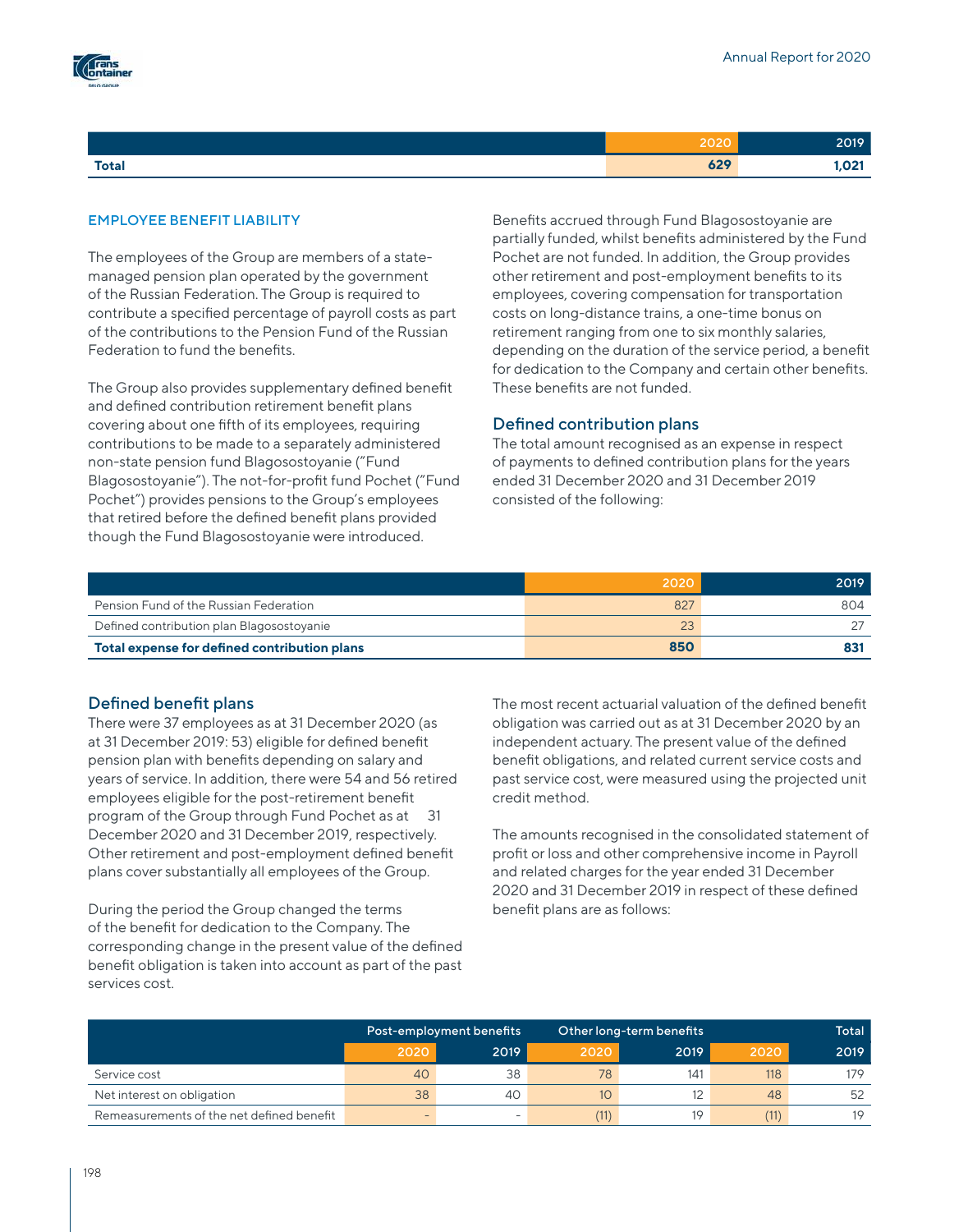|                                                              | Post-employment benefits |      |      | Other long-term benefits |      | Total |
|--------------------------------------------------------------|--------------------------|------|------|--------------------------|------|-------|
|                                                              | 2020                     | 2019 | 2020 | 2019                     | 2020 | 2019  |
| Net expense recognised in the<br>consolidated profit or loss | 78                       | 78   |      | 172                      | 155  | 250   |

Net gain recognised in the other comprehensive income for post-employment benefits constitute RUR 23 m for the year ended 31 December 2020. Net loss recognised in the other comprehensive income for post-employment benefits constitute RUR 128m for the year ended 31 December 2019.

The amounts recognised in the consolidated statement of financial position as at 31 December 2020 and 31 December 2019 in respect of these defined benefit plans are as follows:

|                                             | Post-employment benefits |      | Other long-term benefits | Total                    |      |       |
|---------------------------------------------|--------------------------|------|--------------------------|--------------------------|------|-------|
|                                             | 2020                     | 2019 | 2020                     | 2019                     | 2020 | 2019  |
| Present value of defined benefit obligation | 695                      | 732  | 252                      | 311                      | 947  | 1.043 |
| Fair value of plan assets                   | (45)                     | (55) | -                        | $\overline{\phantom{0}}$ | (45) | (55)  |
| Net employee benefit liability              | 650                      | 677  | 252                      | 311                      | 902  | 988   |

Movements in the present value of defined benefit obligation are as follows:

|                                                                       | Post-employment benefits | Other long-term benefits | Total          |
|-----------------------------------------------------------------------|--------------------------|--------------------------|----------------|
| Present value of defined benefit obligation as at 1<br>January 2019   | 681                      | 275                      | 956            |
| Service cost:                                                         | 38                       | 141                      | 179            |
| • Current service cost                                                | 27                       | 141                      | 168            |
| • Past service cost                                                   | 11                       |                          | 11             |
| Interest on the defined benefit liability                             | 45                       | 12                       | 57             |
| Actuarial losses/(gain):                                              | 132                      | 19                       | 151            |
| • from changes in demographic assumptions                             | $\overline{7}$           |                          | 7              |
| • from changes in financial assumptions                               | 130                      | $\overline{7}$           | 137            |
| other                                                                 | (5)                      | 12                       | 7              |
| Losses arising on transfer of employees*                              | 2                        | ٠                        | $\overline{c}$ |
| Settlement of liability                                               | (166)                    | (136)                    | (302)          |
| Present value of defined benefit obligation as at 31<br>December 2019 | 732                      | 311                      | 1,043          |
| Service cost:                                                         | 40                       | 78                       | 118            |
| Current service cost                                                  | 40                       | 141                      | 181            |
| Past service cost                                                     | $\overline{\phantom{0}}$ | (63)                     | (63)           |
| Interest on the defined benefit liability                             | 41                       | 10                       | 51             |
| Actuarial losses/(gain):                                              | (21)                     | (12)                     | (33)           |
| from changes in demographic assumptions                               | 2                        |                          | 2              |
| from changes in financial assumptions                                 | (9)                      |                          | (8)            |
| other                                                                 | (14)                     | (13)                     | (27)           |
| Settlement of liability                                               | (97)                     | (135)                    | (232)          |
| Present value of defined benefit obligation as at 31<br>December 2020 | 695                      | 252                      | 947            |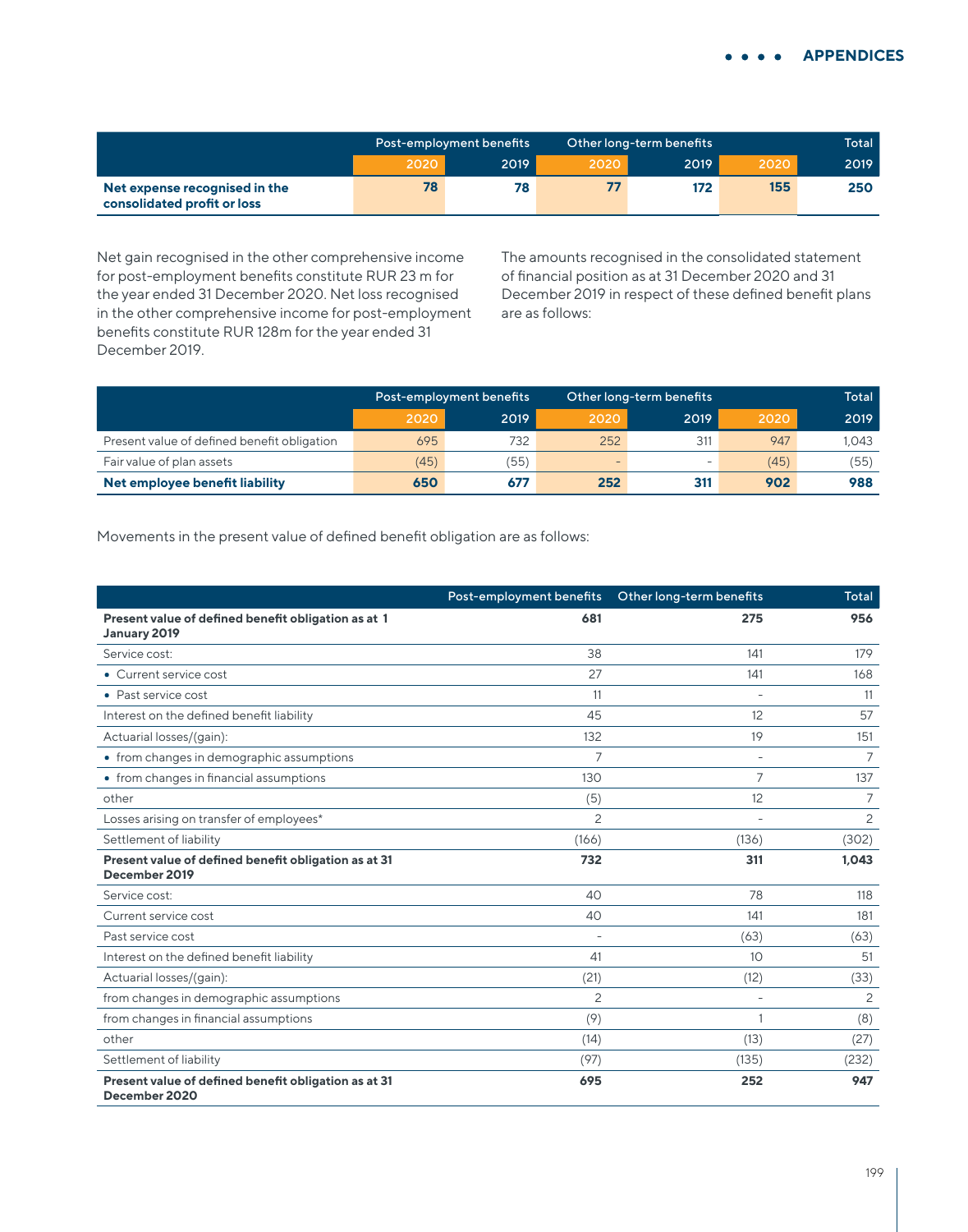

## **Movements in the fair value of defined benefit pension plan assets:**

|                                                                                                               | 2020 | 2019 |
|---------------------------------------------------------------------------------------------------------------|------|------|
| Fair value of plan assets as at 1 January                                                                     | (55) | (67  |
| Income on plan assets:                                                                                        | (2)  |      |
| interest on the plan assets                                                                                   | (3)  | .P.  |
| the return on plan assets, excluding amounts included in net interest on the net defined benefit<br>liability |      |      |
| Contributions from the employer (funded plans)                                                                | (85) | (79  |
| Settlement of liability (funded plans)                                                                        | 97   | 92   |
| Fair value of plan assets as at 31 December                                                                   | (45) | (55  |

## **The major categories of plan assets administered by Fund Blagosostoyanie as a percentage of the fair value of total plan assets as at the balance sheet date were as follows:**

|                                                     | Share in total plan assets |      |  |
|-----------------------------------------------------|----------------------------|------|--|
|                                                     | 2020                       | 2019 |  |
| Corporate bonds and stock of Russian legal entities | 64%                        | 63%  |  |
| Shares in closed investment funds                   | 22%                        | 25%  |  |
| Bank deposits                                       | -                          | 1%   |  |
| Other                                               | 14%                        | 11%  |  |
|                                                     | 100%                       | 100% |  |

Weighted average duration of the defined benefit obligation is 8.8 years (2019: 7.9 years).

## **The maturity profile of the defined benefit obligation as at 31 December 2020:**

|                          | Before year | 1 to 2 years | 2 to 5 years |
|--------------------------|-------------|--------------|--------------|
| Post-employment benefits | 49          | 45           | 114          |
| Other long-term benefits | 96          |              | 103          |
| Total                    | 145         | 119          |              |

## CONTRACTS LIABILITIES

Contracts liabilities as at 31 December 2020 and 31 December 2019 consist mainly of advances from customers in the amount of RUR 7,565m and RUR 4,590m, respectively.

The increase in advances from customers as at 31 December 2020 compared to 31 December 2019 is mainly due to an increase in the volume and cost of transportation services during the 2020 year.

RUR 4,590m of revenue was recognised in the current reporting period related to the contract liabilities as at 31 December 2019, all of which related to advances.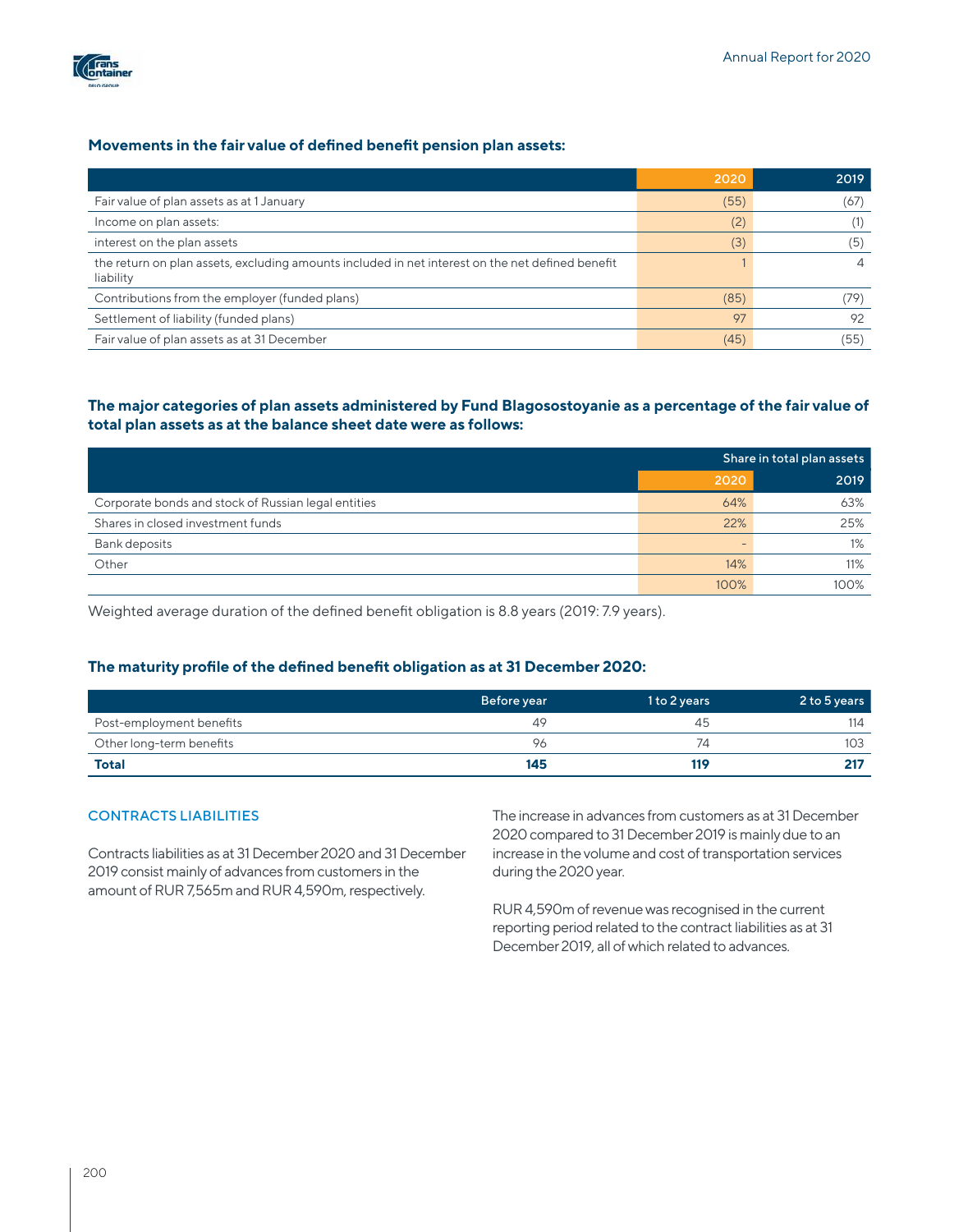#### TRADE AND OTHER PAYABLES

|                                                                      | 2020  | 2019  |
|----------------------------------------------------------------------|-------|-------|
| Trade payables                                                       | 804   | 762   |
| Amounts payable for the acquisition of property, plant and equipment | 145   | 2.205 |
| Amounts payable for the intangible assets                            | 8     | 14    |
| Other liabilities                                                    | 114   | 152   |
| Total financial liabilities within trade and other payable           | 1,071 | 3.133 |

#### TRADE FINANCE LIABILITIES

In September 2020 the Company entered into a service agreement with JSC ALFA-BANK, according to which JSC ALFA-BANK makes payments in favor of the Company's counterparties for the remuneration. The maximum payment limit amount cannot exceed RUR 10bn. As at 31 December 2020 the Company's obligation to JSC ALFA-BANK under this agreement in the amount of RUR 7,183m, including liability in the amount of RUR 900m with a maturity date no later than October 2022 that has been included in the long-term Trade finance liabilities, liability in the amount of RUR 6,250m with a maturity date no later than December 2021 and remuneration liability in the amount of RUR 33m with a maturity date no later than January 2021 that have been included in the short-term Trade finance liabilities.

For the purposes of recording in the Consolidated Statement of Cash Flows transactions of JSC ALFA-BANK with the Company's counterparties are non-cash transactions, and therefore the item "Change in trade finance liability" contains a transfer of funds by JSC ALFA-BANK in favor of JSC RZD and other contractors within the framework of the Company's principal (operating) activities in the amount of RUR 9,295m.

During the reporting period JSC ALFA-BANK transferred to the Company's counterparties funds for the total amount of RUR 10,393m, including the above payments to JSC RZD for operating activities, as well as advances for acquisition of non-current assets and loans to the related parties of the Group, of which the Company repaid RUR 3,243m.

In accordance with the terms of this service agreement the Company has obligations (covenants) to maintain a number of economic indicators, including level of debt ratio and the interest payment coverage ratio. If the Company fails to fulfill covenants JSC ALFA-BANK has the right not to make payments until the values of the financial covenants are brought to the standard indicators established by the agreement and / or require early repayment of part of the obligations and / or terminate a contract unilaterally. As at 31 December 2020 and during 2020, there were no breaches of the debt covenants of this service agreement (Note 31).

### TAXES OTHER THAN INCOME TAX PAYABLE

|                                           | 2020 | 2019 |
|-------------------------------------------|------|------|
| Social insurance contribution             | 384  | 324  |
| Property tax                              | 44   | 43   |
| <b>VAT</b>                                |      |      |
| Personal income tax                       | 37   | 34   |
| Other taxes                               | 8    |      |
| Total taxes other than income tax payable | 474  | 410  |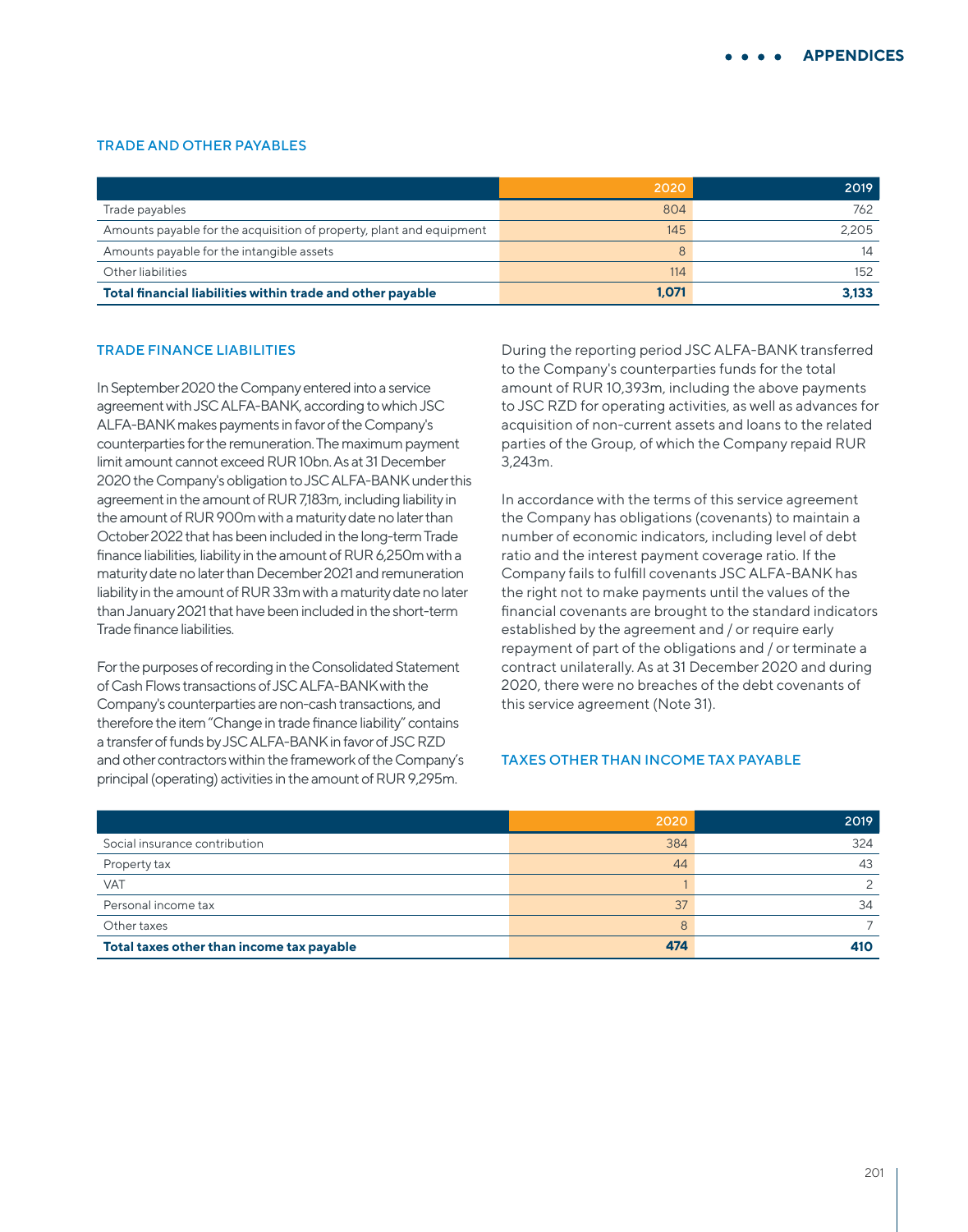

## SETTLEMENTS WITH EMPLOYEES

Settlements with employees as at 31 December 2020 and 31 December 2019 comprised accrued salaries and bonuses of RUR 1,025m and RUR 1,117m, respectively, and accruals for unused vacation of RUR 216m and RUR 193m, respectively.

## REVENUE AND SEGMENT INFORMATION

The Company's President is its chief operating decisionmaker. The Group's business activities are interdependent in providing customers with container shipping and other logistics services. As such, the Group's internal reporting, as reviewed by the President to assess performance and

allocate resources, is prepared as a single reportable segment. The Group's internal management reports are prepared on the same basis as these consolidated financial statements.

| Analysis of revenue by category                      | 2020    | 2019   |
|------------------------------------------------------|---------|--------|
| Integrated freight forwarding and logistics services | 96.665  | 79.895 |
| Agency fees                                          | 3,480   | 3,217  |
| Other                                                | 3,352   | 3.067  |
| <b>Total revenue</b>                                 | 103.497 | 86.179 |

| Analysis of revenue by location of customers | 2020    | 2019   |
|----------------------------------------------|---------|--------|
| Revenue from external customers              |         |        |
| Russia                                       | 83,440  | 67,669 |
| China                                        | 9,062   | 6,567  |
| Korea                                        | 4,617   | 5,923  |
| Germany                                      | 2,346   | 2,292  |
| Austria                                      | 998     | 531    |
| Kazakhstan                                   | 933     | 1,026  |
| Other                                        | 2,101   | 2,171  |
| <b>Total revenue</b>                         | 103,497 | 86,179 |

Performance obligations under revenue contracts are short-term in nature. All contract liabilities at

31 December 2019 were recognised as Revenue in 2020.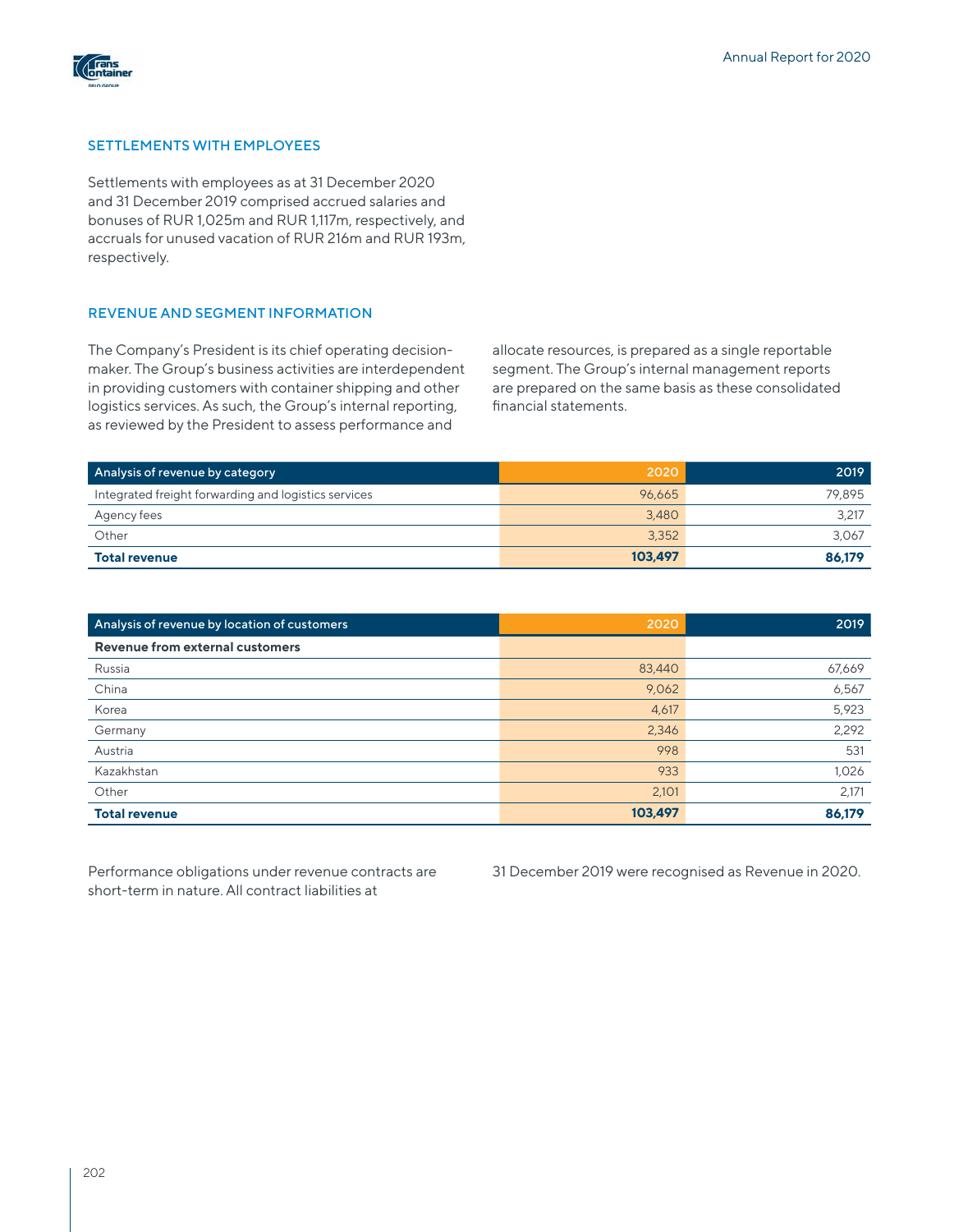## OTHER OPERATING INCOME

|                                                                   | 2020  | 2019  |
|-------------------------------------------------------------------|-------|-------|
| Gain from disposal of property, plant and equipment               | 681   | 705   |
| Gain from the sale of inventory and from the reuse of spare parts | 172   | 158   |
| Other operating income                                            | 371   | 298   |
| <b>Total other operating income</b>                               | 1.224 | 1.161 |

# OPERATING EXPENSES

|                                                                     | 2020                     | 2019   |
|---------------------------------------------------------------------|--------------------------|--------|
| Third-party charges related to principal activities                 | 62,721                   | 48,283 |
| Freight handling and transportation services                        | 7,994                    | 6,202  |
| Payroll and related charges                                         | 6,545                    | 6,492  |
| Materials, repair and maintenance                                   | 4,632                    | 3,692  |
| Depreciation and amortisation                                       | 4,569                    | 3,473  |
| Taxes other than income tax                                         | 688                      | 383    |
| Fuel costs                                                          | 206                      | 208    |
| Consulting and information services                                 | 189                      | 304    |
| Security                                                            | 184                      | 178    |
| License and software                                                | 171                      | 141    |
| Rent                                                                | 160                      | 149    |
| Change in provision for impairment of property, plant and equipment | $\overline{\phantom{a}}$ | 644    |
| Other expenses                                                      | 1,363                    | 1,420  |
| <b>Total operating expenses</b>                                     | 89,422                   | 71,569 |

The increase of third-party charges related to principal activities is mainly due to an increase in the volume of profitable transportation, the indexation of the Russian Railways tariff and an increase in tariffs for the other co-executors services.

## FINANCE EXPENSE

|                                       | 2020  | 2019    |
|---------------------------------------|-------|---------|
| Interest expense on RUR bonds         | 1,528 | 1.058   |
| Interest expense on bank loans        | 152   | $\circ$ |
| Interest expense on lease obligations | 112   | 51      |
| Trade finance expense                 | 64    |         |
| <b>Total finance expense</b>          | 1,856 | 1.118   |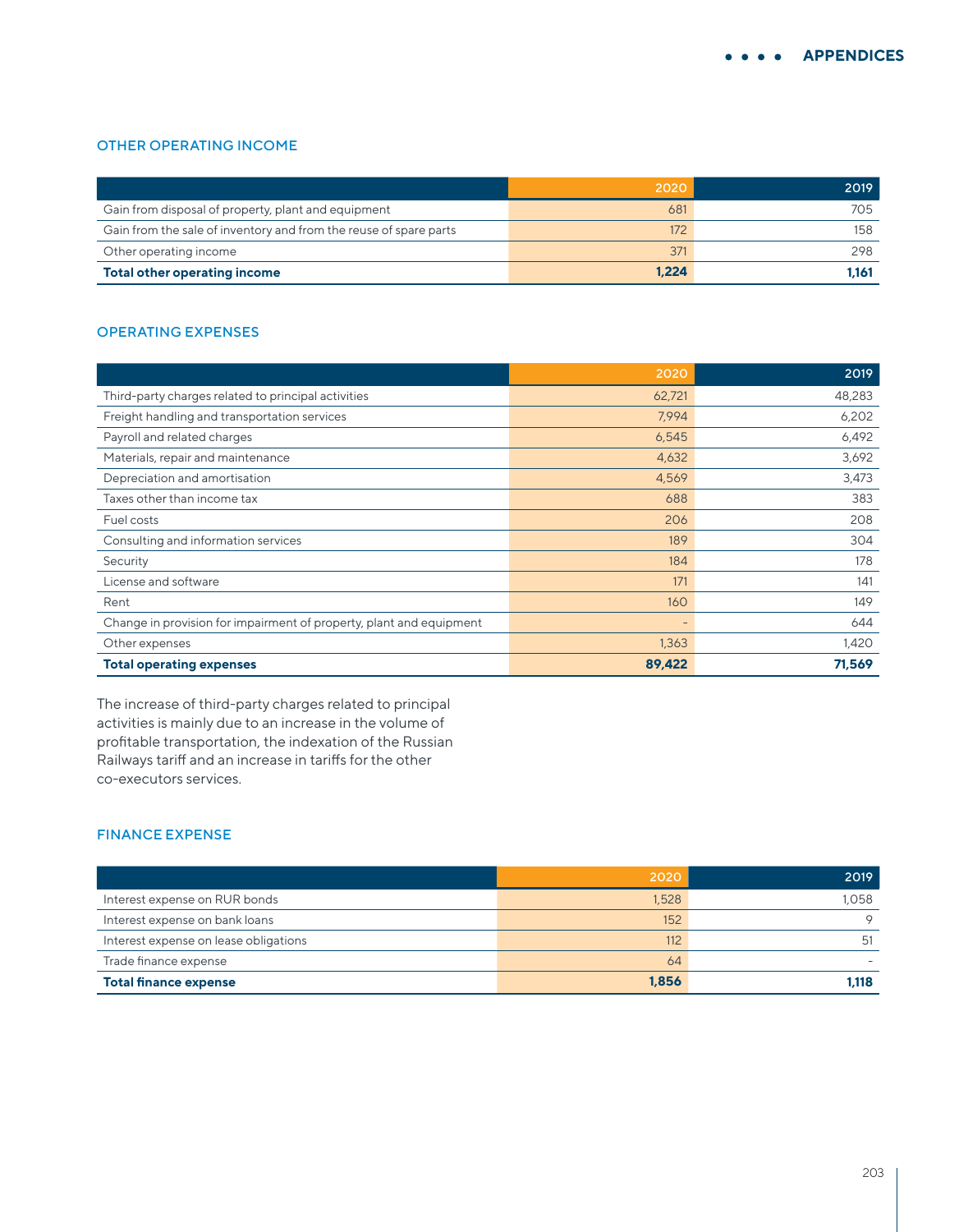

### INCOME TAX

|                             | 2020    | 2019    |
|-----------------------------|---------|---------|
| Current income tax expense  | (3,502) | (2,996) |
| Deferred income tax expense | (59)    | (650)   |
| Income tax expense          | (3,561) | (3,646) |

The statutory tax rate applied to the profit of the Group was 20% for the years ended 31 December 2020 and 31 December 2019.

Profit before income tax for financial reporting purposes is reconciled to income tax expense as follows:

|                                                                                                        | 2020    | 2019    |
|--------------------------------------------------------------------------------------------------------|---------|---------|
| Profit before income tax                                                                               | 16,220  | 15,396  |
| Theoretical tax charge at statutory rate of 20%                                                        | (3,244) | (3,079) |
| Tax effect of items which are not deductible or assessable for taxation purposes<br>and other effects: |         |         |
| Benefits in-kind and other non-deductible payments to employees                                        | (18)    | (36)    |
| Non-deductible charitable donations                                                                    | (58)    | (31)    |
| Non-taxable income of result of joint ventures                                                         | 20      | 117     |
| The effects of unrecognised deferred tax assets                                                        | (56)    | (114)   |
| The effect from non-current assets held for sale                                                       |         | (211)   |
| Other effects, net                                                                                     | (205)   | (292)   |
| Income tax expense                                                                                     | (3,561) | (3,646) |

Total accumulated temporary differences that arise between the Russian statutory tax base of assets and liabilities and their carrying amounts in the consolidated statements of financial position give rise to the following deferred tax effects:

|                                                | 1 January 2020 | Charged to profit<br>or loss | Charged to other<br>comprehensive<br>income | 31 December 2020 |
|------------------------------------------------|----------------|------------------------------|---------------------------------------------|------------------|
| Non-current assets classified as held for sale | 211            | (211)                        |                                             |                  |
| Investment property                            | 79             | Ô                            | 30                                          | 115              |
| Property, plant and equipment                  | 2,219          | 191                          |                                             | 2,410            |
| Employee benefits liability                    | (82)           | 20                           |                                             | (62)             |
| Trade and other receivables                    | (10)           | (120)                        |                                             | (130)            |
| Trade and other payables                       | (98)           | 182                          |                                             | 84               |
| Right-of-use assets                            | 92             | 28                           |                                             | 120              |
| Lease obligations                              | (100)          | (44)                         |                                             | (144)            |
| Accruals and other current liabilities         | 114            | (9)                          |                                             | 105              |
| Other                                          | 6              |                              |                                             | 6                |
| <b>Total net deferred tax liability</b>        | 2.431          | 43                           | 30                                          | 2.504            |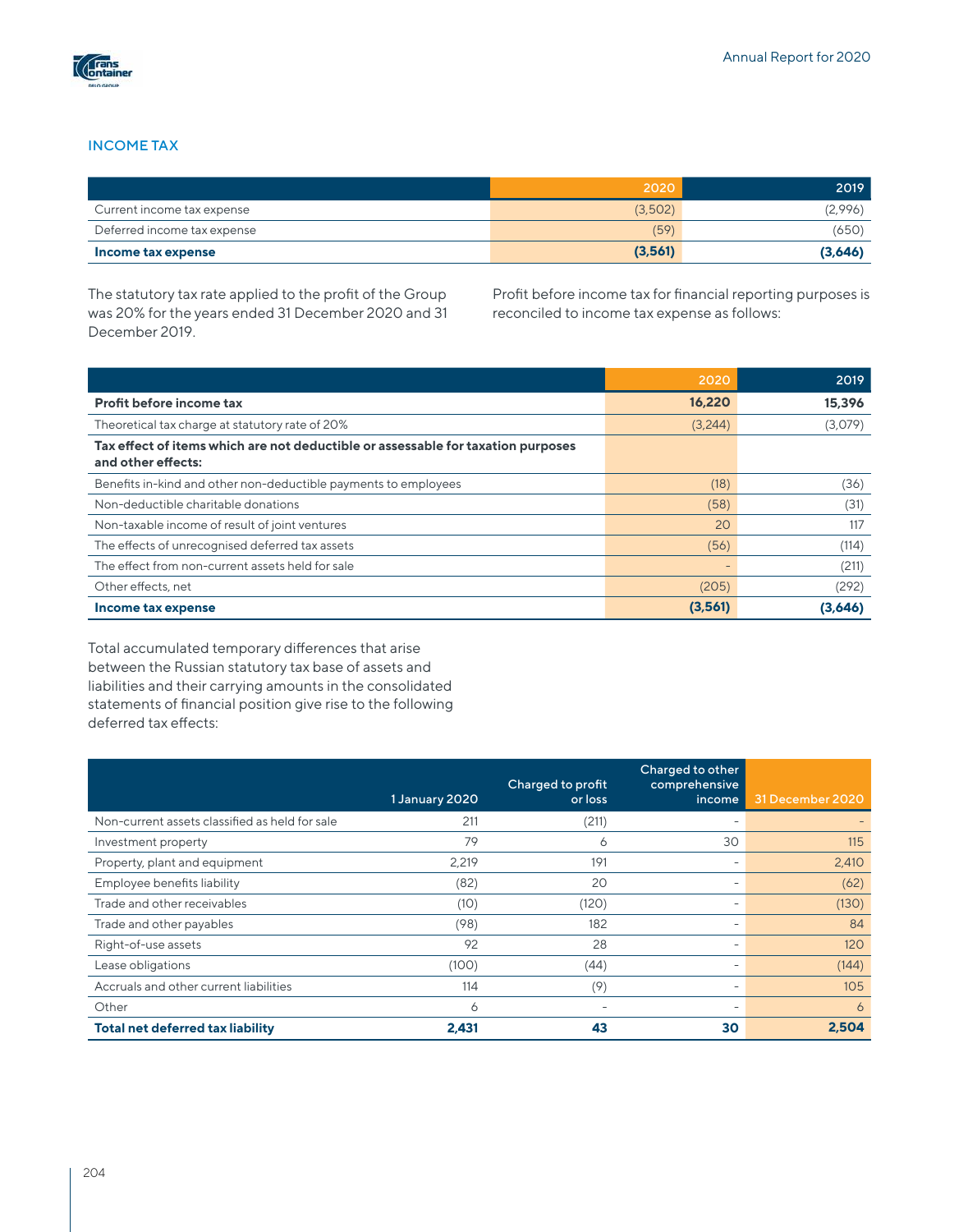| Non-current assets classified as held for sale | (19)                     | 16                           |                                             | (3)              |
|------------------------------------------------|--------------------------|------------------------------|---------------------------------------------|------------------|
|                                                | 1 January 2019           | Charged to profit<br>or loss | Charged to other<br>comprehensive<br>income | 31 December 2019 |
| Non-current assets classified as held for sale |                          | 211                          |                                             | 211              |
| Investment property                            | 78                       |                              |                                             | 79               |
| Property, plant and equipment                  | 2,059                    | 160                          |                                             | 2,219            |
| Employee benefits liability                    | (84)                     | 11                           | (9)                                         | (82)             |
| Trade and other receivables                    | (216)                    | 206                          |                                             | (10)             |
| Trade and other payables                       | (53)                     | (45)                         |                                             | (98)             |
| Right-of-use assets                            |                          | 92                           |                                             | 92               |
| Lease obligations                              |                          | (100)                        |                                             | (100)            |
| Accruals and other current liabilities         | $\overline{\phantom{0}}$ | 114                          |                                             | 114              |
| Other                                          | (2)                      | 8                            |                                             | 6                |
| <b>Total net deferred tax liability</b>        | 1.782                    | 658                          | (9)                                         | 2,431            |
| <b>Deferred tax assets</b>                     | (11)                     | (8)                          |                                             | (19)             |

The Group did not recognise a deferred tax liability for temporary differences of RUR 1,083m (31 December 2019: RUR 888m) in respect of investments in subsidiaries and joint ventures as the Group is able to control the timing of the reversal of these temporary differences and does not intend to reverse them in the foreseeable future.

Management has performed an analysis of the dividend policies at the Group's joint ventures with regard to the Group's potential deferred tax liabilities where the Group does not control reversal of the temporary difference or expects the reversal to occur in the foreseeable future. For all joint ventures, management expects that the carrying value of the investments would be recovered

primarily through a sale and partially through dividends. No deferred taxes related to potential reversal of taxable temporary difference are recognised in respect of all joint ventures because any sale would occur in a tax free jurisdiction.

In the context of the Group's current structure, tax losses and current tax assets of different group companies may not be offset against current tax liabilities and taxable profits of other group companies and, accordingly, taxes may accrue even where there is a consolidated tax loss. Therefore, deferred tax assets and liabilities are offset only when they relate to the same taxable entity and there is a legally enforceable right to offset current tax assets against current tax liabilities.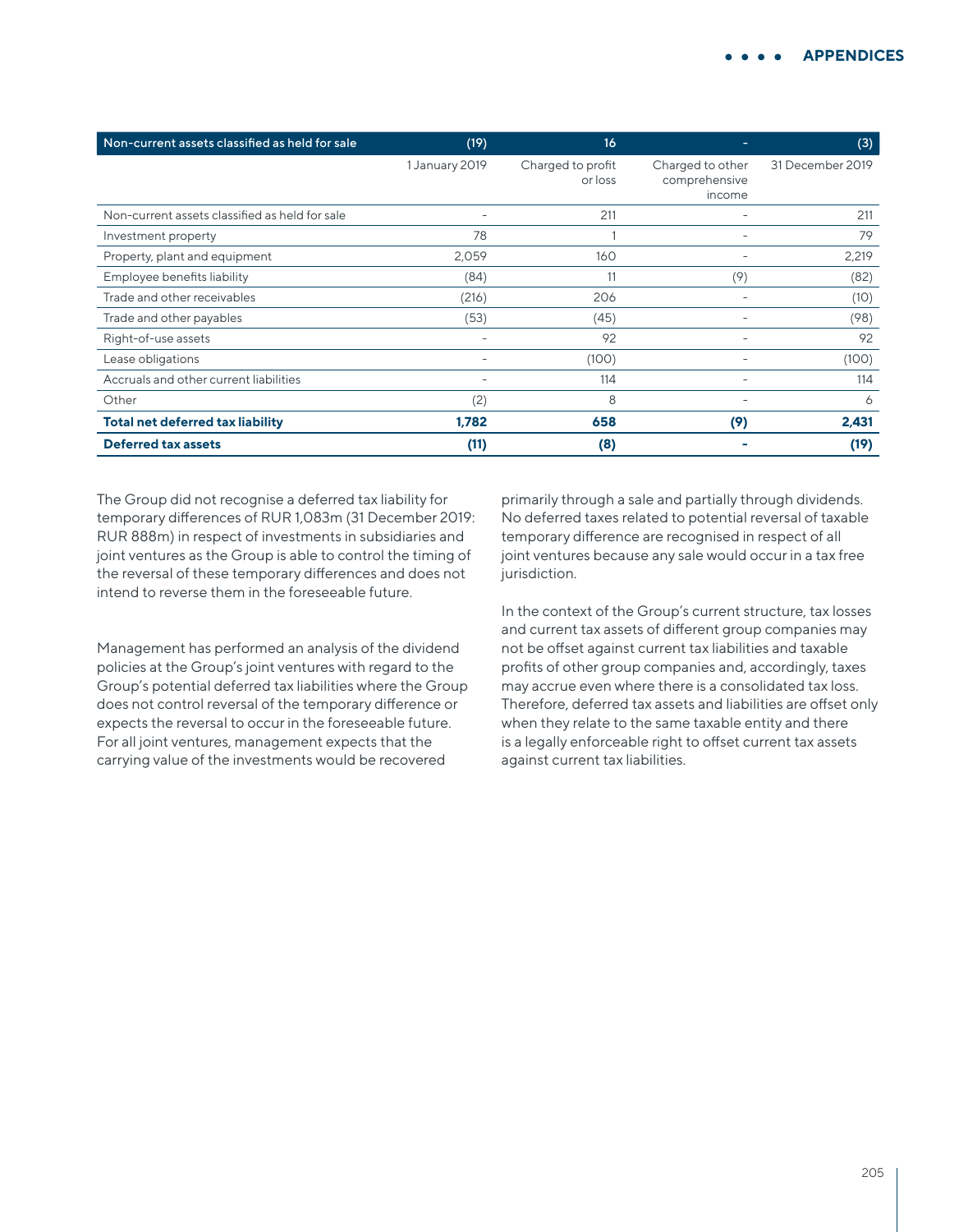

## BALANCES AND TRANSACTIONS WITH RELATED PARTIES

In accordance with IAS 24 "Related party disclosures", parties are considered to be related if they are under common control or if one party has the ability to control the other party or can exercise significant influence or joint control over the other party in making financial and operational decisions. In considering each possible related-party relationship, attention is directed to the substance of the relationship, not merely the legal form. Related parties may enter into transactions which unrelated parties might not, and transactions between related parties may not be effected on the same terms, conditions and amounts as transactions between unrelated parties.

The nature of the related-party relationships for those related parties with which the Group has entered into significant transactions, or had significant balances outstanding as at 31 December 2020 and 31 December 2019, are disclosed below:

|                                                                                       | Nature of relationship                                |                                                       |
|---------------------------------------------------------------------------------------|-------------------------------------------------------|-------------------------------------------------------|
| <b>Related party</b>                                                                  | 31 December 2020                                      | 31 December 2019                                      |
| LLC UK Delo                                                                           | Ultimate parent company                               | Ultimate parent company                               |
| <b>LLC Delo-Centr</b>                                                                 | Immediate parent company                              | Immediate parent company                              |
| JSC Atomenergoprom                                                                    | Significant shareholder                               | Significant shareholder                               |
| LLC Enysei Capital                                                                    |                                                       | Significant shareholder                               |
| Bank VTB (PJSC)                                                                       | State-controlled Company                              | Significant shareholder                               |
| PJSC Sberbank                                                                         | State-controlled Company                              | State-controlled Company                              |
| Bank GPB (JSC)                                                                        | State-controlled Company                              |                                                       |
| OJSC Russian Railways (RZD)                                                           | State-controlled Company                              | State-controlled Company                              |
| <b>JSC Kedentransservice</b>                                                          |                                                       | Joint venture of the Company                          |
| Oy ContainerTrans Scandinavia Ltd.                                                    | Joint venture of the Company                          | Joint venture of the Company                          |
| Chinese-Russian Rail-Container International<br>Freight Forwarding (Beijing) Co, Ltd. | Joint venture of the Company                          | Joint venture of the Company                          |
| LLC Freight Village Kaluga Sever (FVK Sever<br>Group) (Note 9)                        | Joint venture of the Company                          | Joint venture of the Company                          |
| JSC Carriage Repair Company - 1                                                       | State-controlled Company                              | <b>State-controlled Company</b>                       |
| JSC Carriage Repair Company - 2                                                       |                                                       | <b>State-controlled Company</b>                       |
| <b>JSC RZD Logistics</b>                                                              | <b>State-controlled Company</b>                       | <b>State-controlled Company</b>                       |
| Non-state Pension Fund Blagosostoyanie                                                | Post-employment benefit plan for<br>Company employees | Post-employment benefit plan for Company<br>employees |

The Group's ultimate controlling party until 12 December 2019 was the Russian Federation and, therefore, all companies related to the Russian Federation are also treated as related parties of the Group until that date.

Since 13 December 2019 LLC Delo-Center was the immediate parent of the Group. LLC UK Delo, its subsidiaries, associates and joint ventures (Delo Group) are the Group's related parties. The Group's ultimate parent company is LLC UK Delo. The significant shareholder of Delo Group is the Group Atomenergoprom, which is controlled by the Russian Federation, and, therefore, all companies related to the Russian Federation are also treated as related parties of the Group for the purposes of these consolidated financial statements.

In the ordinary course of business, the Group enters into various transactions and has outstanding balances with government related entities and governmental bodies, which are shown as "Other related parties" in the tables below. The Group also enters in transactions with government entities for acquisition of goods and providing services like electricity, taxes and post services. The majority of related-party transactions are with OJSC Russian Railways, its subsidiaries (RZD Group), its joint ventures and associates shown in the table below as "Other RZD group entites" until 12 December 2019 (as "Other related parties" from 19 December 2019), and PJSC Bank VTB, which is a state-controlled entity. PJSC Bank VTB provides settlement and cash servicing of Company's bank accounts and carries out depository operations for free funds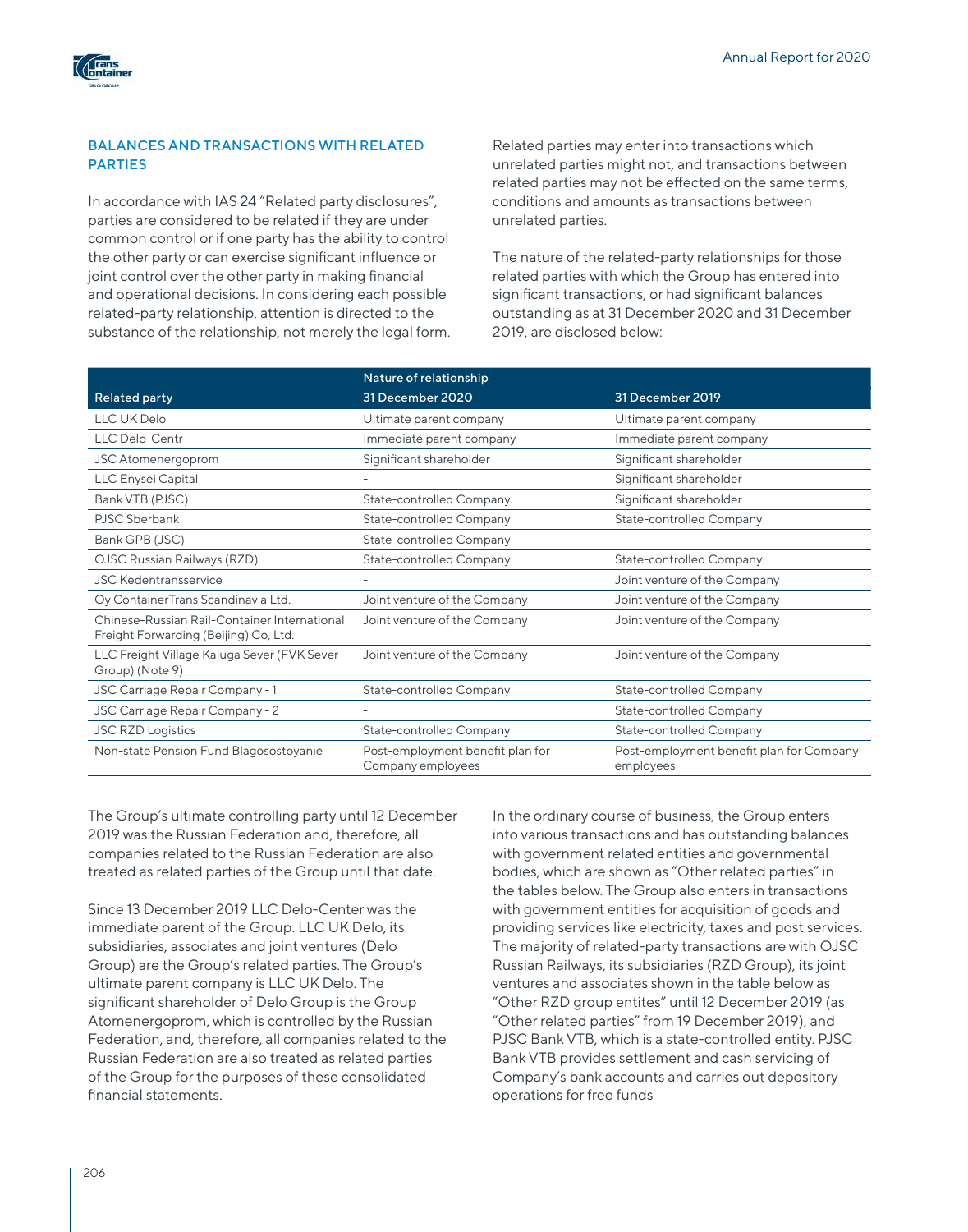## Relationships with JSC RZD, its subsidiaries, joint ventures and associates

The Group carries out various transactions with RZD, which is the sole owner and provider of railroad infrastructure and locomotive services in Russia. Furthermore, RZD Group owns the vast majority of railcar repair facilities in Russia, which the Group uses to maintain its rolling stock in operating condition.

Under current Russian regulations, only RZD can perform certain functions associated with arranging the container transportation process. RZD engages the Company to act as its agent in the performance of these functions.

Group's revenue generated from such transactions with JSC RZD is reported as agency fees in the consolidated statement of profit or loss and other comprehensive income.

Transactions and outstanding balances with related parties as at and for the year ended 31 December 2020 are shown below:

|                                                            | Ultimate parent<br>company (LLC UK | Immediate<br>parent<br>company (LLC | Other<br>Delo group | Group's Joint  | Other related  |        |
|------------------------------------------------------------|------------------------------------|-------------------------------------|---------------------|----------------|----------------|--------|
|                                                            | Delo)                              | Delo-Center)                        | entities            | ventures       | parties        | Total  |
| Assets                                                     |                                    |                                     |                     |                |                |        |
| Non-current assets                                         |                                    |                                     |                     |                |                |        |
| Right-of-use assets                                        |                                    | $\overline{a}$                      | 237                 | $\overline{a}$ | 161            | 398    |
| Long-term loans                                            | 10,000                             |                                     |                     |                |                | 10,000 |
| <b>Current assets</b>                                      |                                    |                                     |                     |                |                |        |
| Cash and cash<br>equivalents                               |                                    | $\overline{a}$                      | $\overline{a}$      |                | 7,588          | 7,588  |
| Trade receivables                                          | $\overline{a}$                     | $\overline{a}$                      | 57                  | 28             | 483            | 568    |
| Advances to suppliers                                      | $\overline{a}$                     | $\overline{a}$                      | 11                  | $\frac{1}{2}$  | 743            | 754    |
| Short-term loans                                           | $\bar{\phantom{a}}$                | 2,100                               | $\bar{\phantom{a}}$ | $\overline{a}$ | $\overline{a}$ | 2,100  |
| Other assets                                               | $\overline{a}$                     | $\overline{a}$                      | $\bar{\phantom{a}}$ | 28             | 22             | 50     |
| <b>Total assets</b>                                        | 10,000                             | 2,100                               | 305                 | 56             | 8,997          | 21,458 |
| Liabilities                                                |                                    |                                     |                     |                |                |        |
| <b>Non-current liabilities</b>                             |                                    |                                     |                     |                |                |        |
| Long-term debt                                             | $\frac{1}{2}$                      | $\overline{\phantom{0}}$            | $\overline{a}$      | $\equiv$       | 40,000         | 40,000 |
| Long-term lease<br>obligations                             |                                    |                                     | $\overline{c}$      |                | 145            | 147    |
| <b>Current liabilities</b>                                 |                                    |                                     |                     |                |                |        |
| Contracts liabilities                                      | ÷,                                 | $\overline{a}$                      | 545                 | 20             | 91             | 656    |
| Current portion of long-<br>term debt                      |                                    |                                     |                     |                | 20             | 20     |
| Short-term lease<br>obligations                            | $\overline{a}$                     | $\overline{\phantom{0}}$            | 348                 | $\overline{a}$ | 24             | 372    |
| Other payables                                             | $\overline{a}$                     | $\overline{a}$                      | 83                  | 28             | 81             | 192    |
| <b>Total liabilities</b>                                   | L,                                 | ÷,                                  | 978                 | 48             | 40,361         | 41,387 |
| <b>Revenue</b>                                             |                                    |                                     |                     |                |                |        |
| Integrated freight<br>forwarding and logistics<br>services | L.                                 |                                     | 5,140               | 586            | 3,108          | 8,834  |
| Agency fees                                                | $\frac{1}{2}$                      |                                     |                     | $\blacksquare$ | 3,410          | 3,410  |
| Other services                                             | $\overline{a}$                     |                                     | 733                 | $\overline{4}$ | 356            | 1,093  |
| Interest income on<br>deposits                             | $\overline{a}$                     |                                     |                     | $\overline{a}$ | 131            | 131    |
| Interest income on long-<br>term loan                      | 277                                | 36                                  | $\overline{a}$      | $\overline{a}$ |                | 313    |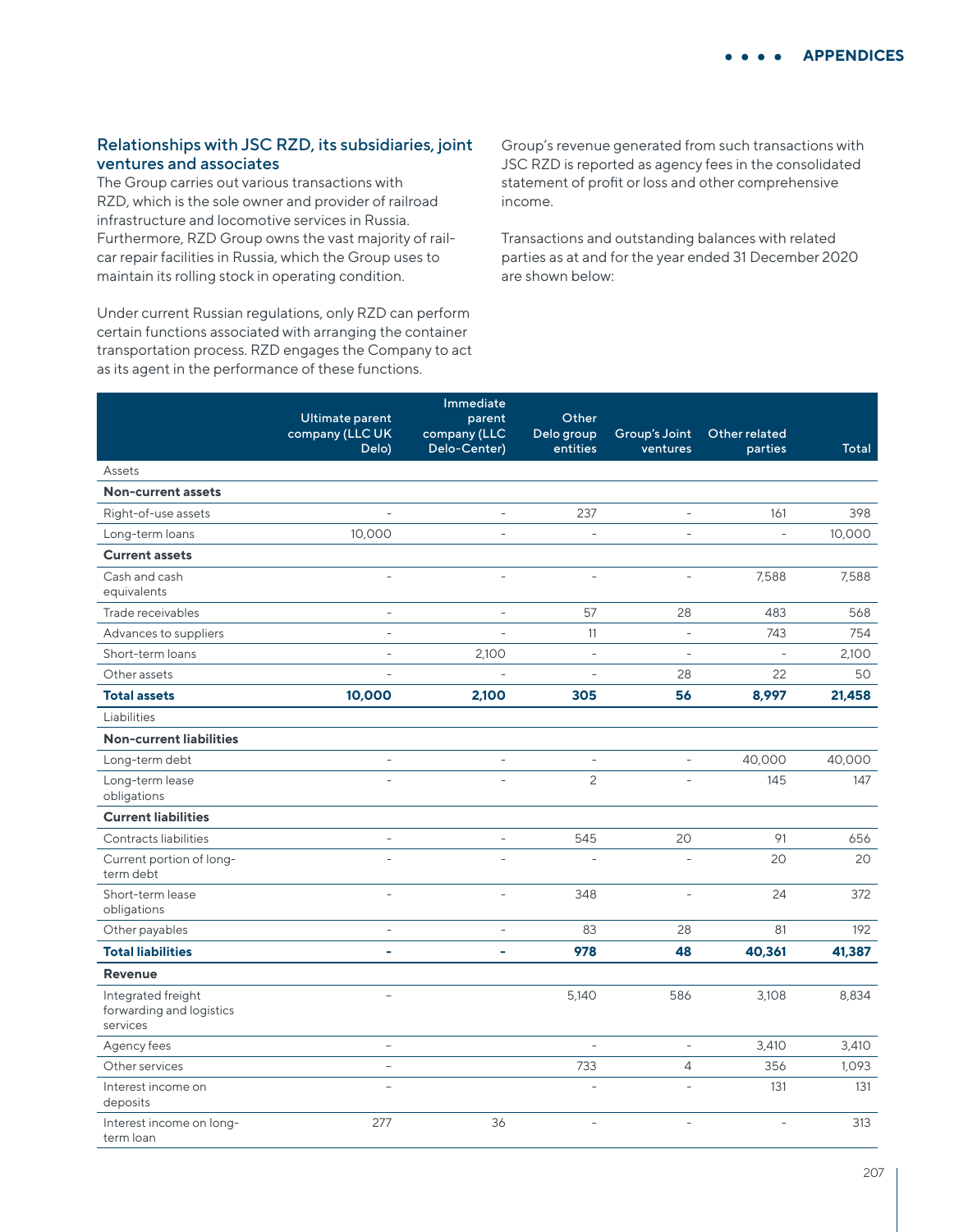

|                                                           | Ultimate parent<br>company (LLC UK<br>Delo) | Immediate<br>parent<br>company (LLC<br>Delo-Center) | Other<br>Delo group<br>entities | Group's Joint<br>ventures | Other related<br>parties | Total  |
|-----------------------------------------------------------|---------------------------------------------|-----------------------------------------------------|---------------------------------|---------------------------|--------------------------|--------|
| <b>Dividends</b>                                          |                                             |                                                     | $\overline{\phantom{a}}$        | 517                       | $\overline{\phantom{a}}$ | 517    |
| Other income                                              |                                             |                                                     |                                 |                           | 27                       | 27     |
| <b>Total income</b>                                       | 277                                         | 36                                                  | 5,873                           | 1,107                     | 7,032                    | 14,325 |
| <b>Operating Expenses</b>                                 |                                             |                                                     |                                 |                           |                          |        |
| Third-party charges<br>related to principal<br>activities |                                             |                                                     | 325                             | 1,611                     | 51,030                   | 52,966 |
| Freight and<br>transportation services                    |                                             |                                                     | ÷                               | 149                       | 6,334                    | 6,483  |
| Repair services                                           | $\qquad \qquad -$                           |                                                     | 10 <sup>°</sup>                 | 233                       | 1.456                    | 1,699  |
| Other expenses                                            | $\equiv$                                    |                                                     |                                 | 34                        | 387                      | 421    |
| Interest expense on<br>lease obligations                  |                                             |                                                     | 41                              |                           | 15                       | 56     |
| <b>Total expenses</b>                                     |                                             |                                                     | 376                             | 2,027                     | 59,222                   | 61,625 |
| Purchases of property,<br>plant and equipment             |                                             |                                                     | ÷                               | ÷                         | 114                      | 114    |
| Purchases of inventory                                    | ÷,                                          |                                                     | $\sim$                          | $\equiv$                  | 418                      | 418    |
| Contributions to non-<br>state pension funds              |                                             |                                                     |                                 |                           | 77                       | 77     |
| <b>Total other</b><br>transactions                        | -                                           |                                                     | $\blacksquare$                  | $\blacksquare$            | 609                      | 609    |

Long-term and short-term loans to related parties, as well as their key terms, are summarized in Note 13.

Information regarding settlements under the nonrevolved credit line agreement PJSC Sberbank presented in Note 16.

Information on the financial guarantee issued by the Company for the Joint venture LLC Freight Village Kaluga Sever under the loan agreement with related party PJSC GTLK is disclosed in Note 9.

Transactions and outstanding balances with related parties as at and for the year ended 31 December 2019 are shown below:

|                           | RZD (till 12<br>December 2019<br>ultimate parent<br>company) | Other RZD<br>group entities | Group's Joint<br>ventures | Other related<br>parties | Total |
|---------------------------|--------------------------------------------------------------|-----------------------------|---------------------------|--------------------------|-------|
| <b>Assets</b>             |                                                              |                             |                           |                          |       |
| Cash and cash equivalents | $\overline{\phantom{0}}$                                     | 257                         | $\overline{\phantom{0}}$  | 2,694                    | 2,951 |
| Short-term investments    | $\overline{\phantom{0}}$                                     | $\overline{\phantom{0}}$    | $\overline{\phantom{0}}$  | 2,900                    | 2,900 |
| Trade receivables         | 402                                                          | 2                           | (3)                       | $\overline{\phantom{0}}$ | 401   |
| Advances to suppliers     | 927                                                          | 46                          | 51                        | 4                        | 1,028 |
| Other assets              | 5                                                            | 3                           | 22                        | 18                       | 48    |
| <b>Total assets</b>       | 1,334                                                        | 308                         | 70                        | 5,616                    | 7,328 |
| <b>Liabilities</b>        |                                                              |                             |                           |                          |       |
| Contracts liabilities     | 28                                                           | 13                          | 105                       | 20                       | 166   |
| Other liabilities         | 32                                                           | 93                          | 18                        | 16                       | 159   |
| <b>Total liabilities</b>  | 60                                                           | 106                         | 123                       | 36                       | 325   |
| <b>Revenue</b>            |                                                              |                             |                           |                          |       |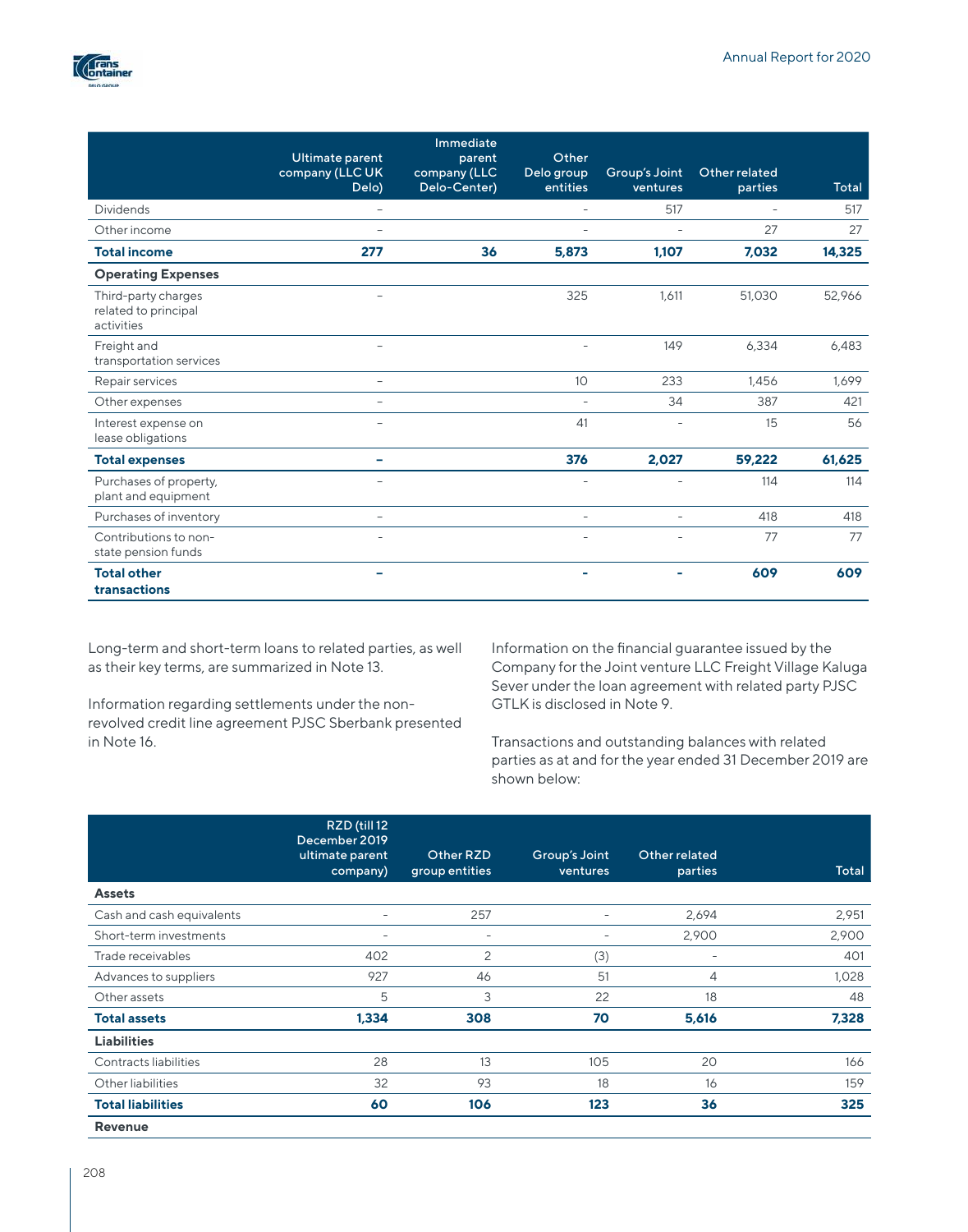|                                                         | RZD (till 12<br>December 2019 | Other RZD                |                           | Other related  |        |
|---------------------------------------------------------|-------------------------------|--------------------------|---------------------------|----------------|--------|
|                                                         | ultimate parent<br>company)   | group entities           | Group's Joint<br>ventures | parties        | Total  |
| Agency fees                                             | 3,159                         |                          |                           |                | 3,159  |
| Integrated freight forwarding<br>and logistics services |                               | 3,465                    | 737                       | 151            | 4,353  |
| Other revenue                                           | 335                           | 93                       | 14                        | $\mathbf{1}$   | 443    |
| Interest income on deposits                             | $\overline{\phantom{a}}$      | 4                        | $\overline{\phantom{a}}$  | 197            | 201    |
| Dividends from joint ventures                           | $\overline{\phantom{a}}$      | $\overline{\phantom{a}}$ | 329                       |                | 329    |
| Other income                                            | 11                            | 83                       | $\overline{\phantom{a}}$  | 8              | 102    |
| <b>Total income</b>                                     | 3,505                         | 3,645                    | 1.080                     | 357            | 8,587  |
| <b>Operating Expenses</b>                               |                               |                          |                           |                |        |
| Freight and transportation<br>services                  | 4,953                         |                          | 275                       |                | 5,228  |
| Third-party charges related to<br>principal activities  | 38,623                        | (11)                     | 3,356                     | 3              | 41.971 |
| Repair services                                         | 378                           | 1,624                    | 34                        | $\overline{c}$ | 2,038  |
| Other expenses                                          | 145                           | 76                       | 53                        | 234            | 508    |
| <b>Total expenses</b>                                   | 44.099                        | 1,689                    | 3,718                     | 239            | 49,745 |
| Purchases of property, plant and<br>equipment           | $\overline{\phantom{a}}$      | $\overline{c}$           | $\overline{\phantom{0}}$  | 285            | 287    |
| Purchases of inventory                                  | $\bar{a}$                     | 168                      | $\overline{\phantom{a}}$  | 34             | 202    |
| Contributions to non-state<br>pension funds             | $\overline{\phantom{a}}$      |                          | $\overline{\phantom{0}}$  | 111            | 111    |
| <b>Total other transactions</b>                         |                               | 170                      |                           | 430            | 600    |

Transactions with Russian Railways for the period from 13 December 2019 to 18 December 2019 are not related party transactions.

Transactions with Delo Group's companies for the period from 13 to 31 December 2019 (from the date of sale of a controlling interest in the Company) and outstanding balances with related parties as at and for the year ended 31 December 2019 amounted to: accounts receivables – RUR 10m, accounts payable – RUR 141m, revenue – RUR 93m, expenses – RUR 11m.

## Dividends

14 December 2020 the Group declared dividends payable to immediate parent company LLC Delo-Centr in the amount of RUR 39,823m which were paid in December 2020.

25 September 2019 the Group declared dividends payable to JSC UTLC, LLC Enysei Capital and PJSC Bank VTB in the amount of RUR 1,074m, RUR 531m and RUR 533m, respectively, which were paid in October 2019.

21 May 2019 the Group declared dividends payable to JSC UTLC, LLC Enysei Capital and PJSC Bank VTB in the amount of RUR 3,337m, RUR 1,651m and RUR 1,658m, respectively, which were paid in June 2019.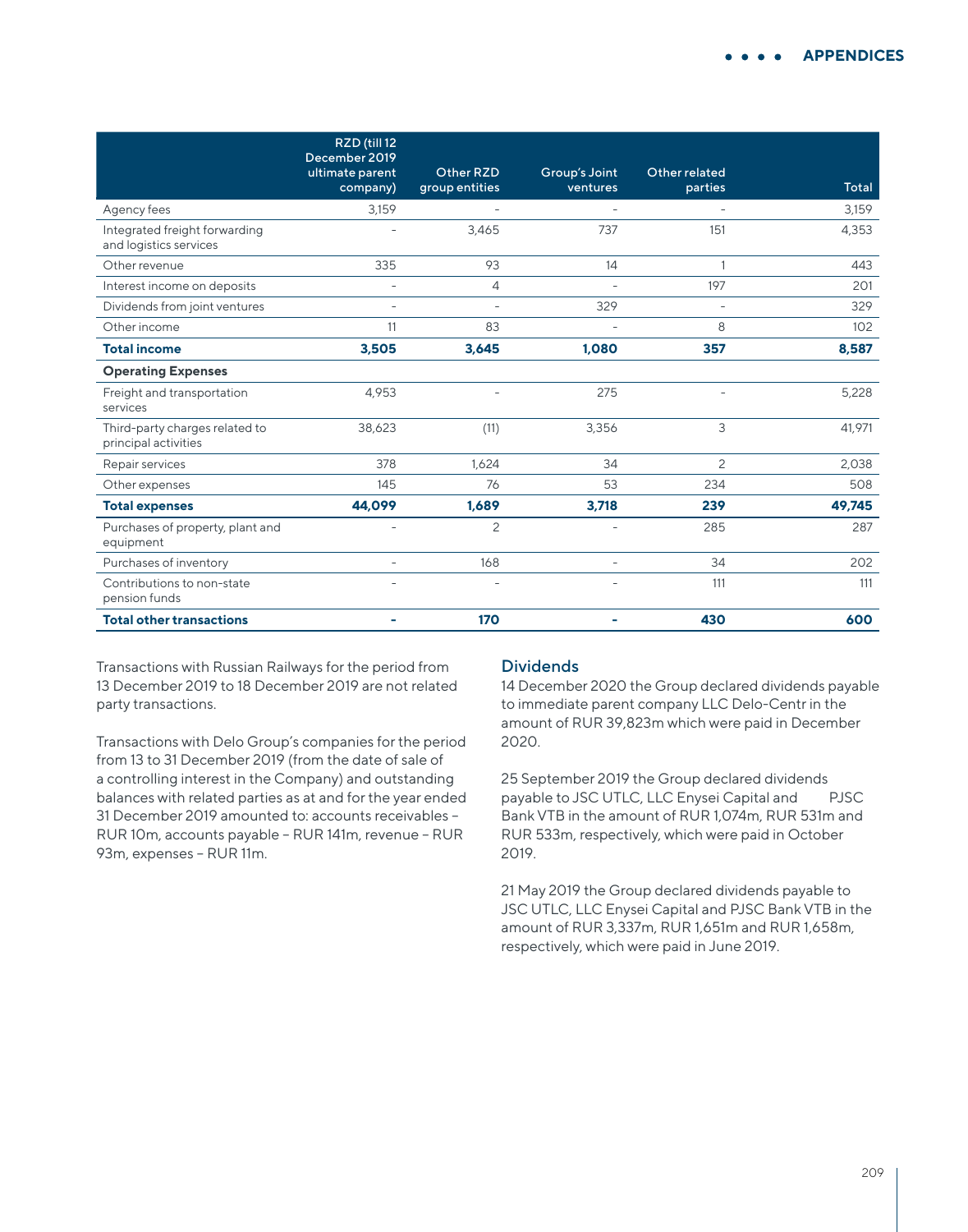

## Compensation of key management personnel

Key management personnel consist of members of the Company's Board of Directors of the Company, as well as the President of the Company, his deputies (first vicepresident, vice-presidents) and directors of the central office who are under direct control of the President in accordance with the Company's existing organisational structure and comprised 20 and 21 persons as at 31 December 2020 and 31 December 2019, respectively.

Total gross compensation to key management personnel, including social contributions and before withholding of personal income tax, amounted to RUR 676m (including total social contributions of

RUR 87m) and RUR 846m (including total social insurance contributions of RUR 113m) for the years ended 31 December 2020 and 31 December 2019, respectively.

This compensation is included under payroll and related charges in the consolidated profit and loss and comprises primarily short-term benefits. Major part of compensation for Key management personnel is generally short-term except for contributions under pension plans with defined benefits. Defined benefits to Key management of the Group are calculated based on the same terms as for other employees.

As at 31 December 2020 liabilities in respect of Key management personnel recognised in settlements with employees amounted to RUR 360m, and on employee benefit liability amounted to RUR 1m (RUR 512m and RUR 2m respectively as at 31 December 2019).

## LIABILITIES ARISING FROM FINANCING ACTIVITIES

|                                       | As at 1 January<br>2020  | Cash flow | Reclassification of<br>current portion of<br>long-term debt | Non-monetary<br>changes | As at 31 December<br>2020 |
|---------------------------------------|--------------------------|-----------|-------------------------------------------------------------|-------------------------|---------------------------|
| Long-term debt                        | 18.461                   | 42,000    | (6,000)                                                     | 8                       | 54,469                    |
| Current portion of long-<br>term debt | 2.967                    | (4,216)   | 4.000                                                       | 1.674                   | 4,425                     |
| Short-term debt                       |                          | 1.000     | 2.000                                                       |                         | 3,003                     |
| Lease obligations                     | 924                      | (529)     |                                                             | 931                     | 1.326                     |
| Dividends paid                        | $\overline{\phantom{0}}$ | (39, 823) |                                                             | 39,823                  |                           |
| <b>Total</b>                          | 22,352                   | (1,568)   |                                                             | 42.439                  | 63.223                    |

The cash flow of the current portion of long-term debts for the year ended 31 December 2020 includes interest paid in the amount of RUR 1,716m.

|                                       | As at 1 January<br>2019  | Cash flow | Reclassification of<br>current portion of<br>long-term debt | Non-monetary<br>changes | As at 31 December<br>2019 |
|---------------------------------------|--------------------------|-----------|-------------------------------------------------------------|-------------------------|---------------------------|
| Long-term debt                        | 10.980                   | 9.974     | (2,500)                                                     |                         | 18,461                    |
| Current portion of long-<br>term debt | 326                      | (925)     | 2.500                                                       | 1.066                   | 2,967                     |
| Lease obligations                     |                          | (100)     |                                                             | 1.024                   | 924                       |
| Dividends paid                        | $\overline{\phantom{0}}$ | (8,822)   |                                                             | 8.822                   |                           |
| <b>Total</b>                          | 11.306                   | 127       |                                                             | 10.919                  | 22.352                    |

The cash flow of the current portion of long-term debts for the year ended 31 December 2019 includes interest paid in the amount of RUR 925m.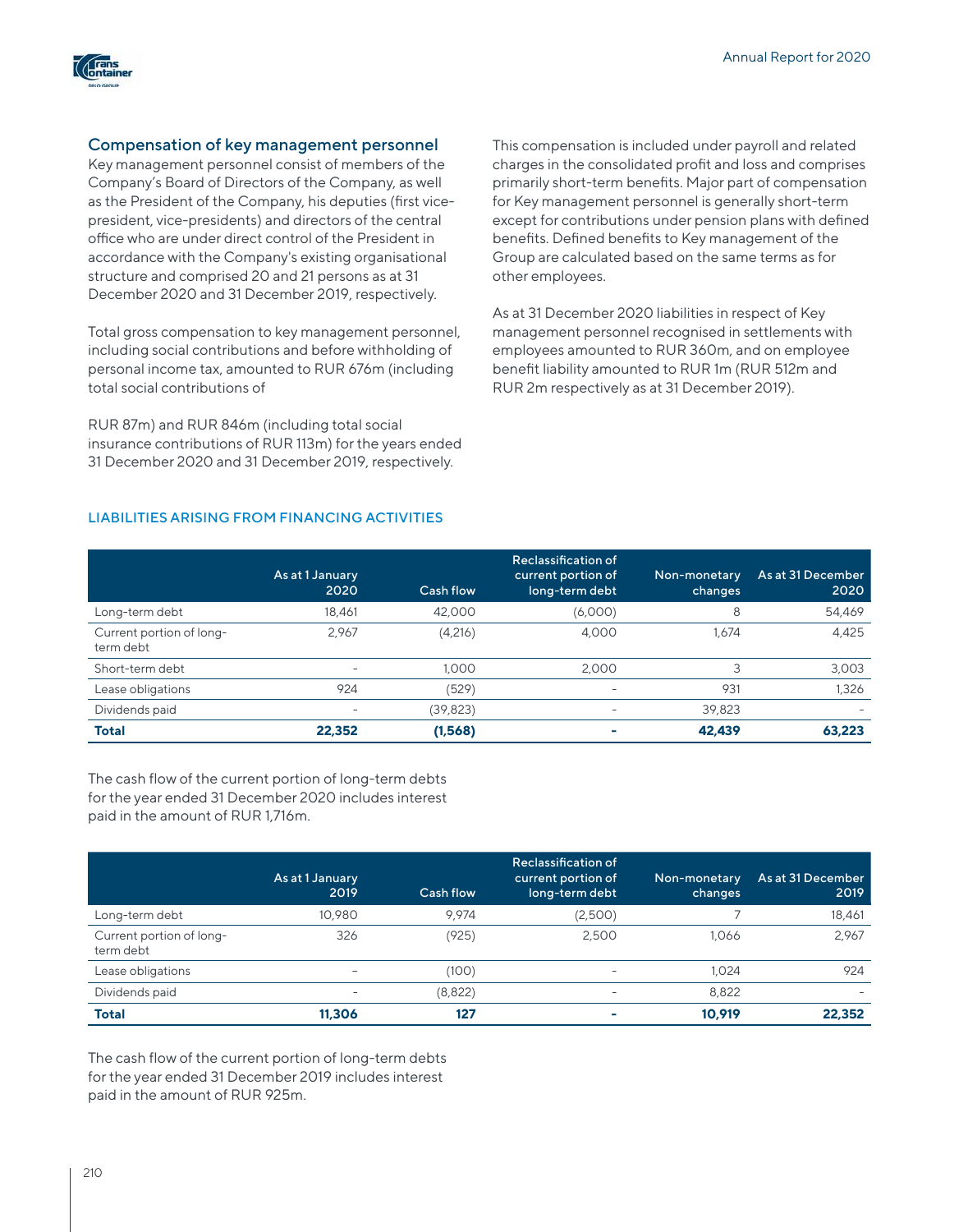#### COMMITMENTS, OPERATING RISKS AND **CONTINGENCIES**

The Group's capital commitments as at 31 December 2020 and 31 December 2019 consisted of the following, including VAT:

|                                                                                      | 2020  | 2019   |
|--------------------------------------------------------------------------------------|-------|--------|
| Acquisition of containers and flatcars                                               | 7.349 | 25,945 |
| Construction of container terminal complexes and modernisation of<br>existing assets |       |        |
| Acquisition of lifting machines and other equipment                                  | 146   |        |
| <b>Total capital commitments</b>                                                     | 7.502 | 25.951 |

Decrease in capital commitments is mainly relates to the contracts execution.

## Compliance with the terms of agreements (covenants).

Company has an obligations to comply with certain terms of the agreements (covenants) related to the existing guarantee agreement for the execution of LLC Freight Village Kaluga Sever (FVKS) obligations under the loan agreement with PJSC GTLK (Note 9), credit line agreement revolved with JSC Raiffeisenbank (Note 16), credit line agreement non-revolved with PJSC Sberbank (Note 16) and service agreement with JSC ALFA-BANK (Note 21). Failure to comply with these conditions may lead to negative consequences for the Company, including requirements for early repayment of obligations. As at 31 December 2020 and as at 31 December 2019 the Company was in compliance with all the terms of the agreements.

#### Operating environment of the Group

The Russian Federation displays certain characteristics of an emerging market. Its economy is particularly sensitive to oil and gas prices. The legal, tax and regulatory frameworks continue to develop and are subject to frequent changes and varying interpretations. The Russian economy continues to be negatively impacted by ongoing political tension in the region and international sanctions against certain Russian companies and individuals.

Further, on 11 March 2020, the World Health Organisation declared the outbreak of COVID-19 a global pandemic. In response to the pandemic, the Russian authorities implemented numerous measures attempting to contain the spreading and impact of COVID-19, such as travel bans and restrictions, quarantines, shelter-in-place orders and limitations on business activity, including closures. These measures have, among other things, severely

restricted economic activity in Russia and have negatively impacted, and could continue to negatively impact businesses, market participants, clients of the Group, as well as the Russian and global economy for an unknown period of time.

During the year ended 31 December 2020 the Group largely compensated the impact of the coronavirus on its activity and its financial position through a diversified customer base and wide geography of operations, which ensured stability in the Group's performance.

The Group's management is taking necessary precautions to protect the safety and well-being of employees, contractors and their families against the infectious spread of COVID-19, while maintaining business continuity and commitment to meet the needs of customers domestically and internationally. The Group's management continues to work closely with authorities, as well as partners, to contain the spread of the coronavirus and to take appropriate actions, where necessary, to minimize the possible disruptions of the Group's business operations.

Management will continue to monitor the potential impact and will take all steps possible to mitigate any effects.

The future effects of the current economic situation and the above measures are difficult to predict and management's current expectations and estimates could differ from actual results.

## Transfer pricing

Russian transfer pricing (TP) legislation is generally aligned with the international TP principles developed by the Organisation for Economic Cooperation and Development (OECD), although it has specific features.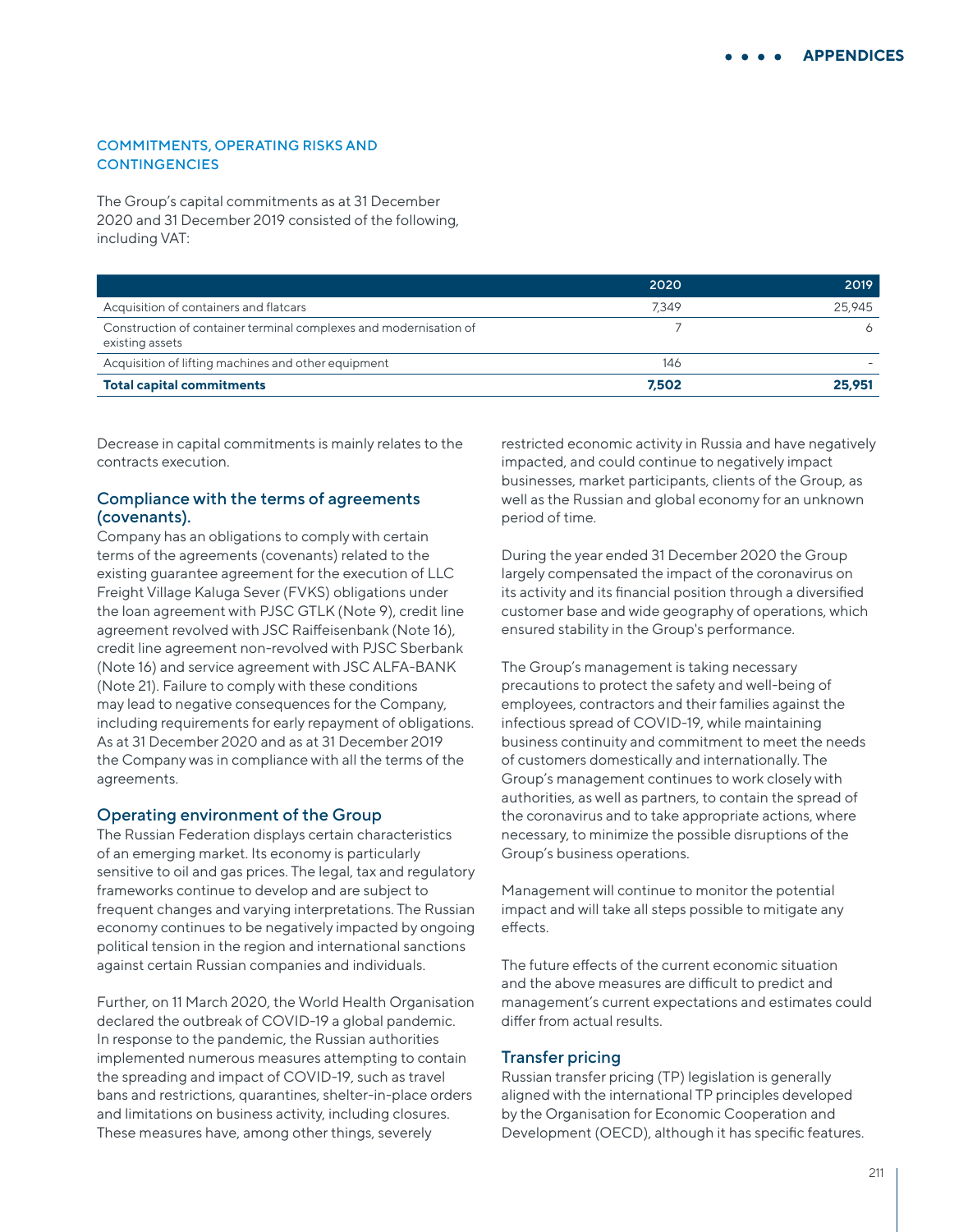

The TP legislation provides for the possibility of additional tax assessment for controlled transactions (transactions between related parties and certain transactions between unrelated parties) if such transactions are not on an arm'slength basis. The management has implemented internal controls to comply with current Russian tax TP legislation.

Russian tax legislation does not contain clear guidance on some issues, the solution of which is complicated, including the lack of established law enforcement practice. In such cases, the Group applies professional judgment, which, if necessary, will be substantiated and confirmed.

The Controlled Foreign Company (CFC) legislation introduced Russian taxation on profits of foreign companies and non-corporate structures (including trusts) controlled by Russian tax residents (controlling parties). CFC's profits are subject to a 20% tax rate. As a result of the analysis of the relevant foreign companies' business and the structure of earnings, expenses, dividend policy, evaluation of tax residency status, management of the Group has not identified any liabilities for taxes to the Russian budget in respect of CFC's profits.

Because of the ambiguity of formulation of current Russian tax legislation, the Group can use the provisions of the tax law in the interpretation that differs from the applicable by regulatory authorities. While management estimates that it is probable that the tax positions and interpretations that it has taken can be sustained, there is a possible risk that an incremental outflow of resources will be required should such tax positions and interpretations be challenged by the tax authorities. The impact of any such challenge cannot be reliably estimated, however, it may be significant to the financial position and/or the overall operations of the Group.

## Environmental matters

The enforcement of environmental regulation in the Russian Federation is evolving and the enforcement posture of government authorities is continually being reconsidered. The Group periodically evaluates its obligations under environmental regulations. As obligations are determined, they are immediately recognised in the consolidated financial statements. Potential liabilities, which might arise as a result of changes in existing regulations, civil litigation or legislation, cannot be estimated but could be material. In the current enforcement climate under existing legislation, management believes that there are no

significant liabilities for environmental damage. No liabilities related to environmental protection have been recognised in the consolidated financial statements at the reporting dates.

### Legal proceedings

During the year, the Group was involved in a number of court proceedings (both as a plaintiff and a defendant) arising in the ordinary course of business. In the opinion of management, there are no current legal proceedings or other claims outstanding, which management believes could have a material effect on the result of operations or financial position of the Group, beyond those already recognised in these consolidated financial statements.

#### Provisions and contingencies

On 3 December 2019, a fire broke out in the territory of JSC Logistics Terminal, the subsidiary of the Group (Note 1), as a result of which material damage was caused to the third parties (customers) related to compensation of damage to them.

The amount of the estimated liability for the future compensation of actual damage caused to third parties as a result of the fire was determined based on the quantity and value of the cargo completely destroyed by the fire and amounted to RUR 353m as at 31 December 2020 (RUR 419m as at 31 December 2019) and disclosed in "Other current liabilities" line of consolidated statement of financial position.

The amount of the estimated liability for the future compensation of actual damage caused to third parties in relation to partially damaged cargo up to the maximum amount of RUR 304m as at 31 December 2019 (0m as at 31 December 2020) could not be reliably estimated and therefore, the Group recognised a contingent liability as at 31 December 2019.

## Insurance

The Group pursues the policy of increasing the volume of voluntary insurance of its own property while maintaining compulsory types of vehicle insurance, liability in the implementation of production activities at hazardous production facilities, and insurance of additional costs aimed at taking measures to eliminate and localise emergencies. However, until the Group obtains adequate insurance coverage, there is a risk that the loss or destruction of certain assets could have a material adverse effect on the Group's operations and financial position.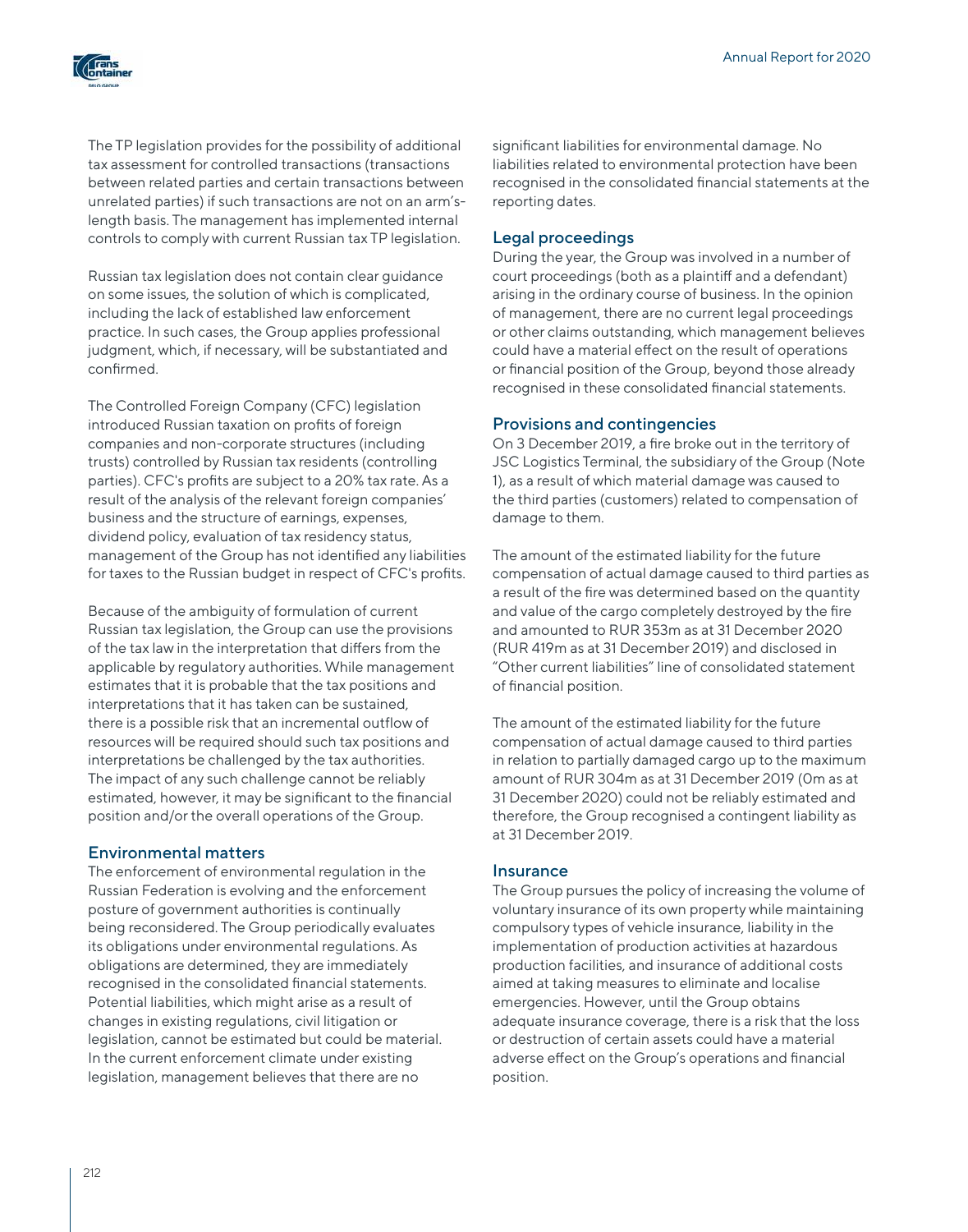## RISK MANAGEMENT ACTIVITIES AND FAIR VALUE OF ASSETS AND LIABILITIES

#### Capital Risk Management

The Group manages its capital to ensure that it will be able to continue as a going concern while maximising the return to shareholders through the optimisation of the debt and equity balance.

The Group's objectives when managing capital is to maintain an optimal capital structure to reduce the cost of capital and to provide the shareholders with an acceptable level of return respecting the interests of other stakeholders. In order to maintain or adjust the capital structure, the Group may adjust the amount of dividends paid to shareholders, return capital to shareholders, issue new shares or sell assets to reduce debt. The amount of capital that the Group managed as at 31 December

2020 (total equity attributable to the Company's owners per consolidated statement of financial position) was RUR 22,509m (as at 31 December 2019: RUR 48,434m).

The capital structure of the Group consists of issued capital, reserves and retained earnings as disclosed in Note 15.

The management of the Group reviews the capital structure on a regular basis. As part of this review, management considers the cost of capital and the risks associated with each class of capital.Major Categories of Financial Instruments

The Group's financial assets include trade and other receivables, cash and cash equivalents, short-term investments, short-term and long-term loans issued and other non-current assets. All financial assets are carried at amortised cost.

| <b>Financial assets</b>             | 2020   | 2019  |
|-------------------------------------|--------|-------|
| Cash and cash equivalents (Note 14) | 8,592  | 3,580 |
| Short-term investments (Note 13)    | -      | 2,900 |
| Short-term loans (Note 13)          | 4,546  |       |
| Long-term loans (Note 13)           | 10,000 |       |
| Trade and other receivables         | 2.694  | 1,812 |
| Other non-current assets            | 31     | 23    |
| <b>Total financial assets</b>       | 25,863 | 8.315 |

The Group's principal financial liabilities are trade and other payables, trade finance liabilities, short-term and long-term debt, which includes bonds, lease obligations and financial guarantee for investment in joint venture.

All financial liabilities, excluding financial guarantee for investment in joint venture (Note 3), are carried at amortised cost.

| <b>Financial liabilities</b>                                 | 2020   | 2019   |
|--------------------------------------------------------------|--------|--------|
| Trade and other payables (Note 20)                           | 1,071  | 3,133  |
| Trade finance liabilities (Note 21)                          | 7,183  |        |
| Long-term debt (Note 16)                                     | 54,469 | 18,461 |
| Current portion of long-term debt (Note 16)                  | 4,425  | 2.967  |
| Short-term debt (Note 16)                                    | 3,003  |        |
| Lease obligations (Note 17)                                  | 1,326  | 924    |
| Financial quarantee for investment in joint venture (Note 9) | 133    | 151    |
| <b>Total financial liabilities</b>                           | 71.610 | 25,636 |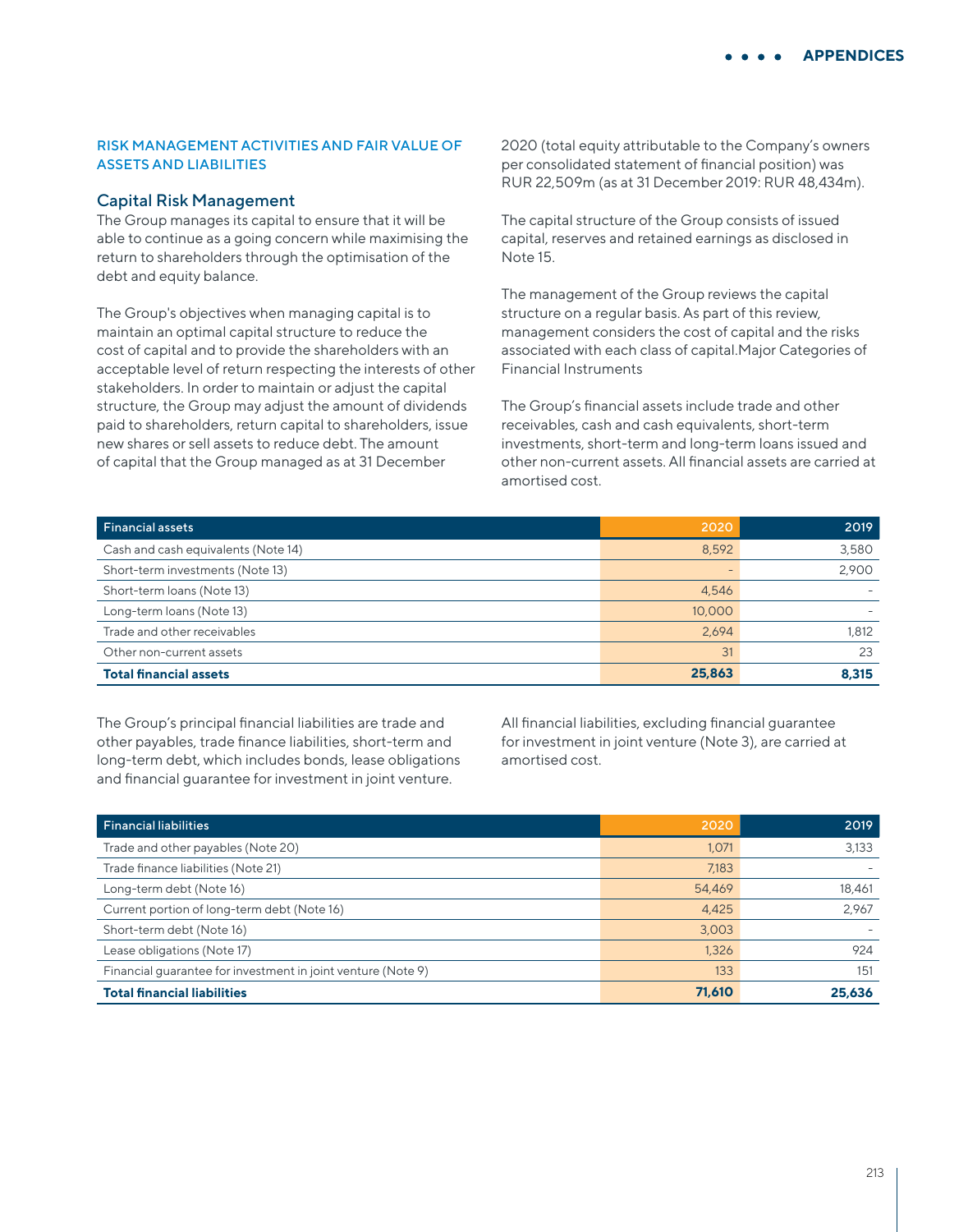

# Liquidity Risk

Liquidity risk is the risk that the Group will not be able to settle all liabilities as they fall due. The Group's liquidity position is carefully monitored and managed by the treasury function. The Group has established budgeting and cash flow planning procedures to ensure it has adequate cash available to meet its payment obligations as they fall due. Management controls current liquidity based on expected cash flows and expected revenue receipts. In the long-term perspective the liquidity risk is determined by forecasting future cash flows at the moment of signing new credit, loan or lease agreements and by budgeting procedures.

As at 31 December 2020 the Group's working capital deficit amounted to RUR 2,469m. The Group's management believes that, taking into account the expected operating results and the attraction of external financing, the Group will be able to settle its obligations on time and will continue its operations in the foreseeable future, accordingly, the consolidated financial statements have been prepared on a going concern basis.In March and September 2021 the Company will make the third and fourth principal repayments under five-year RUR bonds, series BO-02 in the total amount of RUR 2,500m that have been included as current portion of long-term debt in the consolidated statement of financial position as at 31 December 2020 and affected current liquidity ratio of the Group.

In July 2021 the Company will make the first principal repayment under five-year RUR bonds, series BO-01 in the amount of RUR 1,500m that have been included as current portion of long-term debt in the consolidated statement of financial position as at 31 December 2020 and affected current liquidity ratio of the Group.

The Group has both interest bearing and non-interest bearing financial liabilities. The interest bearing liabilities consist of bond obligations, lease obligations and short-term and longterm debt. The non-interest bearing liabilities include trade and other payables and other financial liabilities.

The following table details the Group's remaining contractual maturity for financial liabilities. Information presented based on undiscounted cash flows of financial liabilities, including future interest, based on the earliest date on which the Group can be required to pay or expect to make the payment.

|                                                                                | <b>Effective interest</b><br>rate | On demand                | Less than<br>1 month     | 1-3 months               | 3 months-<br>1 year | 1-5 years      | More<br>than<br>5 year   | <b>Total</b> |
|--------------------------------------------------------------------------------|-----------------------------------|--------------------------|--------------------------|--------------------------|---------------------|----------------|--------------------------|--------------|
| 2020                                                                           |                                   |                          |                          |                          |                     |                |                          |              |
| Non-interest bearing<br>liabilities (including<br>trade and other<br>payables) | L,                                |                          | 764                      | 282                      | 5                   | 20             |                          | 1,071        |
| Trade finance<br>liabilities                                                   | $\sim$                            | $\overline{\phantom{a}}$ | 3,363                    | 3,820                    | ÷                   |                | $\overline{\phantom{a}}$ | 7,183        |
| <b>Bonds</b>                                                                   | 7.34%-9.45%                       | $\overline{\phantom{a}}$ | 224                      | 1.367                    | 3,761               | 16,475         | $\overline{\phantom{a}}$ | 21,827       |
| Short-term debt                                                                | $\overline{\phantom{a}}$          | $\overline{\phantom{a}}$ | 13                       | 25                       | 3,079               | $\overline{a}$ | $\overline{\phantom{a}}$ | 3,117        |
| Long-term debt                                                                 | $\sim$                            | $\overline{\phantom{a}}$ | $\overline{\phantom{a}}$ | 616                      | 1,884               | 41,096         | $\overline{\phantom{a}}$ | 43,596       |
| Lease obligations                                                              | $2 - 11%$                         | $\overline{\phantom{a}}$ | 51                       | 103                      | 463                 | 865            | 140                      | 1,622        |
| Financial guarantee<br>for investment in<br>joint venture                      |                                   | 2,204                    | $\overline{\phantom{a}}$ | $\overline{\phantom{a}}$ | $\sim$              |                | $\overline{\phantom{a}}$ | 2,204        |
| <b>Total</b>                                                                   |                                   | 2,204                    | 4.415                    | 6,213                    | 9,192               | 58,456         | 140                      | 80,620       |
| 2019                                                                           |                                   |                          |                          |                          |                     |                |                          |              |
| Non-interest bearing<br>liabilities (including<br>trade and other<br>payables) |                                   |                          | 2,894                    | 189                      | 44                  | 6              |                          | 3,133        |
| <b>Bonds</b>                                                                   | 7.34%-9.45%                       | $\overline{\phantom{0}}$ | 224                      | 1.484                    | 2,376               | 21,827         | $\overline{\phantom{a}}$ | 25,911       |
| Lease obligations                                                              | $2 - 11%$                         | $\overline{\phantom{a}}$ | 17                       | 34                       | 151                 | 538            | 397                      | 1,137        |
| Financial guarantee<br>for investment in<br>joint venture                      |                                   | 2,204                    | $\overline{\phantom{a}}$ | $\overline{\phantom{a}}$ |                     |                |                          | 2,204        |
| <b>Total</b>                                                                   |                                   | 2,204                    | 3,135                    | 1,707                    | 2,571               | 22,371         | 397                      | 32,385       |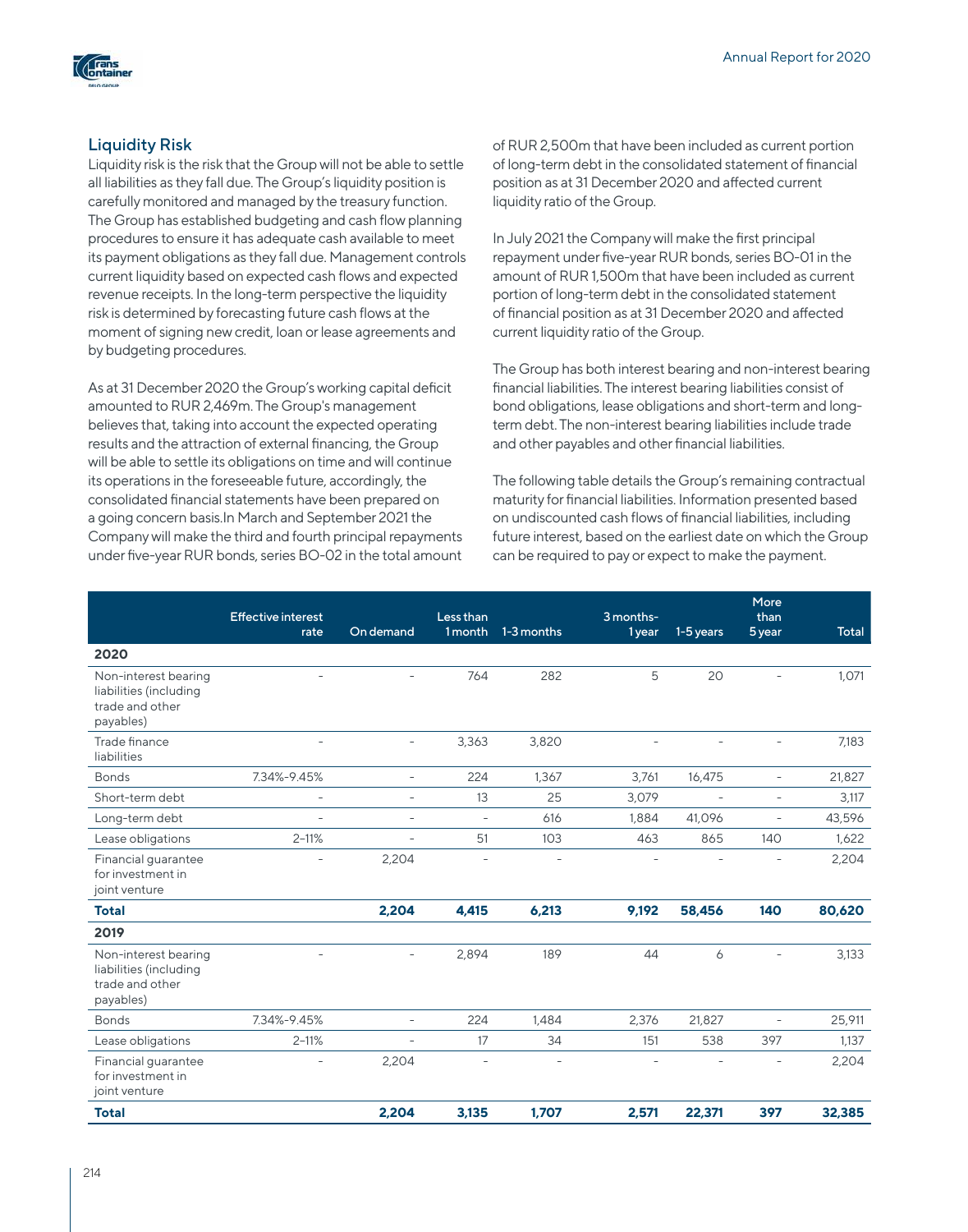Maturity analysis of lease liabilities presented in Note 17.

### Currency Risk

Currency risk is the risk that the financial results of the Group will be adversely impacted by changes in exchange rates to which the Group is exposed. The Group has export revenue, and purchases third party transportation services, which are denominated in foreign currencies. Certain receivable and payable balances, related primarily to settlements with customers, are denominated in currencies other than the Russian Rouble, the functional currency of the Company.

As at 31 December 2020 and 31 December 209 the Group's financial assets denominated in foreign currency have exceeded its foreign currency financial liabilities.

As at 31 December 2020 there was the weakening of the Russian Rouble against the USD by 19% and against the EUR by 31% (as at 31 December 2019 was the strengthening of the Russian Rouble against the USD by 11% and against the EUR by 13%). The Group does not have or use any formal arrangements to manage foreign currency risk exposure (derivatives).

The carrying amounts of the Group's foreign currency denominated monetary assets and liabilities as at the reporting date are as follows:

|                                | <b>USD</b> | <b>EUR</b> | Other |      |      |      |
|--------------------------------|------------|------------|-------|------|------|------|
|                                | 2020       | 2019       | 2020  | 2019 | 2020 | 2019 |
| <b>Assets</b>                  |            |            |       |      |      |      |
| Cash and cash<br>equivalents   | 1,870      | 912        | 262   | 193  | 19   | 32   |
| Trade and other<br>receivables | 344        | 264        | 152   | 118  | 451  | 342  |
| <b>Total assets</b>            | 2,214      | 1,176      | 414   | 311  | 470  | 374  |
| <b>Liabilities</b>             |            |            |       |      |      |      |
| Trade and other<br>payables    | 194        | 738        | 102   | 74   | 58   | 145  |
| <b>Total liabilities</b>       | 194        | 738        | 102   | 74   | 58   | 145  |

The information below provides analysis of sensitivity of Group's profit and loss and capital to strengthening of the Russian Rouble against the USD and EUR by 30%,

all other variables being held constant. The analysis was applied to monetary items at the balance sheet dates denominated in respective currencies:

|              | USD-impact |       |      | EUR-impact |
|--------------|------------|-------|------|------------|
|              | 2020       | 2019  | 2020 | 2019       |
| <b>Total</b> | (606)      | (131) | (93  |            |

The weakening of the Russian Rouble in relation to the same currencies by the same percentage will produce an equal and opposite effect on the consolidated financial statements of the Group to that shown above.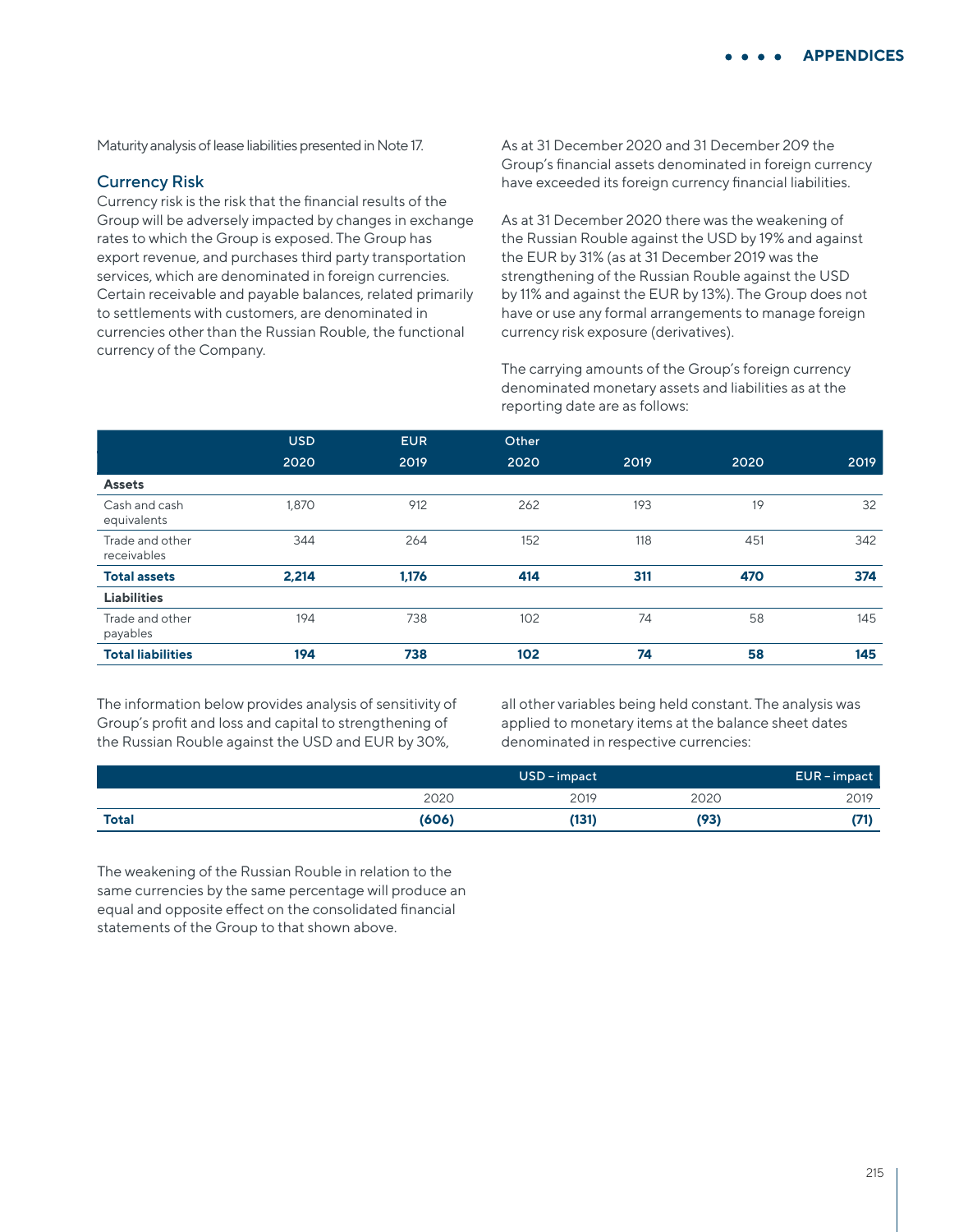

## Interest rate risk

Interest rate risk is the risk that movement in interest rates will have an adverse effect on the Group's financial performance. Management monitors changes in interest rates and takes steps to mitigate these risks as far as practicable by ensuring the Group has financial assets and liabilities with both floating and fixed interest rates, and maintaining an appropriate mix between debt and equity.

As at 31 December 2020 loans issued by the Group consist of long-term loans issued (Note 13) and shortterm loans issued (Note 13).

Company issued short-term loans to a third party with the fixed annual interest rate of 7.5% per annum (Note 13). Interest is accrued monthly and fully repaid at the end of the loan term. As these short-term loans were granted at fixed interest rate, therefore they do not subject the Group to the additional interest risk.

Company issued short-term loans to a related party of the Group with the floating annual interest rate (the Central Bank of Russia Key Rate + 2.5% per annum at the dates of the loans) (Note 13, 29). Interest is accrued and paid quarterly on the last business day of each quarter.

Company issued long-term loans to a related party of the Group with the floating annual interest rate (the Central Bank of Russia Key Rate + 2.5% per annum as at 31 December 2020) (Note 13, 29). Interest is accrued and paid quarterly on the last business day of each quarter.

As at 31 December 2020 the Group's borrowed funds consist of long-term debt, current portion of longterm debt (Note 16), short-term debt (Note 16) and lease obligations (Note 17) (of long-term debt, current portion of long-term debt and lease obligations as at 31 December 2019).

As at 31 December 2020 and 31 December 2019 all lease obligations are bearing a fixed interest rate, therefore the Group is not exposed to the additional interest rate risk.

As at 31 December 2020 long-term debt and current portion of long-term debt consist of bonds and loan received from PJSC Sberbank, short-term debt consist of loans received from JSC Raiffeisenbank.

As at 31 December 2019 long-term debt and current portion of long-term debt consist of bonds only. All bonds are granted at fixed interest rates as at 31 December 2020 and 31 December 2019, therefore they do not subject the Group to the additional interest risk.

The annual coupon rate of the five-year RUR bonds, series BO-02 issued on 22 September 2016 is set at 9.4% for five years without any further changes. The effective interest rate of the bonds, series BO-02 is 9.45%.

The annual coupon rate of the five-year RUR bonds, series BO-01 issued on 25 January 2018 is set at 7.5% for five years without any further changes. The effective interest rate of the bonds, series BO-01 is 7.55%.

The annual coupon rate of the five-year RUR bonds, series PBO-01 issued on 23 October 2019 is set at 7.3% for five years without any further changes. The effective interest rate of the bonds, series PBO-01 is 7.34%.

Long-term loan received from PJSC Sberbank is received at a floating interest rate (the Central Bank of Russia Key Rate + 2% per annum at the date of loan).

Short-term loan received from JSC Raiffeisenbank are received at a floating interest rate (the Central Bank of Russia Key Rate + 0.9% per annum at the date of loans).

The increase/decrease in the Central Bank of Russia Key Rate by 50 basis points will not have a significant effect on the Group's consolidated profit for the year ended 31 December 2020.

## Credit risk

Credit risk refers to the risk that counterparty will default on its contractual obligations resulting in financial loss to the Group. The Group does not hedge its credit risk.

Credit risk grading system. For measuring credit risk and grading financial instruments by the amount of credit risk, the Group applies two approaches – an Internal Risk-Based (IRB) rating system or risk grades estimated by external rating agencies (Standard & Poor's, Fitch, Moody's). Internal and external credit ratings are mapped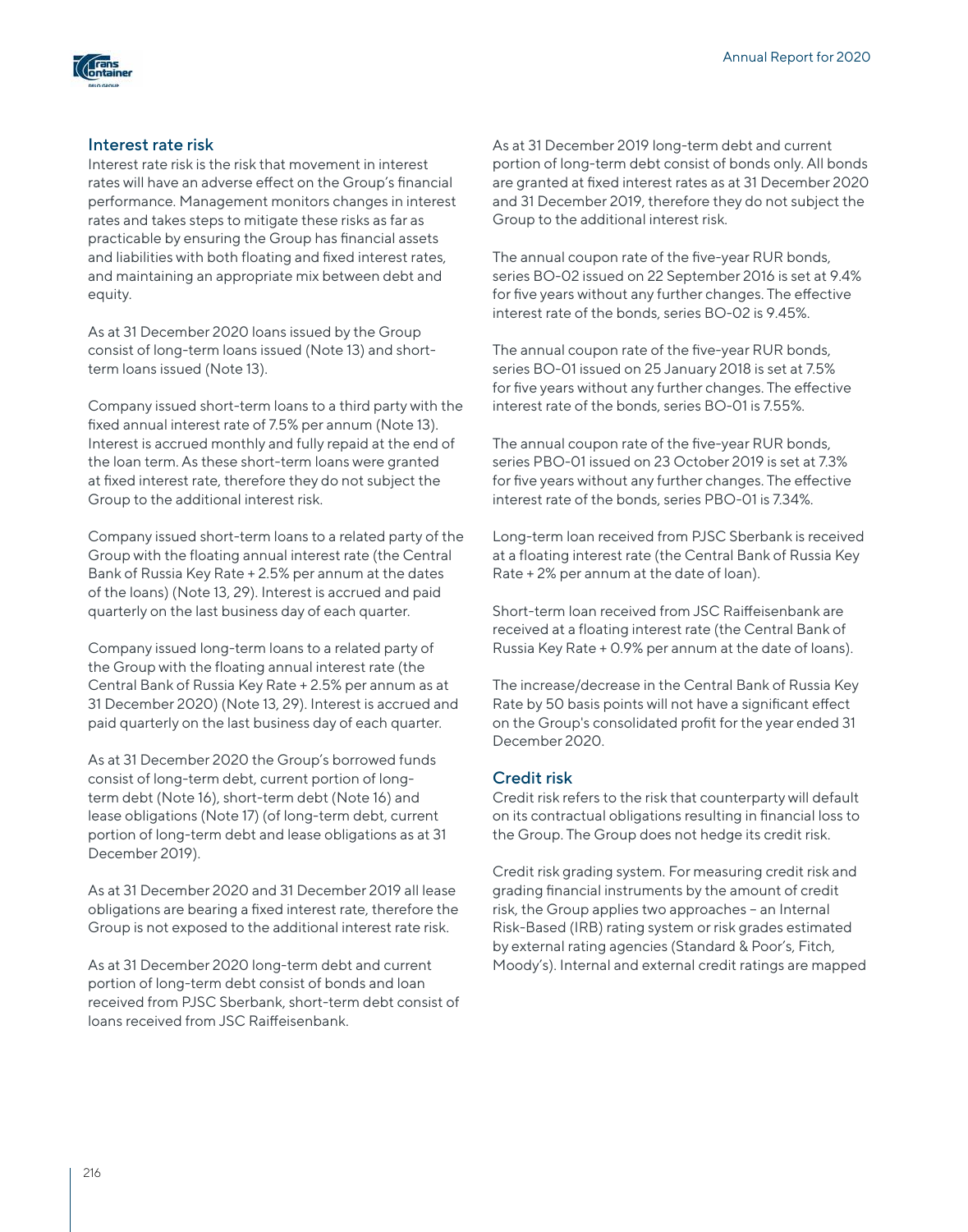on an internally defined master scale with a specified range of probabilities of default s disclosed in the table below:

| Master scale credit risk grade | Corresponding internal ratings                                                                                                                                                                     | Corresponding ratings<br>of external rating<br>agencies (where<br>possible) | <b>Corresponding PD</b><br>interval |
|--------------------------------|----------------------------------------------------------------------------------------------------------------------------------------------------------------------------------------------------|-----------------------------------------------------------------------------|-------------------------------------|
| Good                           | Counterparties with the lowest risk of default and<br>strong ability to fulfil their contractual obligations,<br>for which the Group has relevant data and<br>performs periodic financial analysis | $AAA - B -$                                                                 | $0 - 10%$                           |
| Satisfactory                   | Counterparties with the moderate risk of default<br>and payments overdue from 30 to 90 days                                                                                                        | $CCC + - CC$                                                                | $10 - 20%$                          |
| Special monitoring             | Counterparties with the high risk of default and<br>payments overdue from 30 to 90 days                                                                                                            | $C - SD$                                                                    | $20 - 80%$                          |
| Default                        | Counterparties with the payments (interest or<br>principal amount) overdue for more than 90 days                                                                                                   |                                                                             | 80-100%                             |

The Group's exposure to credit risk arises primarily with respect `to receivables in connection with container shipping activities and financial guarantee for investment in joint venture.

The Group considers the credit quality of customers at the contract execution stage. The Group considers their financial position and credit history. The Group monitors the existing receivables on a continuous basis and takes actions regularly to ensure collection and to minimize losses.

Credit exposure is managed by establishing credit limits for the most significant customers that are reviewed and approved by management. Deferred payment terms are offered only to the most significant customers of the Group with proven credit history. Sales to other customers are made on a prepayment basis.

The carrying amount of accounts receivable, net of expected credit loss allowance of receivables (Note 11), carrying amount of cash and cash equivalents (Note 14), short-term investments (Note 13), short-term and longterm loans issued (Note 13) and financial part of other non-current assets represents the maximum amount of financial assets exposed to credit risk.The amounts of

expected credit loss allowance based on the results of credit quality analysis of cash and cash equivalents and short-term investments balances based on credit risk levels as at 31 December 2020 and 31 December 2019 are insignificant. Although collection of receivables could be influenced by economic factors, management believes that there is no significant risk of loss to the Group beyond the expected credit loss allowance already recorded.

The Group's maximum exposure to credit risk by class of assets and liabilities is reflected in the carrying amounts of financial assets and financial guarantee in the consolidated statement of financial position, described below.

The Group's concentration of credit risk is dependent on a few large key customers. As at 31 December 2020 65% of the total net amount of trade and other receivables related to nineteen largest counterparties of the Group (as at 31 December 2019: 77% related to twelve largest counterparties) of which as at 31 December 2020 three of the largest counterparty are related parties and account for 20% of the total amount of trade receivables and other receivables (as at 31 December 2019 one of the largest counterparty is a related party: 23%).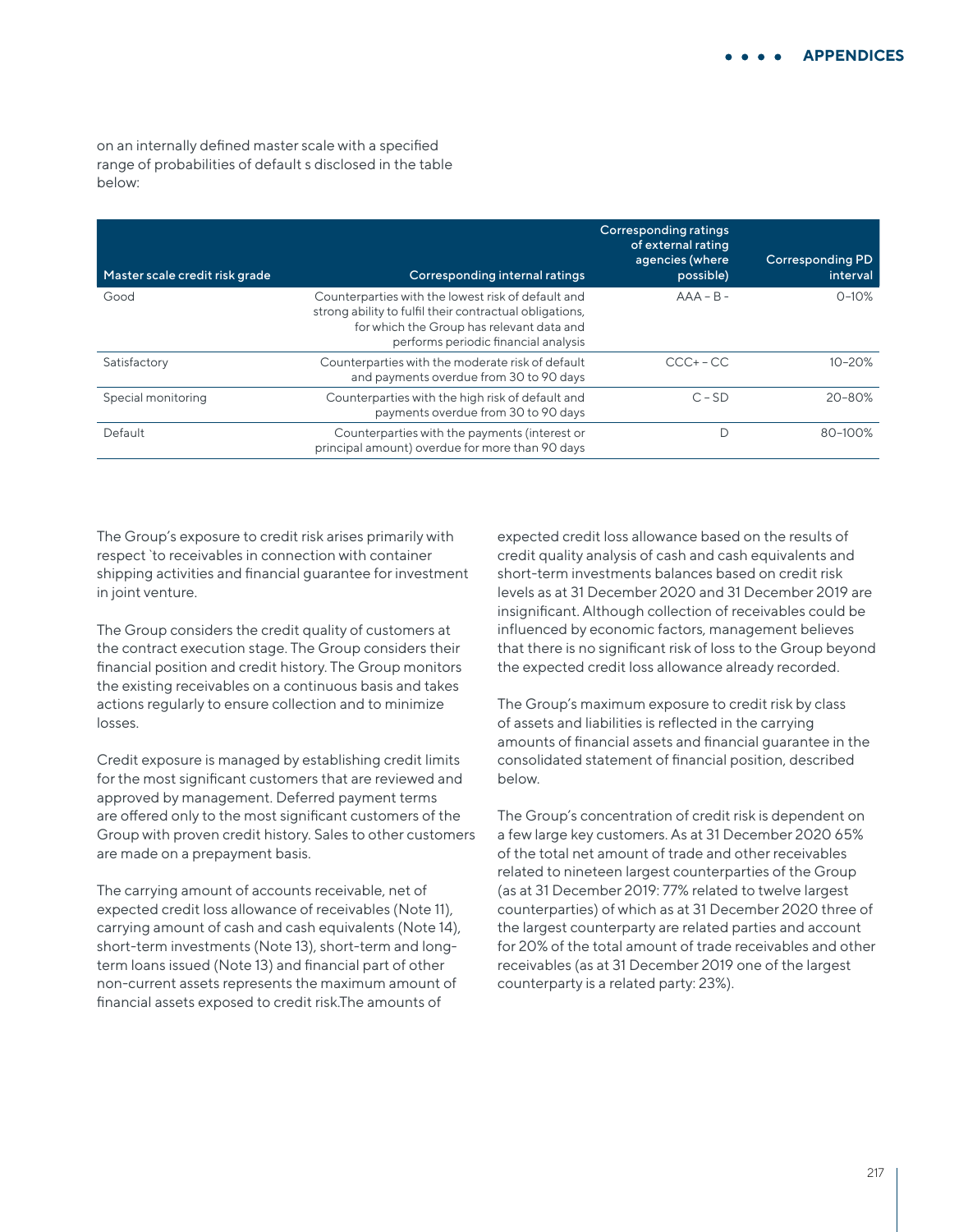

|                                                            |                          | Outstanding balance, net |  |
|------------------------------------------------------------|--------------------------|--------------------------|--|
|                                                            | 2020                     | 2019                     |  |
| OJSC RZD                                                   | 423                      | 407                      |  |
| DB Cargo Logistics GmbH (DB Schenker Rail Automotive GmbH) | 258                      | 311                      |  |
| China Railway (CR)                                         | 198                      | 165                      |  |
| <b>SIBUR</b>                                               | 126                      | 222                      |  |
| LCC TansportDevelopmentGroup                               | 78                       |                          |  |
| LLC DML                                                    | 78                       |                          |  |
| Pantos Logistics                                           | 77                       |                          |  |
| LLC Rail Cargo Logistics - RUS                             | 67                       |                          |  |
| <b>JSC RZD Logistics</b>                                   | 63                       | 21                       |  |
| Shanghai Mairui International Freight Forwarding Co., Ltd  | 57                       |                          |  |
| <b>LLC Ruscon</b>                                          | 54                       |                          |  |
| UNICO LOGISTICS                                            | 48                       | 26                       |  |
| Metrans a.s.                                               | 47                       |                          |  |
| ООО «ГК «УЛК»                                              | 40                       |                          |  |
| AYADA LOGISTICS PET.LTD.                                   | 40                       |                          |  |
| <b>JSC Kuznetskie Ferrosplavy</b>                          | 31                       | 32                       |  |
| Fintrans GL LLC                                            | 26                       | 30                       |  |
| <b>LLC MAERSK SOLUTIONS</b>                                | 21                       |                          |  |
| <b>JSC RT-Logistics</b>                                    | 13                       | 18                       |  |
| China Mobile Hong Kong                                     | $\overline{\phantom{a}}$ | 85                       |  |
| OJSC Volgskiy Trubniy Zavod                                | $\qquad \qquad -$        | 33                       |  |
| WR Logistik GmbH                                           | $\qquad \qquad -$        | 29                       |  |
| <b>Total</b>                                               | 1,745                    | 1,379                    |  |

## **The largest trade and other receivables outstanding as at the balance sheet date are as follows:**

Financial assets with a good level of credit risk are primarily receivables from related parties (Note 29) and receivables from other companies in the transportation and logistics sector. Accounts receivable from related parties are characterised by a high degree of creditworthiness and the likelihood of recovery. Accounts receivable from other companies have similar rates of credit capacity and analysed on a regular basis by the Group for reliability and collectability.

As at 31 December 2020 the Group received financial guarantees in the total amount of RUR 2,337m in order to ensure the proper performance of contractual obligations and minimise risks of collecting receivables (as at 31 December 2019: RUR 2,557m).

The Group's management monitors balances of receivables with default level of credit risk and provides credit quality analysis as disclosed in Note 11.

Credit risk on liquid funds is limited because these funds are placed only with financial organisations with minimal level if defolt risk. As at 31 December 2020 76% of total cash and cash equivalents were held with one bank which is related to the Group (as at 31 December 2019: 75%) (Note 14, Note 29).

As part of the financial guarantee issued by the Company for FVK Sever under a loan agreement with PJSC GTLK, as of 31 December 2020, the credit risk is represented by a maximum amount of RUR 2.2 billion (as of 31 December 2019: RUR 2.2 billion.), which the Company will have to pay if the joint venture fails to settle its obligations under a loan agreement (Note 9).

## Fair value of assets and liabilities

Management uses its judgment to the assessment and classification of financial instruments by category using the fair value measurement hierarchy (Note 3). As at the reporting date the Group had financial assets and liabilities classified as Levels 1, 2 and 3.